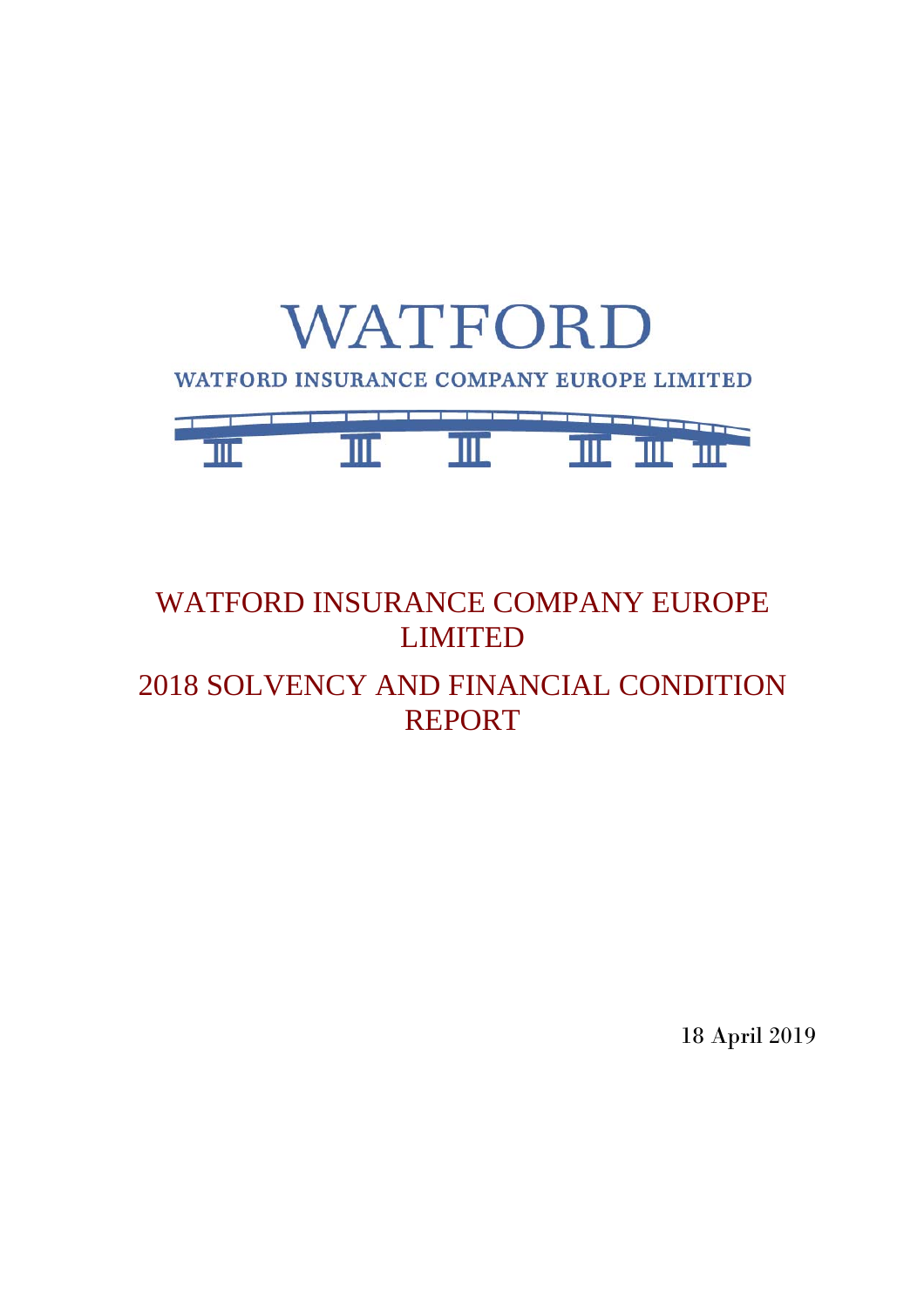## SOLVENCY AND FINANCIAL CONDITION REPORT

## **Table of Contents**

| B.3 Risk management system including the Own Risk and Solvency Assessment 15 |  |
|------------------------------------------------------------------------------|--|
|                                                                              |  |
|                                                                              |  |
|                                                                              |  |
|                                                                              |  |
|                                                                              |  |
|                                                                              |  |
|                                                                              |  |
|                                                                              |  |
|                                                                              |  |
|                                                                              |  |
|                                                                              |  |
|                                                                              |  |
|                                                                              |  |
|                                                                              |  |
|                                                                              |  |
|                                                                              |  |
|                                                                              |  |
|                                                                              |  |
|                                                                              |  |
|                                                                              |  |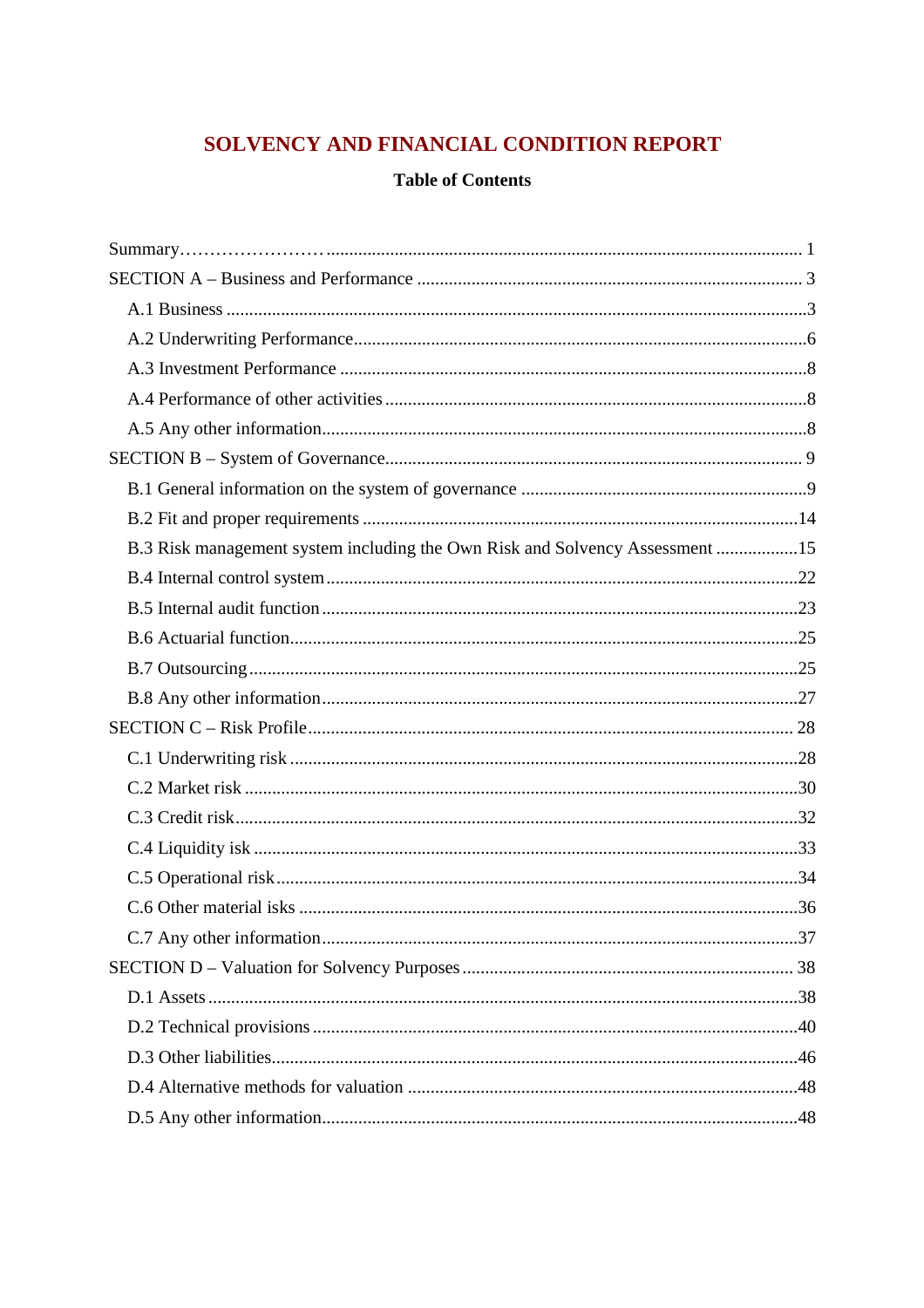| E.3 Use of the duration-based equity risk sub-module in the calculation of the SCR53 |  |
|--------------------------------------------------------------------------------------|--|
| E.4 Differences between the standard formula and any internal model used53           |  |
|                                                                                      |  |
|                                                                                      |  |
|                                                                                      |  |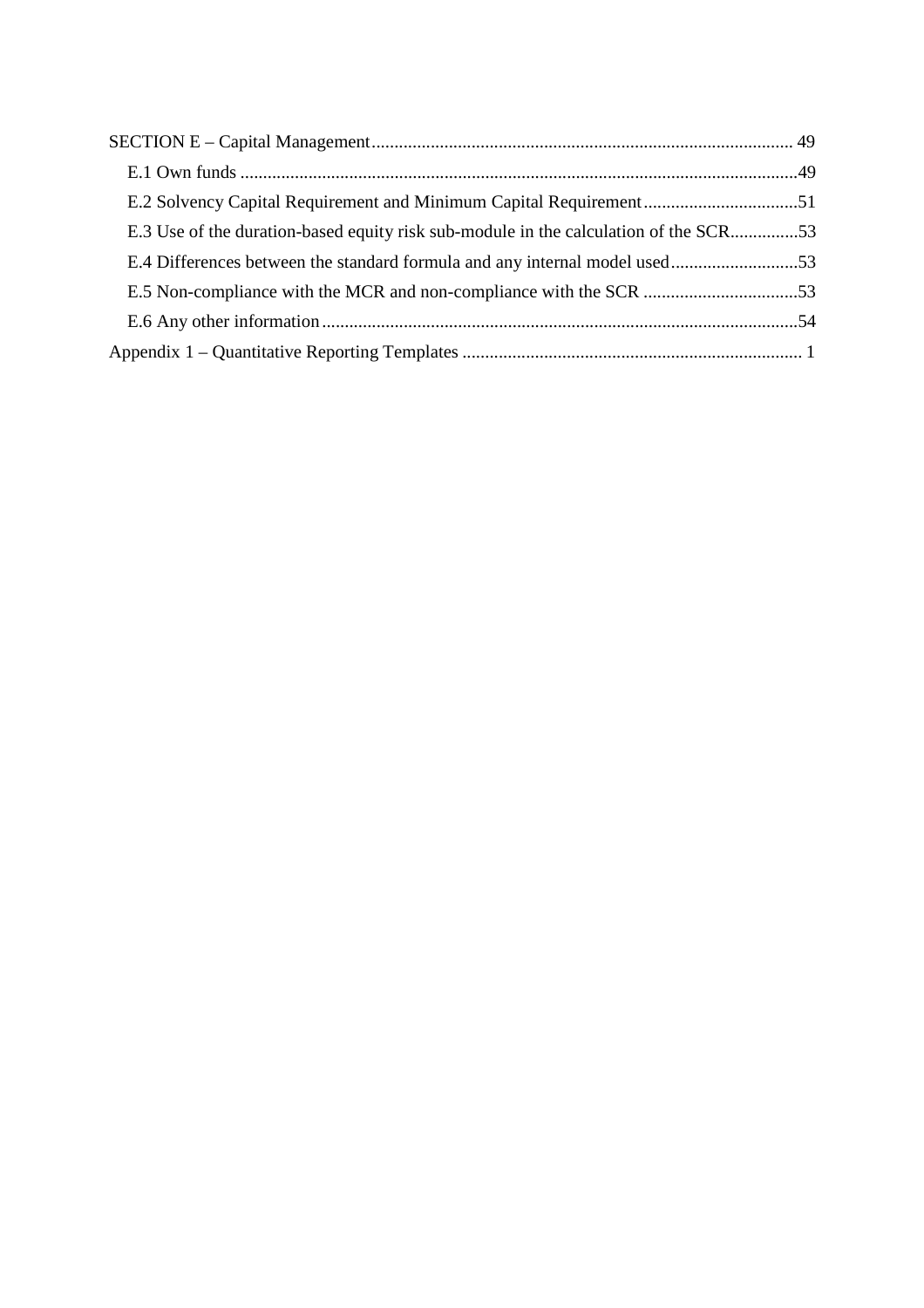## SUMMARY……………………

Watford Insurance Company Europe Limited ("WICE" or "the Company") is an insurance company licensed by the Financial Services Commission in Gibraltar. WICE was originally formed and capitalized in mid-2015 to conduct business in Europe. The Company targets both personal and commercial lines of Property and Casualty ("P&C") business across the European Union and provides direct capacity to carefully selected MGA business partners. This strategy has now been revised due to Brexit to focus solely on the UK market. WICE carries a financial strength rating of "A-" (Excellent) with a stable outlook from A.M. Best Company, or A.M. Best, which is the fourth highest of the 15 ratings that A.M. Best confers.

WICE is a wholly owned subsidiary of Watford Re Ltd ("WRL"), a reinsurance company licensed in Bermuda, and an ultimate subsidiary of Watford Holdings Ltd ("WHL" or "Watford"). WRL is a global property and casualty insurance and reinsurance company, with approximately \$1.1 billion of capital as at December 31, 2018 with operations in Bermuda, the United States, and Europe.

#### **Business, Strategy & Performance**

During the year ended 31 December 2018, WICE wrote premium of £133.9 million (2017 – £87.3 million) and made a profit before tax of £0.5 million (2017 – loss £1.0 million). Premium written in the current year represents a growth in excess of 50% compared to the prior year as a result of new capacity arrangements. Premium written by WICE consists primarily of motor insurance, in both the United Kingdom ("U.K.") and the Republic of Ireland, together with a small amount pet insurance in the Republic of Ireland and now discontinued French propertyrelated risks. WICE furthermore operates a branch in Romania which provides motor insurance.

WICE continues to purchase reinsurance on the business it writes to protect the Company against adverse performance and to efficiently manage capital. Reinsurance is purchased in the form of Excess of Loss covers which provide protection against large losses in excess of agreed limits; and Quota Share Reinsurance, which mitigates attritional losses and allows for efficient capital management. After consideration of the Excess of Loss and Quota Share reinsurance, the maximum retention for an individual claim for WICE is £100,000.

#### **Systems of Governance**

WICE has put in place a system of governance to ensure sound and prudent management of its operations. The system of governance is based on the principle of proportionality taking due account of the nature, scale and complexity of the operations.

WICE has continued to operate a largely outsourced business model and the Company's expenses therefore primarily reflect the charges from its outsourced service providers. In particular, day-to-day operational management is outsourced to WICE's insurance manager, Artex Risk Solutions (Gibraltar) Limited ("Artex"). The Company also outsources certain operational and management functions to Arch Underwriters Ltd ("AUL"), a company incorporated in Bermuda which is a wholly owned subsidiary of Arch Capital Group Ltd ("ACGL"). Outsourcing has the potential to create additional risk due to delegation of day-to-day control over the services. Therefore, there is significant focus within WICE's risk and governance framework on the oversight of its outsourced service providers.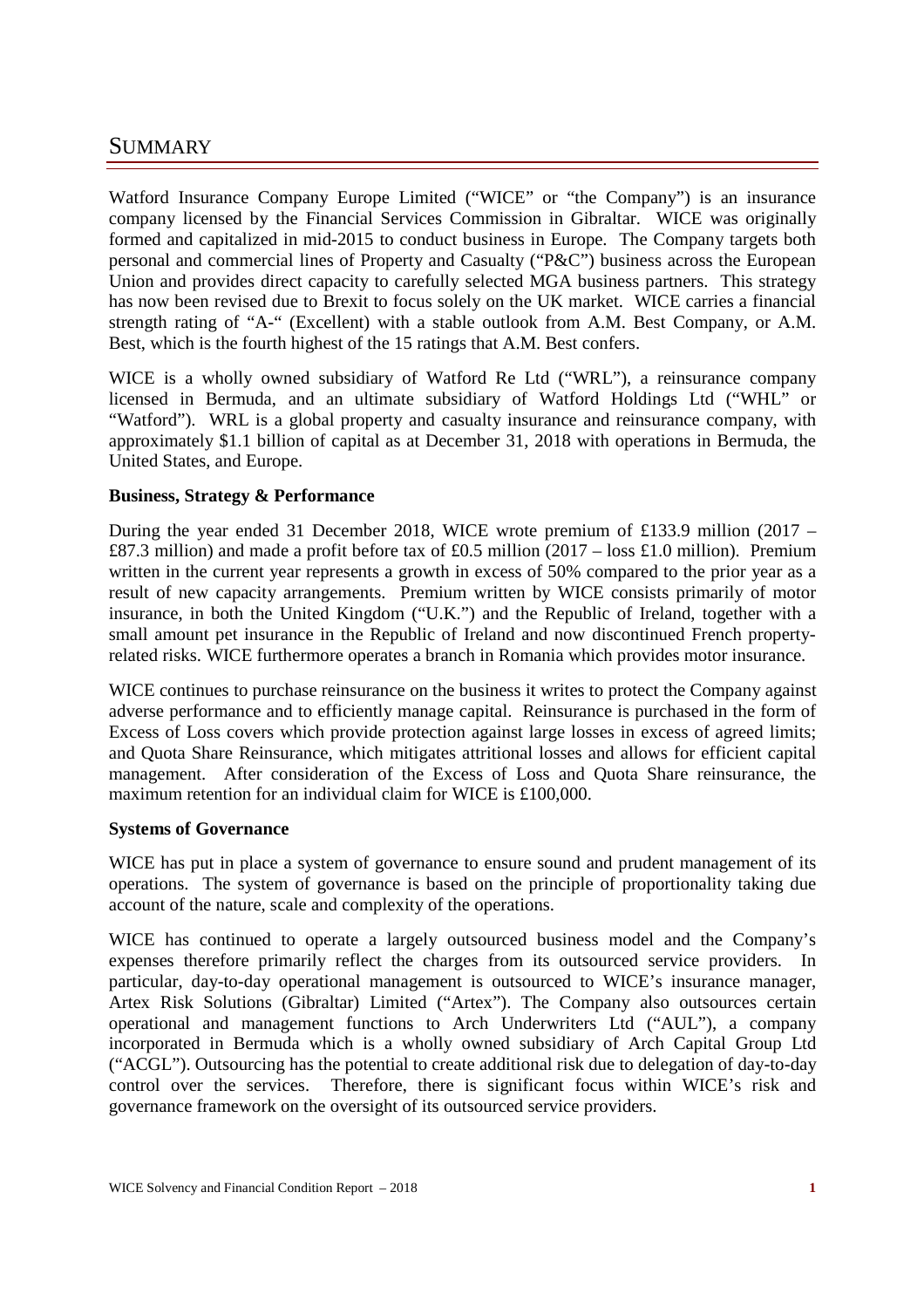WICE's Board of Directors during the year comprised seven directors and, while the Company has established Sub-Committees, these functions are currently retained by the Board. WICE employs what it terms a "three lines of defence" model and the full governance structure is set out in Section B.

#### **Risk Profile**

WICE's risk appetite framework provides an expression of the level of risk the Company is willing to accept in pursuit of its strategic objectives. The risk appetite framework provides quantitative and qualitative statements which are used to define the general attitude within the organization towards the desired level of risk. It not only supports the Company's risk management framework, it also enables WICE to make informed business decisions with due regard to the key risks to which it may be exposed by such a decision.

In general, WICE has an appetite for insurance (underwriting) risk and a tolerance for other forms of risk. The risk philosophy of WICE encompasses all major risks and focuses on attaining the following business objectives:

- Underwrite business that meets agreed targeted returns
- Underwrite business with selected MGAs
- Underwrite only carefully selected business lines
- **Manage underwriting volumes in line with the business cycle**
- **EXECUTE:** Limit the downside risk such that the Company maintains a sufficient solvency margin

#### **Valuation for Solvency Purposes**

WICE prepares its financial statements in accordance with Gibraltar Generally Accepted Accounting Principles (Gibraltar GAAP). The Company's Solvency II balance sheet is prepared on an economic fair value basis. The most significant differences between the GAAP and the Solvency II balance sheet arise from:

- Valuation of gross technical provisions
- valuation of reinsurers' share of technical provisions
- Reclassification of insurance and intermediary receivables
- Reclassification of reinsurance payables and receivables
- Valuation of deferred costs

#### **Capital Management**

The Company's SCR coverage ratio as at 31 December 2018 was 168% (2017 – 188%), with own funds of £17,679,000 (2017 - £17,349,000) and a Solvency Capital Requirement (SCR) of £10,534,000 (2017 - £9,216,000). The Minimum Capital Requirement was £3,288,000 (2017 - £3,251,000). Own funds are composed entirely of Tier 1 funds. WICE has a strong capital base, enabling the Company to meet its regulatory solvency requirements, and its business plan shows it remaining continuously compliant with the solvency requirements.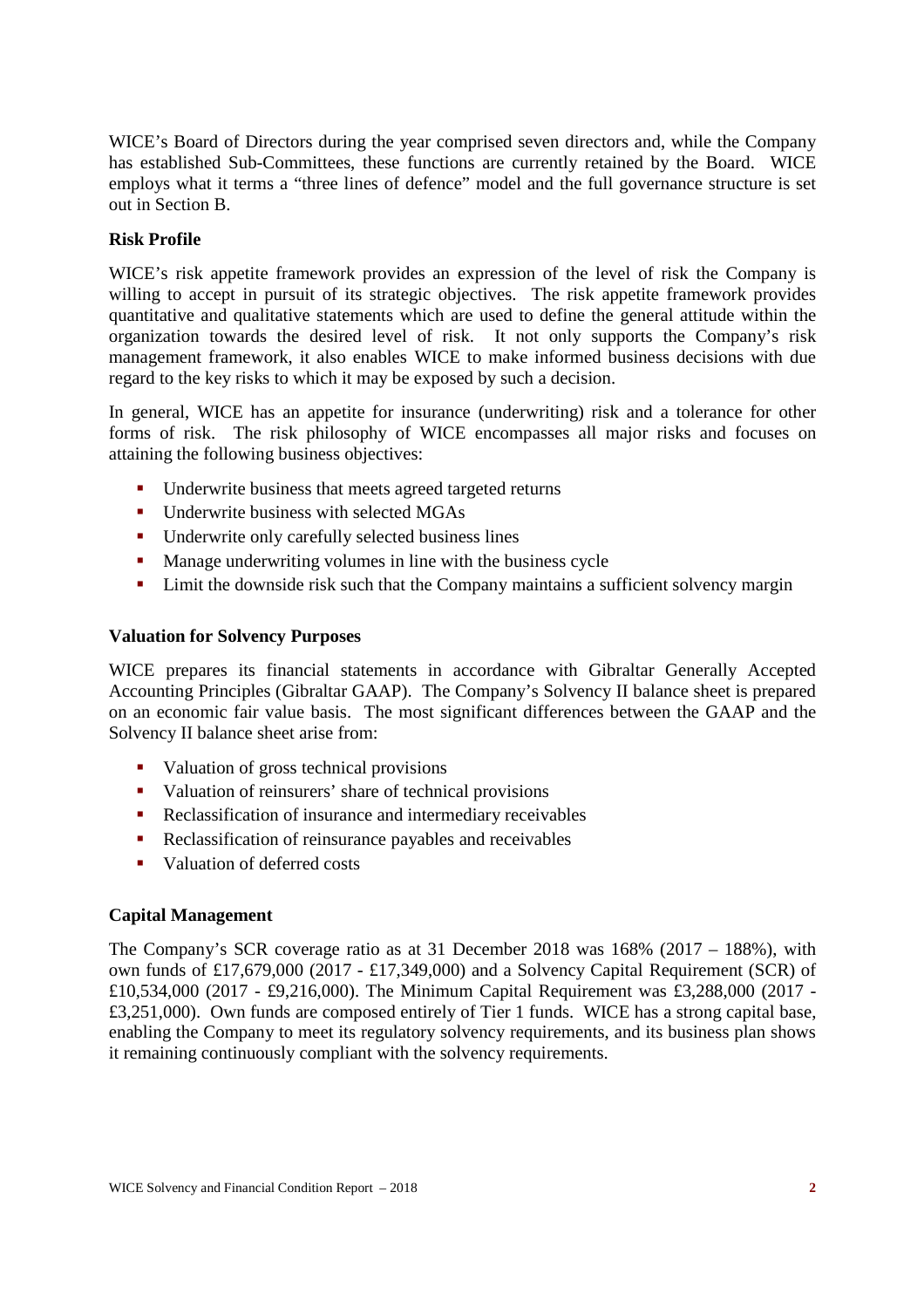## SECTION A – BUSINESS AND PERFORMANCE

#### **A.1 Business**

#### *A.1.1 Name and Legal Form of the Undertaking*

Watford Insurance Company Europe Limited ("WICE") is incorporated in Gibraltar (Registered Number: 112869) and is a company limited by shares. The address of the registered office of the Company is:

PO Box 1338 First Floor Grand Ocean Plaza Ocean Village Gibraltar GX11 1AA

This Solvency and Financial Condition Report covers WICE on a solo basis.

#### *A.1.2 Insurance Supervisor and Group Supervisor*

Insurance Supervisor Gibraltar Financial Services Commission (GFSC) Suite 3, Ground Floor Atlantic Suites Europort Avenue Gibraltar GX11 1AA

Group Supervisor Bermuda Monetary Authority (BMA) BMA House 43 Victoria Street Hamilton HM 12 Bermuda

#### *A.1.3 External Auditor*

PricewaterhouseCoopers Limited 327 Main Street Gibraltar GX11 1AA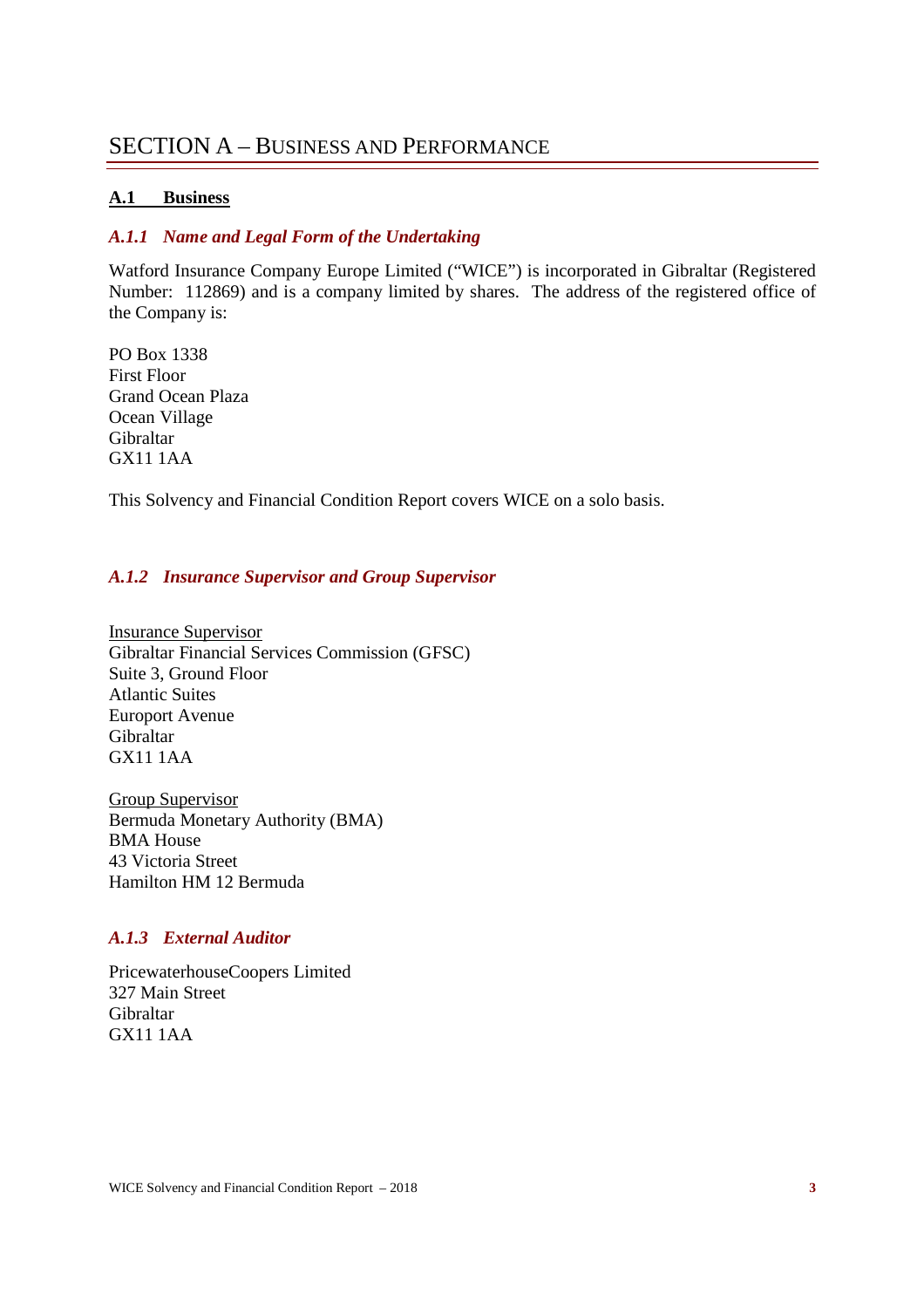#### *A.1.4 Description of the ownership details including proportion of ownership interest*

WRL, a company incorporated in Bermuda, owns 100% of the equity share capital of the Company.

#### *A.1.5 Group Structure*

WICE's ultimate parent and ultimate controlling party is WHL, a company incorporated in Bermuda.

A complete organization chart of WHL and WICE's position in the Group can be found below. During the year, WICE commenced trading in Romania through a branch structure.



#### *A.1.6 Material Lines of Business and Geographical areas where business is conducted*

The following tables set forth summary information regarding gross premiums written, by segment and geographical region.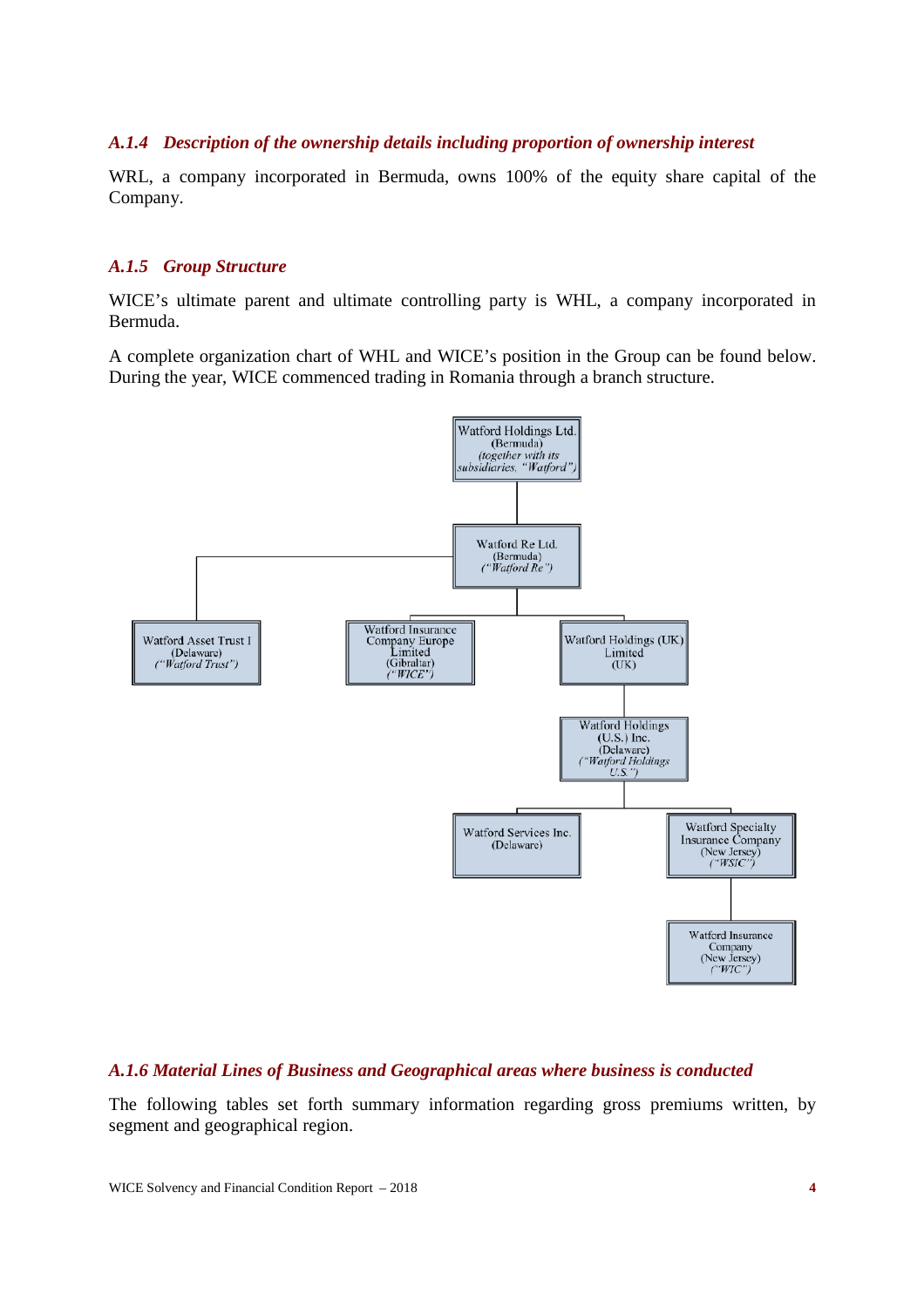|                                           | As at 31 December 2018 |            | As at 31 December 2017   |            |
|-------------------------------------------|------------------------|------------|--------------------------|------------|
|                                           |                        |            |                          |            |
|                                           | Amount                 | % of Total | Amount                   | % of Total |
|                                           | £'000                  | %          | £'000                    | %          |
| <b>Gross Premium</b>                      |                        |            |                          |            |
|                                           |                        |            |                          |            |
| <b>Gross written premiums - territory</b> |                        |            |                          |            |
| United Kingdom                            | 106,322                | 79%        | 69,411                   | 80%        |
| Republic of Ireland                       | 24,059                 | 18%        | 17,375                   | 20%        |
| France                                    | 0                      | 0%         | 519                      | 1%         |
| Romania                                   | 3,569                  | 3%         |                          |            |
|                                           |                        |            |                          |            |
| Total                                     | 133,949                | 100%       | 87,305                   | 100%       |
|                                           |                        |            |                          |            |
| Gross written premiums - class            |                        |            |                          |            |
| Motor                                     | 131,345                | 98%        | 86,786                   | 99%        |
| Property                                  | 2,605                  | 2%         | 519                      | 1%         |
| Pet                                       |                        | 0%         | $\overline{\phantom{a}}$ |            |
|                                           |                        |            |                          |            |
| Total                                     | 133,949                | 100%       | 87,305                   | 100%       |

## *A.1.7 Significant Business or Other Events*

As at the date of this report, the terms on which the United Kingdom (including Gibraltar) may withdraw from the European Union, remain uncertain, and it is difficult to evaluate all of the potential implications on the company's trade, customers, suppliers and the wider economy.

While the ability of Gibraltar insurers to write business into the UK will be secure, it is likely that passporting rights into other EU territories will not be retained. WICE wrote a significant volume of business into the Republic of Ireland during 2018 and operates one branch in Romania. Due to the ongoing uncertainty around the outcome of Brexit, management has decided to stop writing new business in the Republic of Ireland as from 29 March 2019 and the company will focus on an orderly run off of any existing policies and liabilities from this book of business.

Watford Holdings Limited, the ultimate holding company of Watford Insurance Company Europe Limited ("WICE"), is planning to acquire or form a new company within the European Economic Area which will be licensed for all classes for which WICE is currently licensed, and will have the ability to passport these license classes throughout the EU. In the meantime, it is the intention to transfer the EU business of WICE to Arch Insurance (EU) dac ("AIEU"), an entity regulated by the Central Bank of Ireland.

As at the date of this report, the terms on which the United Kingdom (including Gibraltar) may withdraw from the European Union, which is currently due to occur on 31 October 2019, are not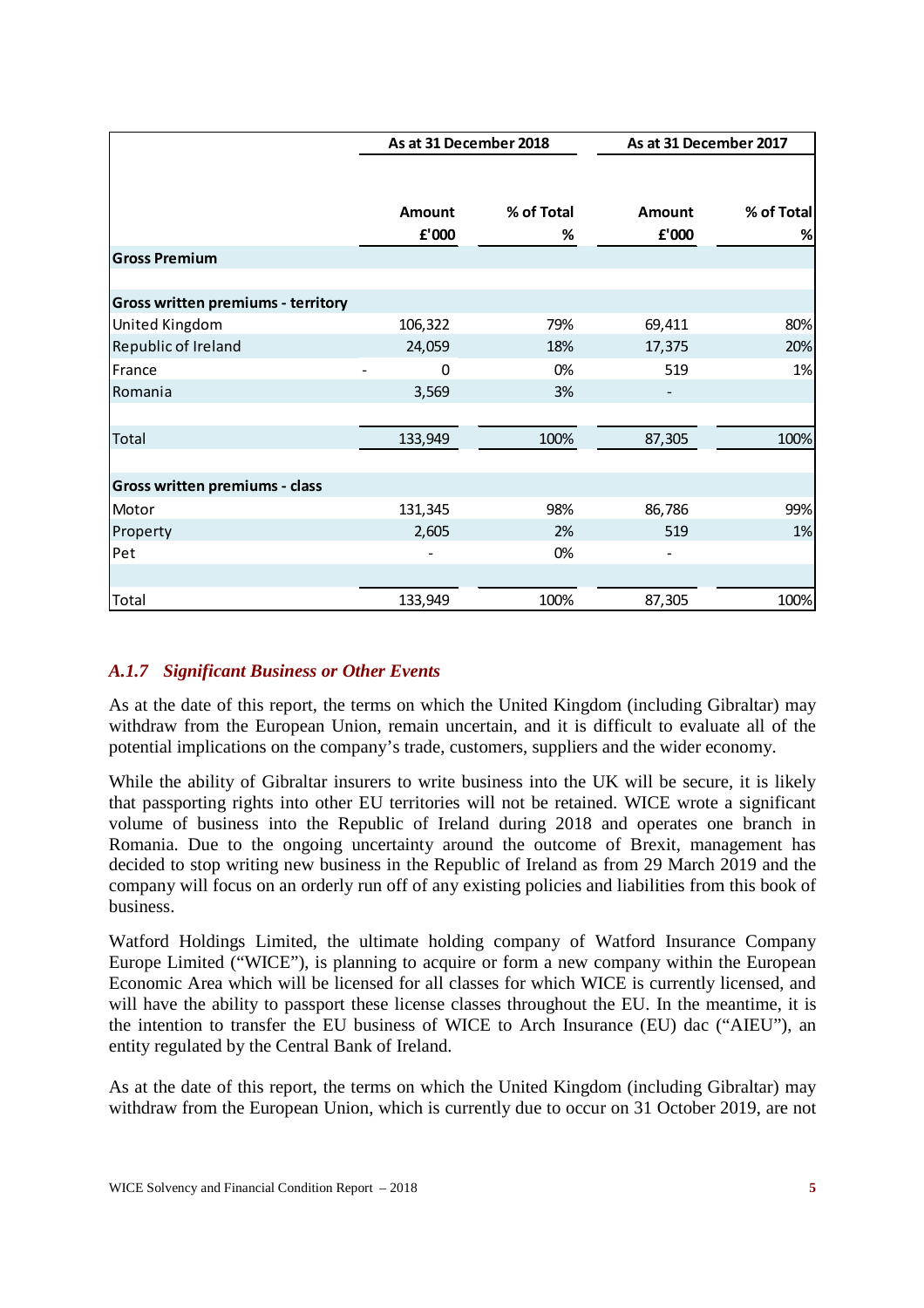clear, and it is difficult to evaluate all of the potential implications on the company's trade, customers, suppliers and the wider economy.

#### **A.2 Underwriting Performance**

WICE predominantly underwrote motor business during the year, with the majority in the U.K. WICE underwrote approximately 20% (2017 – 20%) of its total premium in the Republic of Ireland. WICE operates one branch which underwrites motor insurance in Romania (amounting to 3% of its total premium written) and underwrites Pet Insurance in the Republic of Ireland 2% of its total premium). The Company's French property-related business is now discontinued. Business is written via capacity made available to MGA partners.

WICE mitigates its risk through appropriate reinsurance arrangements comprising both Excess of Loss and Quota Share reinsurance.

Since the Company prepares its financial statements in accordance with Generally Accepted Accounting Practice in Gibraltar (accounting standards issued by the Financial Reporting Council of the U.K., including Financial Reporting Standard 102 the Financial Reporting Standard applicable in the U.K. and Gibraltar and referred to as "GAAP (Gibraltar)", the underwriting performance information given in this section is on a GAAP (Gibraltar) basis. The following table summarizes the profit and loss account in GBP, by business line and geographical area, for the technical account for year ended 31 December 2018, with comparatives for 2017.

Premium written during the year increased significantly, reflecting growth in both the UK and the Irish business. Loss ratios have continued to perform in line with expectations. Due to the front-loading of administrative expenses relating to the set-up of new contracts, WICE made an underwriting loss in the previous financial year, but has returned to a profitable position in 2018.

|                                                                   | As at 31 December 2018 |                             |                          |                                 |                          |                             |                          |                   |                          |                       |
|-------------------------------------------------------------------|------------------------|-----------------------------|--------------------------|---------------------------------|--------------------------|-----------------------------|--------------------------|-------------------|--------------------------|-----------------------|
|                                                                   |                        | <b>Total Motor</b><br>£'000 |                          | <b>Motor Liability</b><br>£'000 |                          | <b>Other Motor</b><br>£'000 |                          | Property<br>£'000 |                          | <b>Total</b><br>£'000 |
| Gross written premiums                                            |                        | 131,345                     |                          | 118,210                         |                          | 13,134                      |                          | 2,605             |                          | 133,949               |
| Outward reinsurance premiums                                      | ٠                      | 124,537                     |                          | 113,811                         | $\overline{\phantom{a}}$ | 10,726                      | $\overline{\phantom{a}}$ | 2,230             | ٠                        | 126,767               |
| Net written premiums                                              |                        | 6,807                       |                          | 4,399                           |                          | 2,408                       |                          | 375               |                          | 7,182                 |
|                                                                   |                        |                             |                          |                                 |                          |                             |                          |                   |                          |                       |
| Change in the gross provision of unearned premiums                | ٠                      | 19,458                      | $\overline{\phantom{a}}$ | 17,512                          | $\overline{\phantom{a}}$ | 1,946                       | $\overline{\phantom{a}}$ | 1,430             | $\overline{\phantom{a}}$ | 20,888                |
| Change in the provision for unearned premiums - reinsurers' share | $\sim$                 | 20,471                      | $\overline{\phantom{a}}$ | 18,666                          | $\overline{\phantom{a}}$ | 1,804                       | $\overline{\phantom{a}}$ | 1,211             | $\overline{\phantom{a}}$ | 21,682                |
| Change in the net provision for unearned permiums                 |                        | 1,013                       |                          | 1,154                           | $\overline{\phantom{a}}$ | 141                         | $\overline{\phantom{a}}$ | 219               |                          | 794                   |
|                                                                   |                        |                             |                          |                                 |                          |                             |                          |                   |                          | ۰.                    |
| Earned premiums, net of reinsurance                               |                        | 7,820                       |                          | 5,553                           |                          | 2,267                       |                          | 156               |                          | 7,976                 |
|                                                                   |                        |                             |                          |                                 |                          |                             |                          |                   |                          |                       |
| Claims incurred, net of reinsurance                               |                        | 6,602                       |                          | 5,126                           |                          | 1,476                       |                          | 91                |                          | 6,694                 |
|                                                                   |                        |                             |                          |                                 |                          |                             |                          |                   |                          |                       |
| Net operating expenses                                            |                        | 893                         |                          | 185                             |                          | 1,078                       |                          | 77                |                          | 816                   |
| Balance on the technical account                                  |                        | 325                         |                          | 612                             |                          | 287                         |                          | 141               |                          | 467                   |
|                                                                   |                        |                             |                          |                                 |                          |                             |                          |                   |                          |                       |

#### Technical result by line of business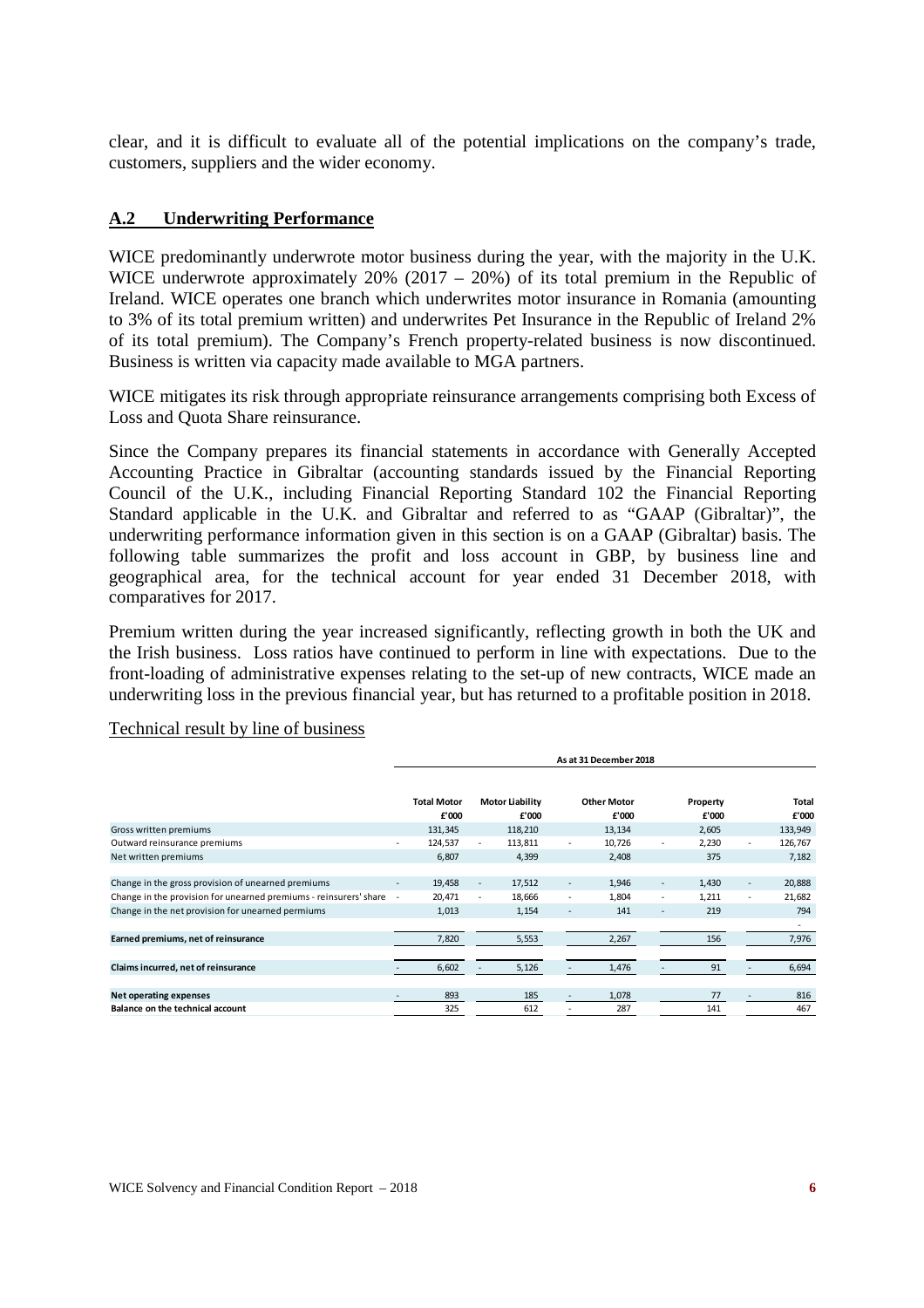## Technical result by geographical segment

|                                                                   | As at 31 December 2018   |         |        |         |                |              |                          |         |                          |              |
|-------------------------------------------------------------------|--------------------------|---------|--------|---------|----------------|--------------|--------------------------|---------|--------------------------|--------------|
|                                                                   |                          | UK      |        | Ireland |                | France       |                          | Romania |                          | <b>Total</b> |
|                                                                   |                          | £'000   |        | £'000   |                | £'000        |                          | £'000   |                          | £'000        |
| Gross written premiums                                            |                          | 106,322 |        | 24,059  | $\blacksquare$ | $\mathbf{0}$ |                          | 3,569   |                          | 133,949      |
| Outward reinsurance premiums                                      | ٠                        | 99,811  | ٠      | 23,223  |                | $\Omega$     | $\overline{\phantom{a}}$ | 3,733   | ٠                        | 123,034      |
| Net written premiums                                              |                          | 6,511   |        | 836     | $\blacksquare$ | $\Omega$     | $\overline{\phantom{a}}$ | 164     |                          | 7,182        |
|                                                                   |                          |         |        |         |                |              |                          |         |                          |              |
| Change in the gross provision of unearned premiums                | $\overline{\phantom{a}}$ | 15,325  | $\sim$ | 2.745   |                | 134          | $\overline{\phantom{a}}$ | 2,952   | $\overline{\phantom{a}}$ | 20,888       |
| Change in the provision for unearned premiums - reinsurers' share |                          | 16,181  | $\sim$ | 2,528   |                | 124          | $\sim$                   | 3,097   | $\sim$                   | 21,682       |
| Change in the net provision for unearned permiums                 |                          | 856     | $\sim$ | 217     |                | 10           |                          | 145     |                          | 794          |
|                                                                   |                          |         |        |         |                |              |                          |         |                          |              |
| Earned premiums, net of reinsurance                               |                          | 7,367   |        | 619     |                | 10           |                          | 20      |                          | 7,976        |
|                                                                   |                          |         |        |         |                |              |                          |         |                          |              |
| Claims incurred, net of reinsurance                               |                          | 5,800   |        | 862     |                | 47           |                          | 16      |                          | 6,694        |
|                                                                   |                          |         |        |         |                |              |                          |         |                          |              |
| <b>Net operating expenses</b>                                     |                          | 1,488   |        | 646     |                |              |                          | 30      |                          | 816          |
| Balance on the technical account                                  |                          | 78      |        | 403     |                | 41           |                          | 26      |                          | 467          |

## Technical result by line of business

|                                                                   | As at 31 December 2017 |                        |                    |              |                |           |  |
|-------------------------------------------------------------------|------------------------|------------------------|--------------------|--------------|----------------|-----------|--|
|                                                                   | <b>Total Motor</b>     | <b>Motor Liability</b> | <b>Other Motor</b> | Property     | Pet            | Total     |  |
|                                                                   | £'000                  | £'000                  | £'000              | £'000        | £'000          | £'000     |  |
| Gross written premiums                                            | 86,786                 | 77,956                 | 8,830              | 519          | $\overline{a}$ | 87,305    |  |
| Outward reinsurance premiums                                      | (77, 923)              | (71, 041)              | (6, 882)           | (481)        |                | (78, 405) |  |
| Net written premiums                                              | 8,863                  | 6,915                  | 1,948              | 38           |                | 8,901     |  |
|                                                                   |                        |                        |                    |              |                |           |  |
| Change in the gross provision of unearned premiums                | (23, 212)              | (20,740)               | (2, 473)           | (392)        |                | (23, 604) |  |
| Change in the provision for unearned premiums - reinsurers' share | 21,637                 | 19,645                 | 1,993              | 363          |                | 22,001    |  |
| Change in the net provision for unearned permiums                 | (1, 575)               | (1,095)                | (480)              | (29)         |                | (1,604)   |  |
|                                                                   |                        |                        |                    |              |                |           |  |
| Earned premiums, net of reinsurance                               | 7,288                  | 5,820                  | 1,468              | $\mathbf{q}$ |                | 7,297     |  |
|                                                                   |                        |                        |                    |              |                |           |  |
| Claims incurred, net of reinsurance                               | (5,770)                | (4, 781)               | (988)              | (7)          |                | (5, 776)  |  |
|                                                                   |                        |                        |                    |              |                |           |  |
| <b>Net operating expenses</b>                                     | (2, 363)               | (1, 771)               | (592)              | (2)          |                | (2, 365)  |  |
| <b>Balance on the technical account</b>                           | (845)                  | (731)                  | (112)              |              |                | (844)     |  |
|                                                                   |                        |                        |                    |              |                |           |  |

## Technical result by geographical segment

|                                                                   | As at 31 December 2017 |           |        |              |
|-------------------------------------------------------------------|------------------------|-----------|--------|--------------|
|                                                                   | UK                     | Ireland   | France | <b>Total</b> |
|                                                                   | £'000                  | £'000     | £'000  | £'000        |
| Gross written premiums                                            | 69,411                 | 17,375    | 519    | 87,305       |
| Outward reinsurance premiums                                      | (61, 130)              | (16, 794) | (481)  | (78, 405)    |
| Net written premiums                                              | 8,281                  | 582       | 38     | 8,901        |
|                                                                   |                        |           |        |              |
| Change in the gross provision of unearned premiums                | (15, 470)              | (7, 743)  | (392)  | (23, 604)    |
| Change in the provision for unearned premiums - reinsurers' share | 14,014                 | 7,624     | 363    | 22,001       |
| Change in the net provision for unearned permiums                 | (1, 456)               | (119)     | (29)   | (1,604)      |
| Earned premiums, net of reinsurance                               | 6,826                  | 462       |        | 7,297        |
| Claims incurred, net of reinsurance                               | (5,665)                | (104)     | (7)    | (5, 776)     |
|                                                                   |                        |           |        |              |
| Net operating expenses                                            | (2, 277)               | (86)      | (2)    | (2, 365)     |
| Balance on the technical account                                  | (1, 116)               | 271       |        | (844)        |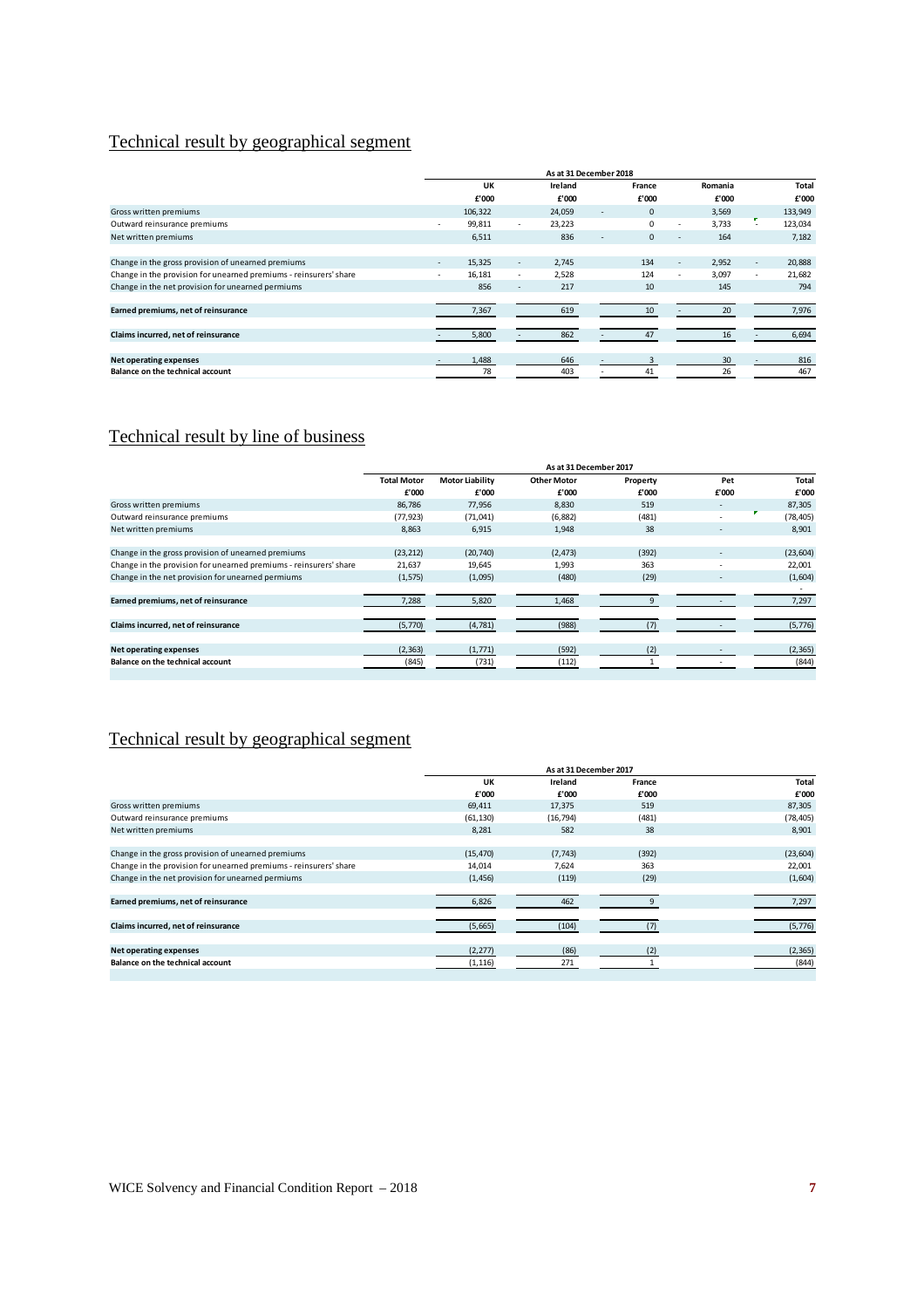## **A.3 Investment Performance**

At 31 December, WICE held U.K. treasuries valued at £22.5 million (2017 - £12.5 million), with remaining funds of £15.7 million (2017 - £25.7 million) held in cash.

WICE has not recognized any gains or losses directly to equity and does not hold any investments in securitizations.

The components of net investment income included in the statement of income and expenses are as per the table below:

|                         | 2018   | 2017   |
|-------------------------|--------|--------|
|                         | £'000s | £'000s |
| <b>Fixed maturities</b> | 57     | (62)   |
| Term Joan investments   |        |        |
| Equity securities       |        |        |
| Short-term investments  |        |        |
| Other (1)               | (127)  | (151)  |
| Gross investment income | (71)   | (212)  |
| Investment expenses (2) | 0      |        |
| Net investment income   |        |        |
|                         |        |        |

#### **A.4 Performance of other activities**

The following table summarizes the profit and loss account in GBP for the non-technical account for year ended 31 December 2018 and year ended 31 December 2017.

|                                                              | As at<br>31/12/2018 | As at<br>31/12/2017 |
|--------------------------------------------------------------|---------------------|---------------------|
|                                                              | £'000               | £'000               |
| Balance on the technical account                             | 464                 | (844)               |
| Other income                                                 | 149                 | 57                  |
| Net investment return including in the non technical account | (71)                | (212)               |
|                                                              |                     |                     |
| Profit (loss) on ordinary activities before taxation         | 542                 | (999)               |
| Tax on profit (loss) on ordinary activities                  | 0                   | (16)                |
| Profit (loss) on ordinary activities after taxation          | 542                 | (1,015)             |

Other income refers to underwriting fee income received from the MGAs.

#### **A.5 Any other information**

There is no other information to disclose.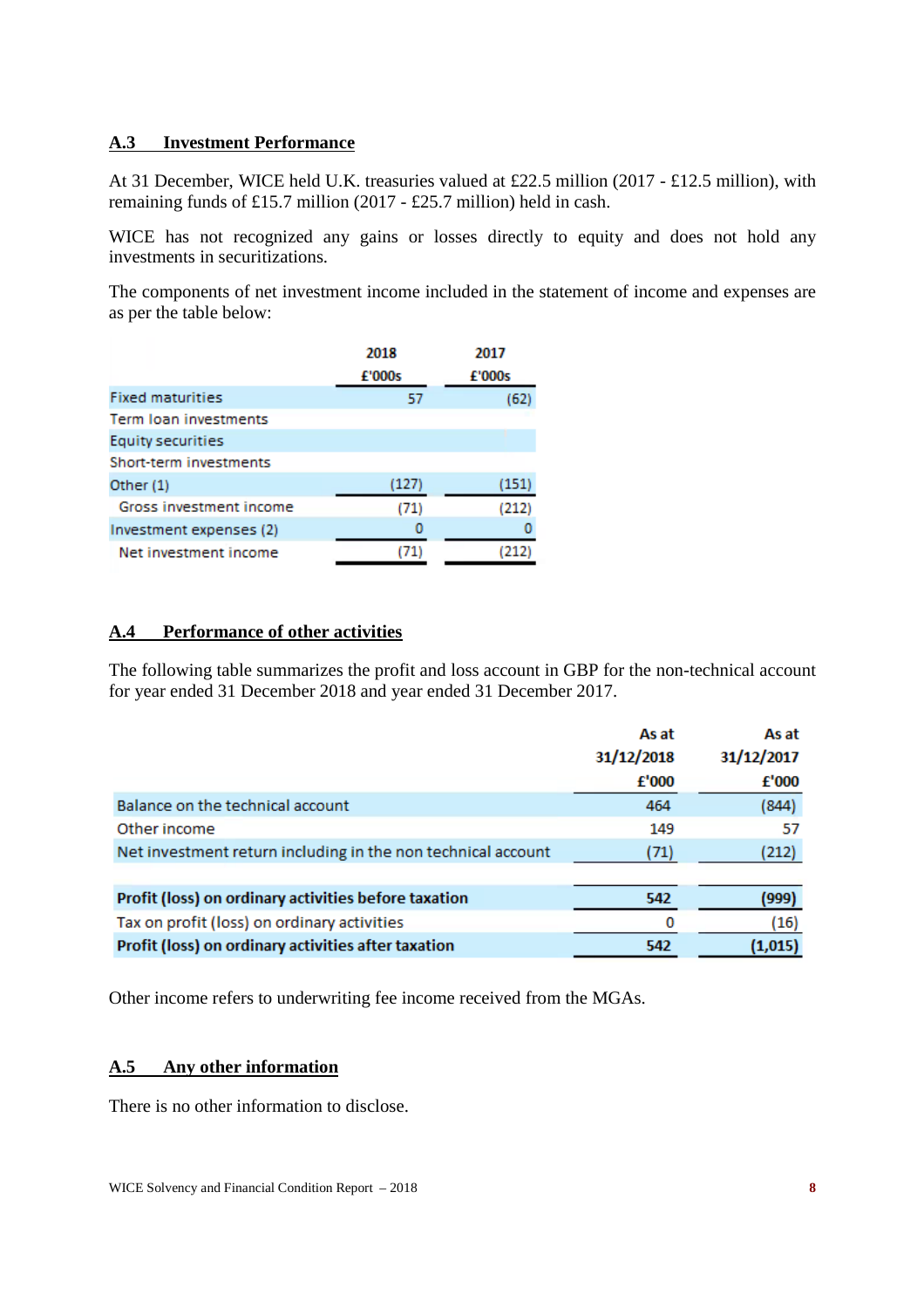## SECTION B – SYSTEM OF GOVERNANCE

## **B.1 General Information on the system of governance**

## *B.1.1 Overview*

WICE operates with a corporate governance structure consisting of the main Board of Directors (the "Board" or "Board of Directors") and two Committees. The Company's Board is responsible for overseeing, controlling and directing the activities of the Company. The Board retains primary responsibility for corporate governance within the Company at all times. Senior Management at outsourced service providers also play an important role in ensuring effective governance.

The Board during the year comprised of seven Directors, three of whom are also Officers of WICE's ultimate parent company WHL, two of whom are Non-Executive Directors, and one of whom is independent. One of the Executive Directors and one of the Non-Executive Directors are employees of WICE's insurance manager, Artex. The Board of Directors as at 31 December 2018 was as follows:

- John Rathgeber (Watford)
- Jon Levy (Watford)
- Rob Hawley (Watford)
- Maamoun Rajeh (AUL)
- Steve Quinn (Artex) (resigned 27 February 2019)
- Liz Quinn (Artex, Non-Executive) (resigned 27 February 2019)
- Yvonne Chu (Independent Non-Executive)

After the year end, Elisabeth Quinn and Steve Quinn resigned from the Board on 27 February 2019. Paul Cole and Katja Spindler (both Artex) were appointed to the Board of Directors on 27 February 2019.

The Company Secretary is Raphy Abergel.

The presence of Watford Officers on the Board ensures that the Company's strategic direction remains aligned with the wider group and ensures there is continuous feedback between, and interaction with, WICE and its parent. This structure enables the group to retain an appropriate oversight of WICE's operations and to ensure that the business is aligned with the group's long term goals.

The presence of non-Watford Directors and Non-Executive Directors ensures that there is an appropriate element of independent challenge and oversight.

The Board is responsible for overseeing the business of WICE, supervising management, and providing oversight over its outsourced functions. The Board sets the standards of conduct of the Company, provides direction and oversight, and promotes a culture of integrity. While the Board may delegate certain functions to the Committees, this does not absolve the Directors collectively of their responsibility for the Company

The Board operates under agreed terms of reference and has the following key responsibilities: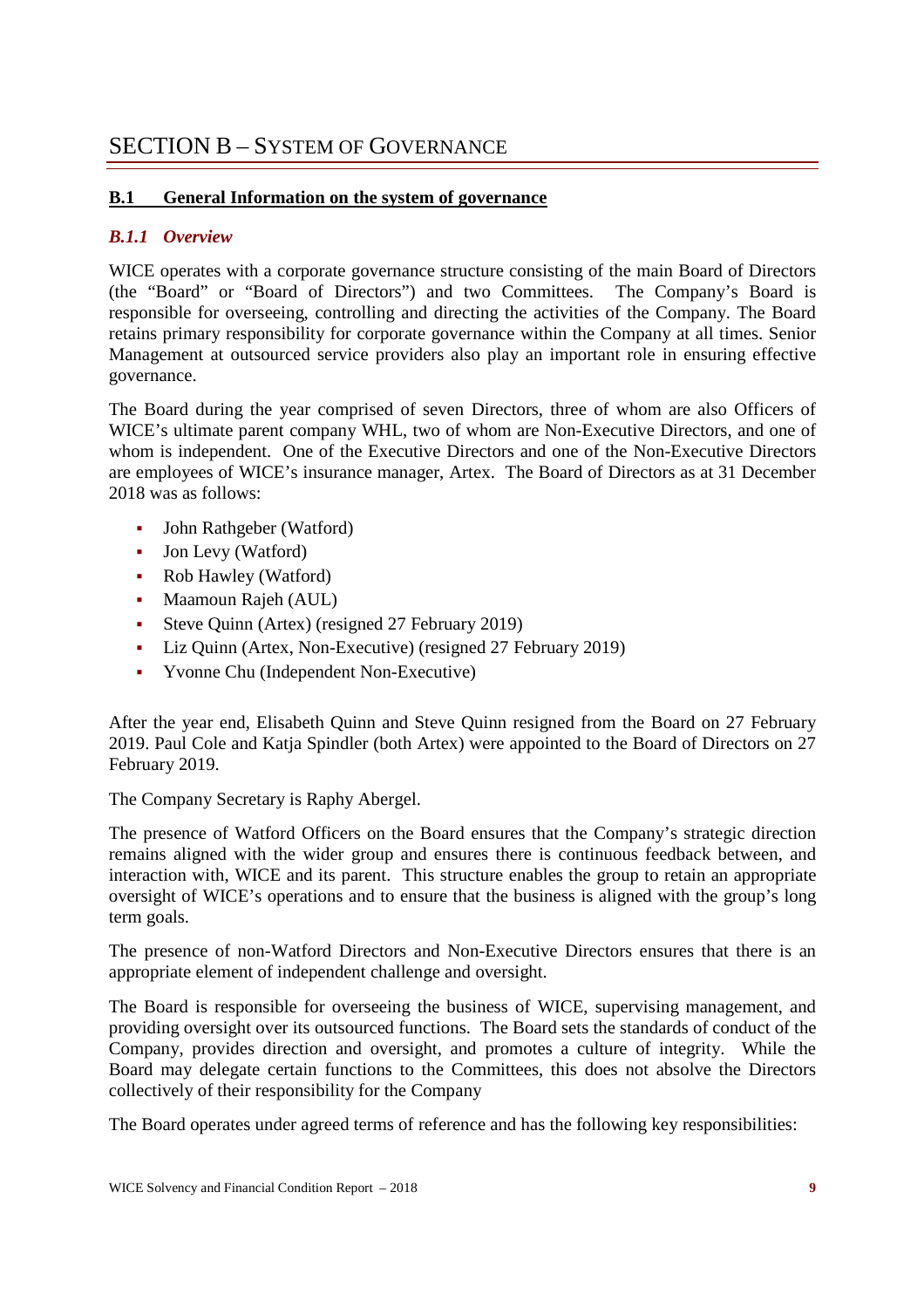- Ensuring the integrity and reliability of the Company's finances, including
	- o Approving the annual budget and business plan
	- o Ensuring that the Company's capital and solvency position is maintained
	- o Reviewing financial performance
	- o Determining Directors' remuneration
	- o Determining the dividend policy
	- o Establishing appropriate accounting policies
	- o Approving the appointment of the external auditor
	- o Approving publicly reported documents
- Approving the underwriting strategy and policy and monitoring its implementation
- Approving the operational policies, including
	- o Determining the strategic direction and objectives
	- o Approving risk management strategies and policies, risk appetite and tolerance limits
	- o Ensuring the effectiveness of the risk management framework
	- o Establishing appropriate systems of control
	- o Approving significant ventures, partnerships, outsourced functions, disposals, acquisitions, alliances and any other transactions
	- o Overseeing the internal audit and actuarial functions
- Setting the investment strategy and monitoring investment performance
- Overseeing, guiding and challenging the ORSA process and approving the ORSA report

The Company has established a Claims and Underwriting Committee, with Terms of Reference approved by the Board. The key responsibilities of the Committee include:

- Considering business opportunities and underwriting proposals presented by management
- Overseeing the ongoing performance of all product lines and intermediaries/distributors
- Managing intermediary/distributor relationship
- Overseeing the implementation of the claims handling, reserving and settlement strategy
- Advising on the reinsurance strategy
- Assisting with setting insurance risk strategy and appetite and limits
- Providing input into the calculation of the SCR and technical provisions
- Providing input into the ORSA process
- Monitoring and reporting on market trends and legislative and similar changes
- Reporting on all relevant matters to the Board

The Company has also established an Audit and Risk Committee, with Terms of Reference approved by the Board. The key responsibilities of the Committee include:

- Developing, managing and monitoring the internal and external audit strategy
- Managing and monitoring the performance of the external auditors and the effectiveness of the internal audit arrangements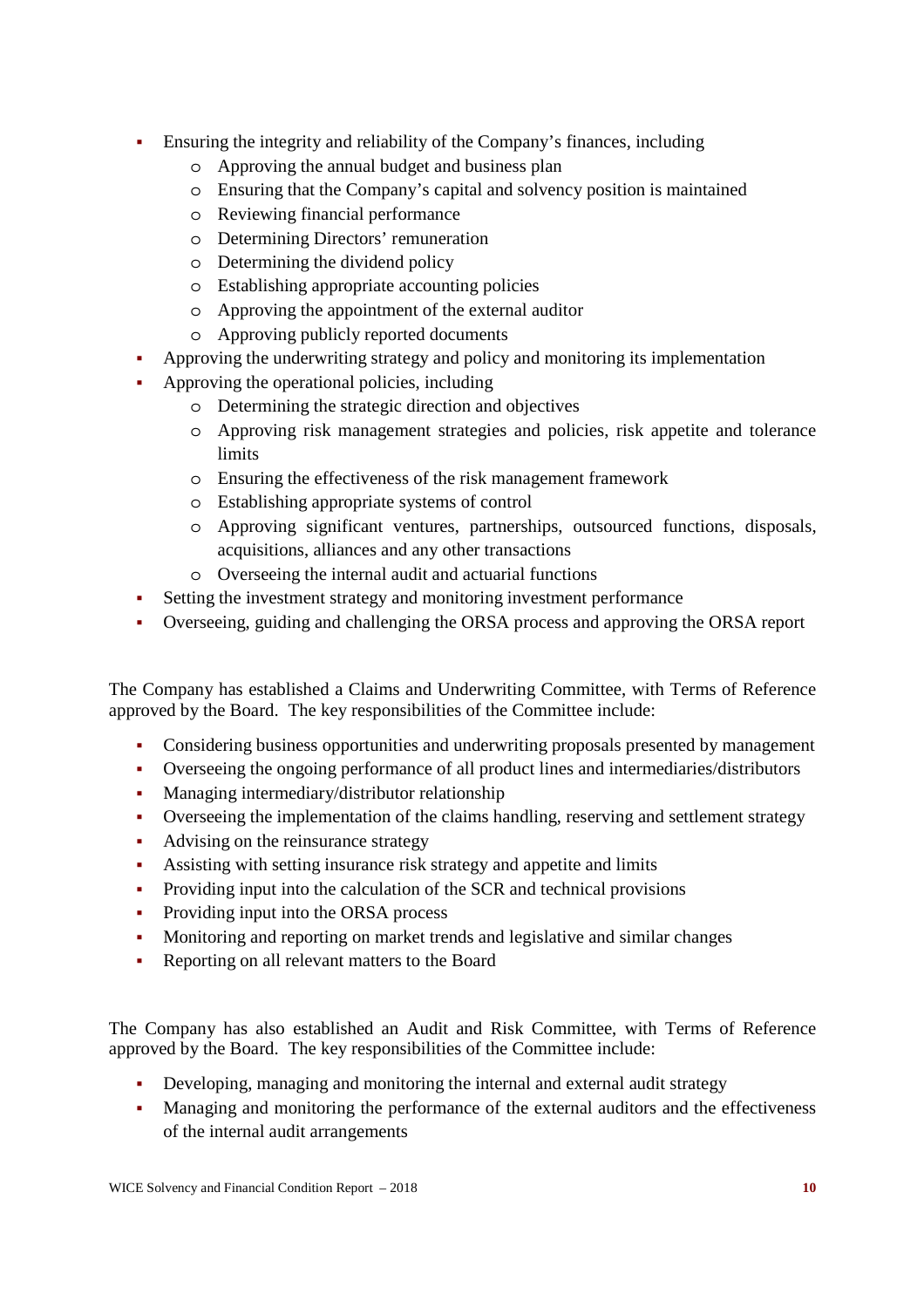- Reviewing internal audit findings and recommendations
- Monitoring changes to accounting standards and financial regulation and legislation
- Monitoring the integrity of the financial statements and evaluating any significant judgements contained therein
- Monitoring the effectiveness of the internal systems of control
- Overseeing the calculation of the SCR and technical provisions
- Overseeing the annual ORSA
- Overseeing the completion of QRTs, the SFCR and the RSR
- Assisting the Board in discharging its corporate governance responsibilities
- Supporting the Board in its deliberation around risk, including in setting strategy and risk appetite limits
- Reviewing the risk management framework, policies, processes and procedures
- Ensuring compliance with statutory and regulatory requirements and that such compliance is embedded in the culture of WICE, its core systems and processes, its management and employees
- Ensuring WICE's reputation and integrity is maintained at the highest possible standard
- Reporting on all relevant matters to the Board

From an operational perspective, the Board frequently assumes the functions of the two Committees directly. As a result, the Committees do not necessarily meet on a regular basis, such meetings instead being conducted as part of the regular Board meetings.

#### *B.1.2 Code of Business Conduct*

WICE has adopted WHL's Code of Business Conduct, which describes our ethical principles. The full text of our Code of Business Conduct is available upon request.

#### *B.1.3 Independent Control Functions*

The Company has in place four key independent control functions as required under the Solvency II Directive. These are:

- Risk Management
- Compliance
- **Actuarial**
- **Internal Audit**

These functions are responsible for providing oversight of the business and for providing assurance to the Board in relation to the Company's control framework.

All key functions are overseen by Directors of WICE, thus ensuring they all have the appropriate authority to carry out their roles and ensuring that the Board is fully informed of the discharge of the functions' duties.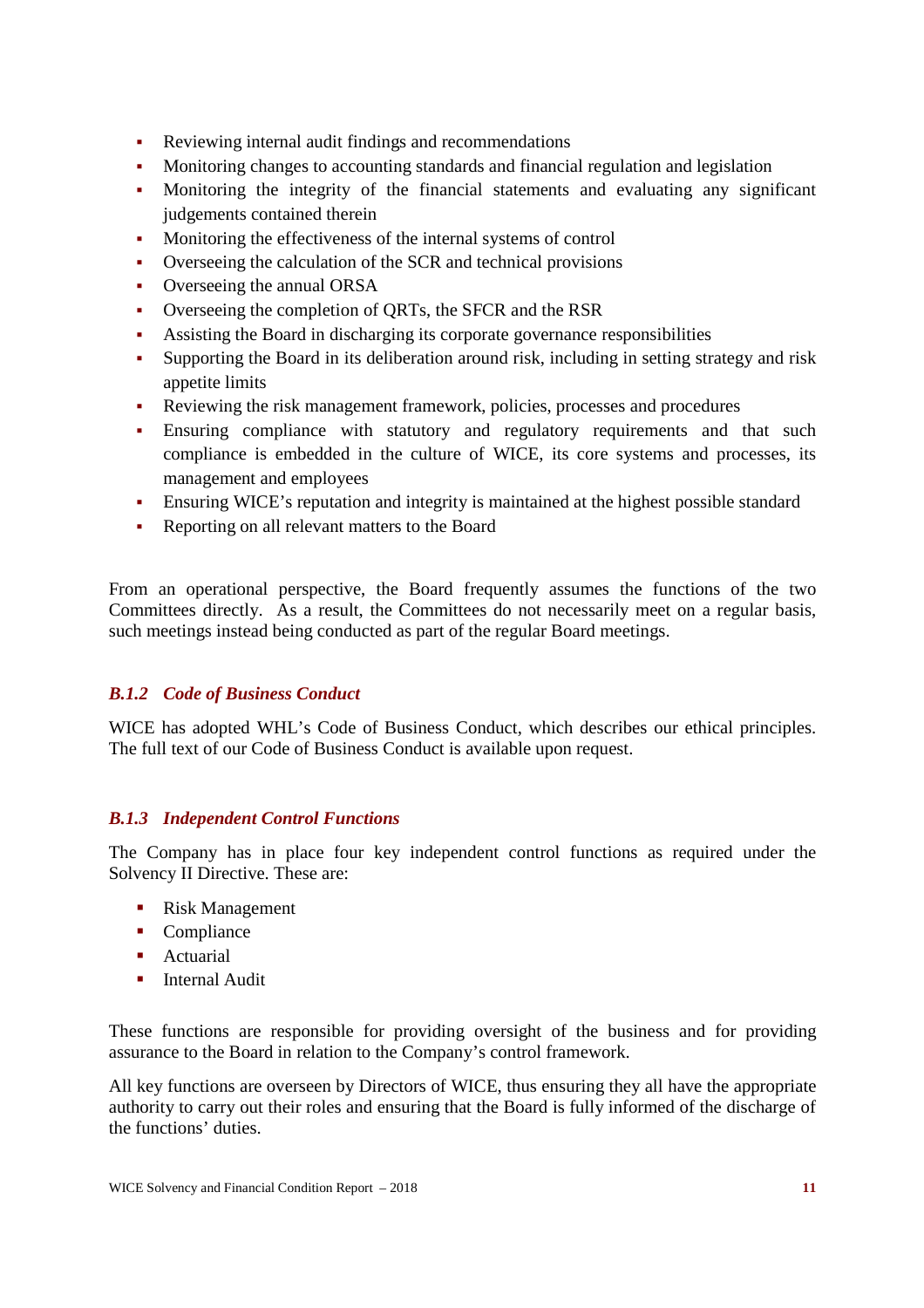#### *B.1.4 Risk Management Function*

The Risk Management Function is defined as a "Key Function" in Solvency II. The function is overseen by a Watford director, who is the Key Function Holder for Risk Management.

The function holder is supported in his role by outsourced service providers, including AUL and Artex, who provide ongoing input into, and assistance with, WICE's risk management.

Responsibility for risk management at an operational level rests with the executive management, including outsourced service providers. Risk management is overseen by the function holder, who reports to the Board on a regular basis. In addition, the Group oversees risk management.

#### *B.1.5 Compliance Function*

The Board follows the WHL Code of Business Conduct to ensure that the Company promotes an organizational culture that encourages the highest standards of ethical business conduct. In addition, the Board has approved the establishment of a compliance program to ensure the Company complies with all relevant laws, legislation, regulations and guidance. This is intended to ensure that WICE exercises appropriate care and diligence to prevent conduct which is in violation of its compliance program, thereby protecting WICE's reputation and good name.

The requirements of the compliance program apply to all employees, officers and directors of the Company and, where appropriate, to agents of the Company.

The Compliance Function is outsourced to WICE's insurance manager and is overseen by the Compliance Officer provided by WICE's insurance manager. Compliance services are provided by the insurance manager, with input from the AUL under a services agreement and from coinsurance and MGA partners where required. The insurance manager's compliance team is adequately resourced to provide the services and is not otherwise involved in the operational aspects of the Company.

#### *B.1.6 Actuarial Function*

The Actuarial Function is defined as a "Key Function" in Solvency II, with specific duties and responsibilities. The Actuarial Function services may be outsourced, but responsibility for the function rests with the Actuarial Function Holder ("AFH").

The Actuarial Function is overseen by the Watford Director who is also responsible for oversight of the Risk Function. Actuarial Function supporting services are provided under a services agreement by the Arch group, which has appropriate actuarial resources and is entirely independent of operational aspects of the business.

Specific duties of the Actuarial Function include, but are not limited to:

- Coordinate the calculation of the firm's technical provisions
- Assess the sufficiency and quality of the data used in the calculation of technical provisions against the data quality standards as set in Solvency II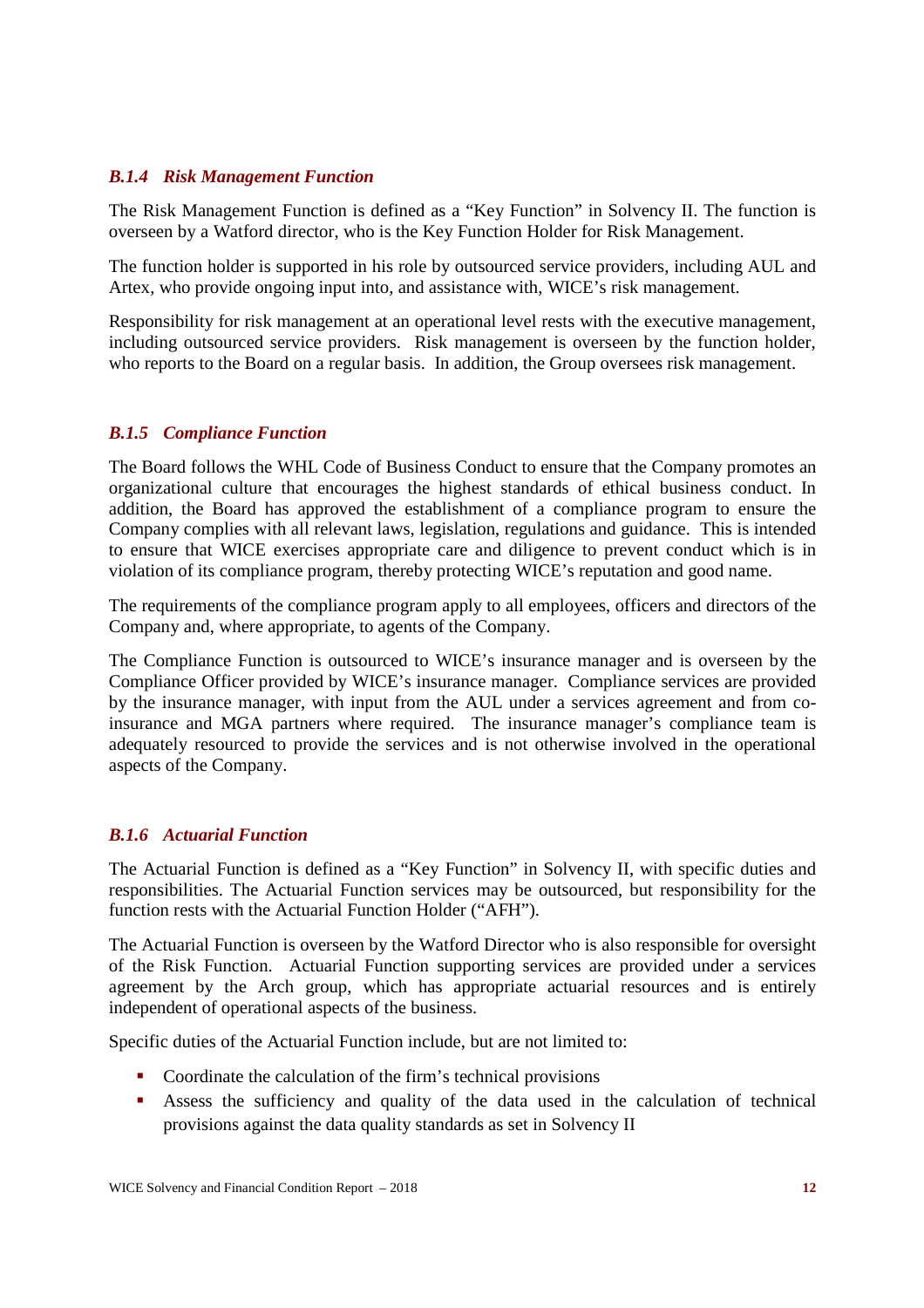- Inform the Board of the reliability and adequacy of the calculation of technical provisions
- **Express an opinion on the overall underwriting policy**
- Express an opinion on the adequacy of reinsurance arrangements
- Contribute to the effective implementation of the risk management system
- **Prepare the Actuarial Function Report**

## *B.1.7 Internal Audit*

The Company has an Internal Audit Policy in place which sets out the objectives and responsibilities of the Internal Audit function, which is outsourced to KPMG. Internal Audit is discussed further in Section 2.5 below.

The Internal Audit function is overseen by a Watford Director, separately from the risk and actuarial functions. The Internal Audit function provided by KPMG, is appropriately resourced with qualified and experienced individuals and is entirely independent of the Company's operation.

#### *B.1.8 Material Changes*

There have been no changes in the systems of governance. After the year end, Steve Quinn and Elisabeth Quinn resigned from the Board on 27 February 2019 and Paul Cole and Katja Spindler were appointed to the Board of Directors on 27 February 2019.

#### *B.1.9 Remuneration Policy and Practices*

WICE only has Directors and no employees. Only the Independent Non-Executive Director receives remuneration from WICE, with the other Directors being remunerated under other arrangements with their respective employers. As a result, the Company does not have a separate Remuneration Committee, with responsibility for this area being retained by the Board.

The Independent Non-Executive receives a fee which is fixed and has no variable or performance-related elements. The remuneration of other Directors from their respective employers is not linked directly to the performance of WICE.

None of the Directors are entitled to share options or shares in the Company and none have any entitlement to pensions from WICE.

#### *B.1.10 Material Transactions*

During the year to 31 December 2018, WICE paid its insurance manager a fee of £0.4 million (2017 - £0.231 million) for the services provided. Two of WICE's directors are also directors of the insurance manager. At 31 December 2018, the balance owed by WICE was £0.03 million (£2017 - £0.02 million).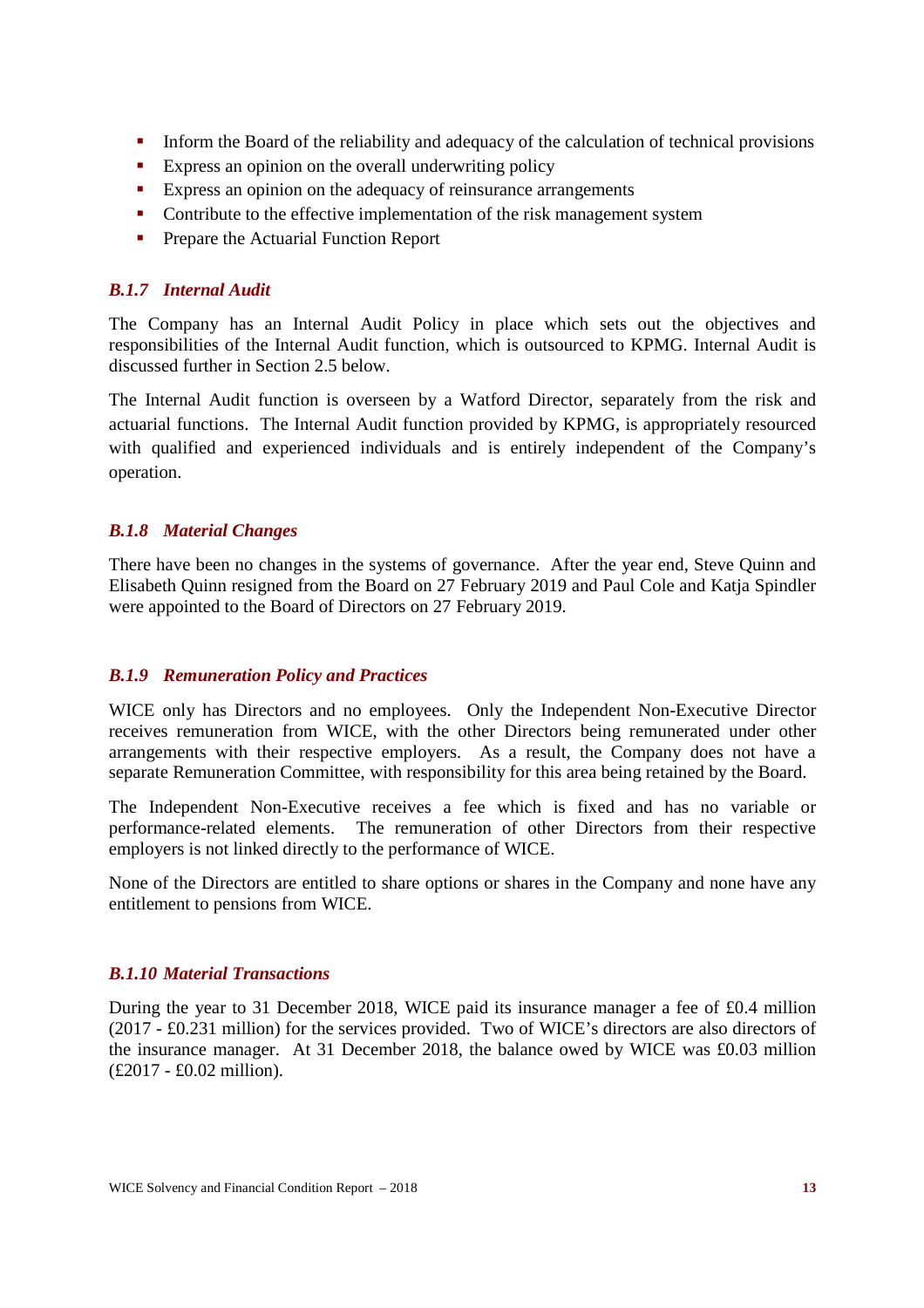During the year, WICE paid £4.38 million (2017 - £2.87 million) to AUL, its underwriting manager, for services provided. One of WICE's directors is also a director of AUL. At 31 December 2018, the balance owed by WICE was £1.40 million (2017 - £1.09 million).

During the year, WICE ceded between 85% and 90% of its net retained business to WRL, a shareholder controller of the Company. The amount of premium ceded was £69.6 million (2017 - £62.72 million) and the net balance payable outstanding at 31 December 2018 was £8.12 million (2017 - £7.88 million).

#### **B.2 Fit and proper requirements**

#### *B.2.1 Fit and Proper Processes*

The Company's Fitness & Propriety policy sets out the guidelines to ensure that Directors and employees meet the fit and proper standards, both on entry and throughout their employment at the Company. The Compliance Officer is responsible for providing advice, implementing a monitoring program and ensuring the policy is reviewed at least annually.

The Compliance Officer ensures that appropriate Notification Documents are prepared for all individuals carrying out notifiable functions, and that these are submitted to the Gibraltar Financial Services Commission for regulatory approval.

In order to ensure that, collectively, the Board and its Committees have the required skills and knowledge, any recruitment takes due account of the individual's qualifications and experience. On an ongoing basis all individuals are required to ensure that they keep their skills and knowledge up-to-date and to confirm this annually.

Checks with regard to propriety are carried out by WICE's compliance function, which carries out appropriate checks prior to an individual being engaged and on an ongoing basis thereafter. In addition, each individual is required to complete an annual self-certification confirming their ongoing propriety. WICE's compliance function reports to the Board on these matters.

#### *B.2.2 Professional Qualifications, Skills and Expertise*

The Company ensures that all persons who hold key positions or functions are fit to provide sound and prudent management through their professional qualifications, knowledge and experience and are proper by being of good repute and integrity.

WICE fitness requirements ensure that collectively the Board and its Committees cover at least the following:

- Knowledge of insurance and financial markets
- Understanding of the business strategy and the business model
- Understanding of the systems of governance
- Knowledge of financial matters, actuarial analysis and management information
- Understanding of the regulatory framework and requirements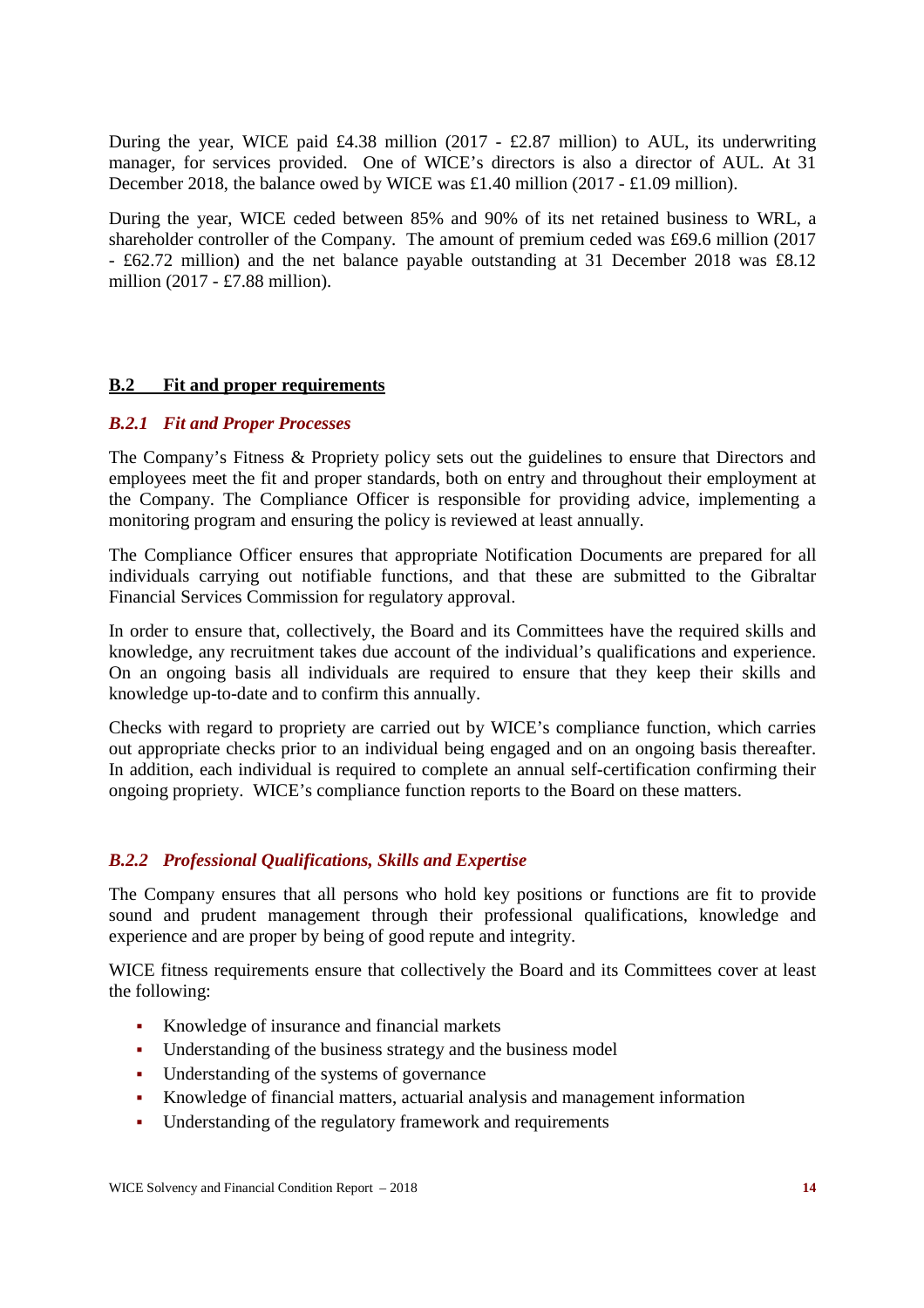Propriety checks are carried out taking account of:

- The individual's character
- The individual's personal behavior
- The individual's business conduct
- **Any criminal aspects**
- Any financial aspects
- Any regulatory aspects

#### **B.3 Risk management system including the Own Risk and Solvency Assessment**

#### *B.3.1 Risk Management Process and Procedures*

The following narrative provides an overview of the Company's Risk Management Framework, which describes the Company's methodology for identifying, measuring, managing and reporting on the key risks affecting WICE. It outlines WICE's approach to risk identification and assessment and how risk management is implemented and integrated into the organizational structure of the business.

## **Overview**

WICE classifies its risks in the following categories:

- Underwriting Risk;
- **Investment risk:**
- Counterparty credit risk; and
- Operational, including governance, regulatory, business/strategic, reputational, and outsourcing risks.

The framework includes details of the Company's:

- Risk philosophy and policies to address the material risks confronting the Company; and
- Compliance approach and procedures to control and or mitigate these risks.

The actions and policies implemented to meet the Company's business management and regulatory obligations form the core of this framework. The Company has adopted a holistic approach to risk management by analysing risk from both a top-down and bottom-up perspective.

WICE has designed its system of governance to achieve the following:

- Maintain an adequately transparent organizational structure that has well-defined, clear, consistent and documented lines of responsibility across the Company's operations;
- Ensure personnel have the skills, knowledge and expertise necessary to properly discharge their assigned responsibilities;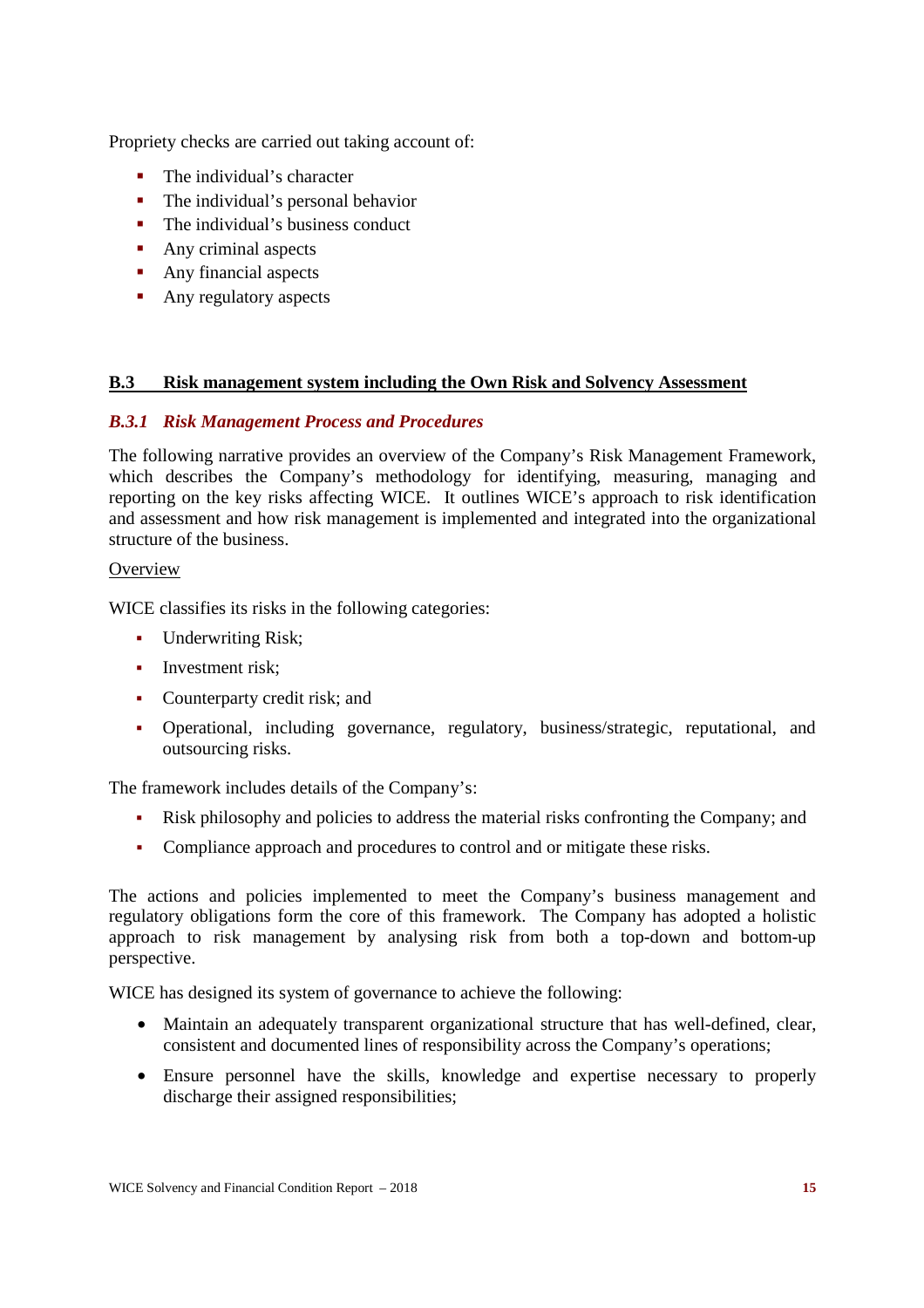- Establish and maintain processes to achieve effective internal reporting and communication of information at all relevant levels within the Company;
- Maintain information systems that produce sufficient, reliable, consistent, timely and relevant information concerning all business activities, the commitments assumed and the risks to which the Company is exposed;
- Safeguard the security, integrity and confidentiality of information, taking into account the nature of the information in question; and
- Ensure any outsourced responsibilities are delegated and managed appropriately, with ultimate responsibility vesting in the WICE Board of Directors.

The system of governance is based on the principle of proportionality, such that systems and controls are proportionate to the nature, scale and complexity of the Company's operations. Appropriate and proportionate systems, resources and procedures are in place for WICE's operations.

#### Responsibilities

Responsibility for risk management ultimately rests with the Board. While the Company has not appointed a Chief Risk Officer, the Audit and Risk Committee has day-to-day responsibility for the risk function including risk identification, assessment, monitoring and reporting. This function is currently carried out by the Board.

Risk management is closely integrated into the Company's operations through oversight of the business partners, including outsourced service providers, as well as through appropriate structuring of contracts and agreements to take account of risk, and ongoing monitoring of underlying performance to ensure that risk appetite limits and capital buffers are not breached.

The Risk Management Framework follows the "Three Lines of Defence" model and fits into the overall governance structure as follows: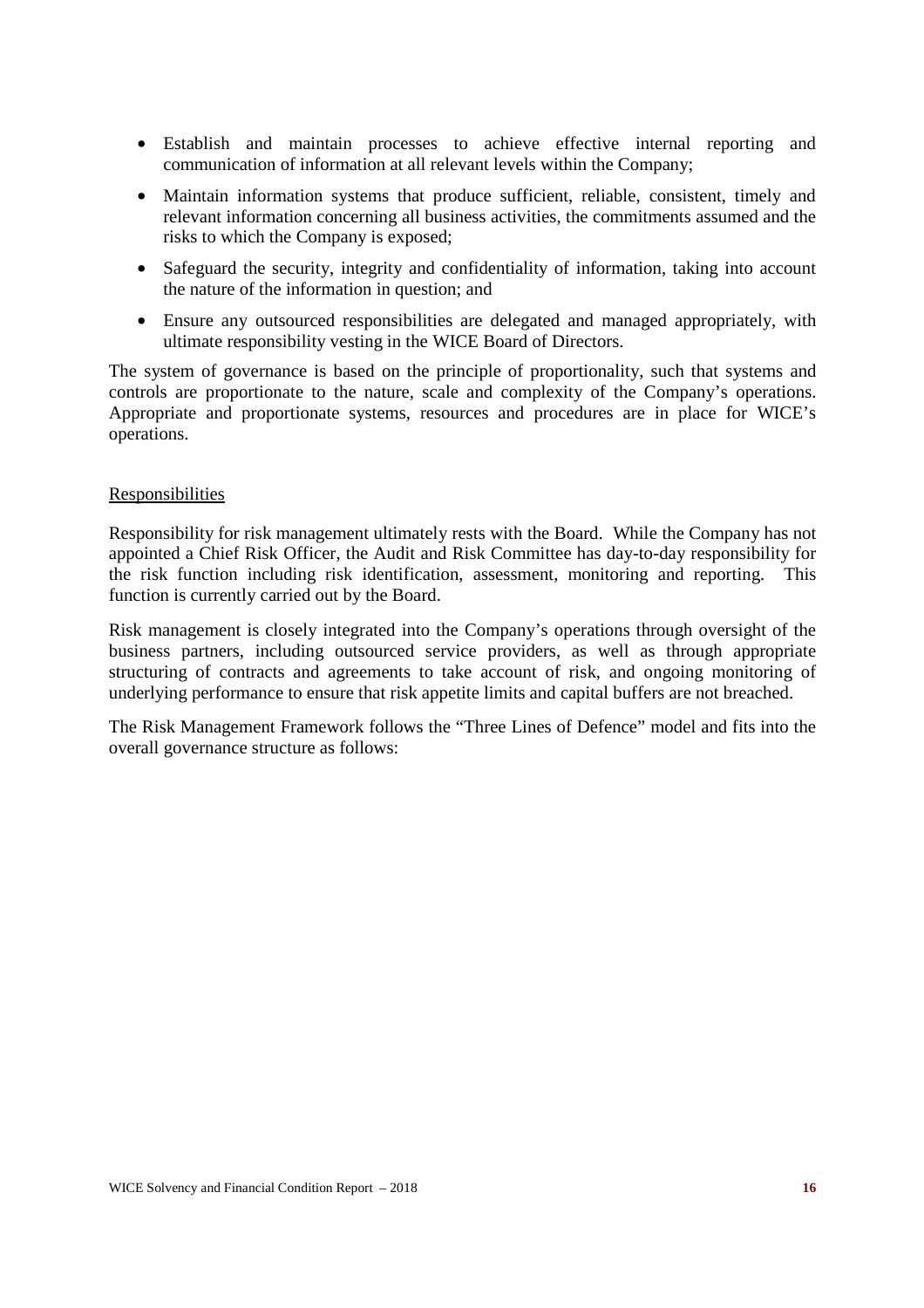

## Risk Identification, Assessment, Monitoring and Reporting

WICE's risk philosophy and profile is defined in accordance with the wider Watford group risk philosophy and is evaluated, challenged and approved by the Board. The Board sets the overall risk appetite. Overall, WICE has an appetite for Underwriting Risk and a tolerance for other forms of risk. The rationale for the appetite and tolerances is articulated in the individual risk policies, which are reviewed and updated regularly. The overall risk appetite is articulated in the Company's Risk Appetite Statement document.

This approach results in the risk policies and inputs to the Risk Register, where all risks are defined and analyzed for potential impact to the Company. The Risk Register analysis includes all risks facing WICE and details the corresponding controls and or mitigation in respect of these risks. Qualitative and quantitative assessments of the impact and probability of all risks is contained within the Risk Register, which are part of a regular review process. The Risk Management function defines the risks in the Risk Register.

The Risk Register is a key input into the risk management regime, and any material changes in the underlying risks will be modelled for potential impact upon WICE's capital requirements. Such changes include, but are not limited to, changes in business mix, strategy and investment policy.

The controls identified in the Risk Register to monitor, mitigate and control the risks facing WICE are reviewed for continued relevance and documented in the process documents for each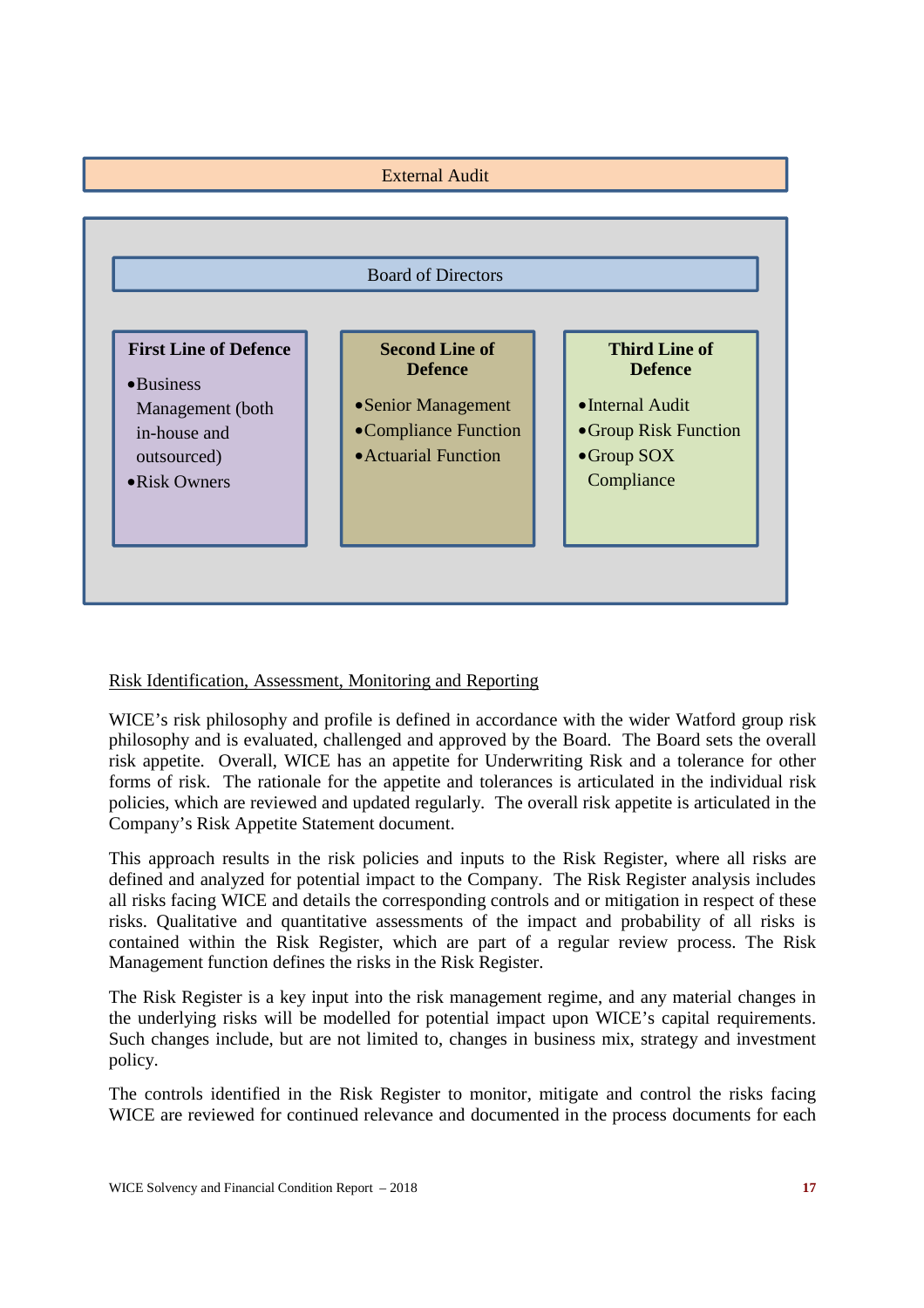function. Compliance with the components of these controls is verified via the ongoing management reviews and Internal Audit reviews undertaken at WICE. This is undertaken on a group-wide basis and any issues are reported to the WICE board.

The result of this process is that all material risks are included within the Risk Register and also feed into the SCR calculations where appropriate, in some cases also being further investigated through stress testing. Inputs and outputs are owned by the appropriate function and are signed off by the appropriate committee of the Board.

#### *B.3.2 Implementation and Integration of ORSA*

The Company believes an integrated approach to developing, measuring and reporting its ORSA is an integral part of the Risk Management Framework. The ORSA process provides the link between the Company's risk profile, its Board-approved risk appetite including approved risk tolerances and limits, its business strategy and its overall solvency requirements.

The ORSA is the entirety of the processes and procedures employed to identify, assess, monitor, manage, and report the short- and long-term risks the Company faces – or may face – and to determine the capital necessary to ensure that overall solvency needs are met at all times. The ORSA also makes the link between actual reported results and the capital assessment.

The ORSA process and reporting are integral parts of WICE's business strategy, tailored specifically to fit into WICE's organizational structure and risk management system with the appropriate techniques in place to assess its overall solvency needs, taking into consideration the nature, scale and complexity of the risks inherent in the business.

The Company also takes the results of the ORSA into account for its system of governance, including long-term capital management, business planning and new product development. It also contributes to various strategic decision-making including how best to optimise capital management and deciding whether to retain or transfer risks.

The ORSA is the basis for risk reporting to the Board and its committees and acts as a mechanism to embed the Risk Management Framework within the Company's decision making processes and operations. The Board oversees and supervises the ORSA, including regular reviews of the ORSA process and output.

The ORSA process operates continuously through the course of the year but is accompanied with periodic formal reporting. The formal ORSA report builds on the information viewed by management through the year in order to make strategic risk and capital decisions, supplemented with specific additional items.

The ORSA will be formally reported at least annually following the annual business planning process. In addition, an ORSA report will be produced on each occasion that the entity's risk profile changes significantly as set out below.

The ORSA is an ongoing process to ensure that WICE has the appropriate capital for its risk profile. However, a formal re-run will take place, at the Board's decision, following a significant change in WICE's risk profile including: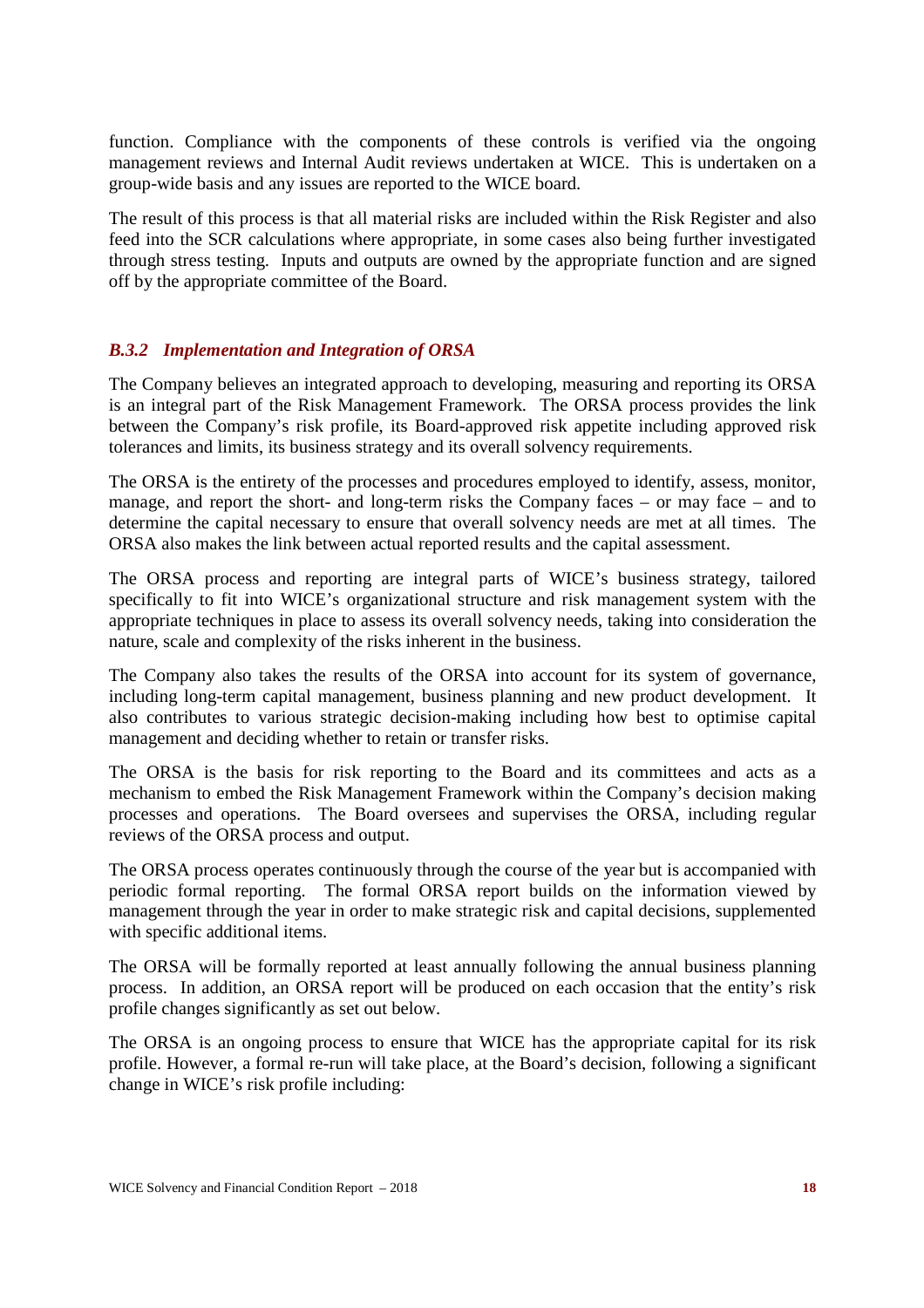- Significant change in business
	- Including introduction of a significant new product (accounting for an increase of 15% or more in GWP)
	- Entering a material new line of business
	- Exiting a material existing line of business
- Material capital change, resulting in a drop of 5% or more in the market value of investments
- **Significant market stress which directly impacts the Company**
- SCR coverage falling below the stated risk appetite as per the previous ORSA

WICE records the actual performance of the overall solvency assessment and the assessment of any deviations in its risk profile from the assumptions underlying the SCR calculation to a level of detail that enables a third party to evaluate the assessments performed.

The Board receives periodic reports on risk management and the Risk Register is presented to the Board on an annual basis for approval. Any material changes in the risk management strategy, policies, processes, procedures and or SCR calculations are presented to the Board for approval.

WICE's Capital Management Plan is created with regard to and incorporates the output from the ORSA process, including requesting further capital injections if this is indicated as a result of the ORSA.

WICE reviews the appropriateness of its Risk Appetite Statements and the related Risk Limits and Tolerances during the analysis of the results and outputs of each ORSA process. If deemed necessary following a review, this Risk Appetite Statement will be revised and presented to the Board for approval.

## *B.3.3 Performance, Documentation and Review of the ORSA*

A full ORSA cycle is performed at least annually and reported to the Board. The ORSA process is a circular process that relies on key elements of the business:

- **The Board outputs**  Strategy / Capital Management Plan / The Board Risk Appetite
- **Business planning** providing the basis for the base case projections
- **The Solvency II Pillar I standard formula** 3 year outputs & base assumptions used
- **The Board**  who review, challenge approve the test scenarios, the ORSA process and output
- **The Actuarial Function**  who quantify technical provisions and provide other input into the Pillar I model
- **The Risk Function and Management**  who quantify the Pillar I capital requirements, assess the outputs and prepare the reports
- **ORSA Reporting to all stakeholders**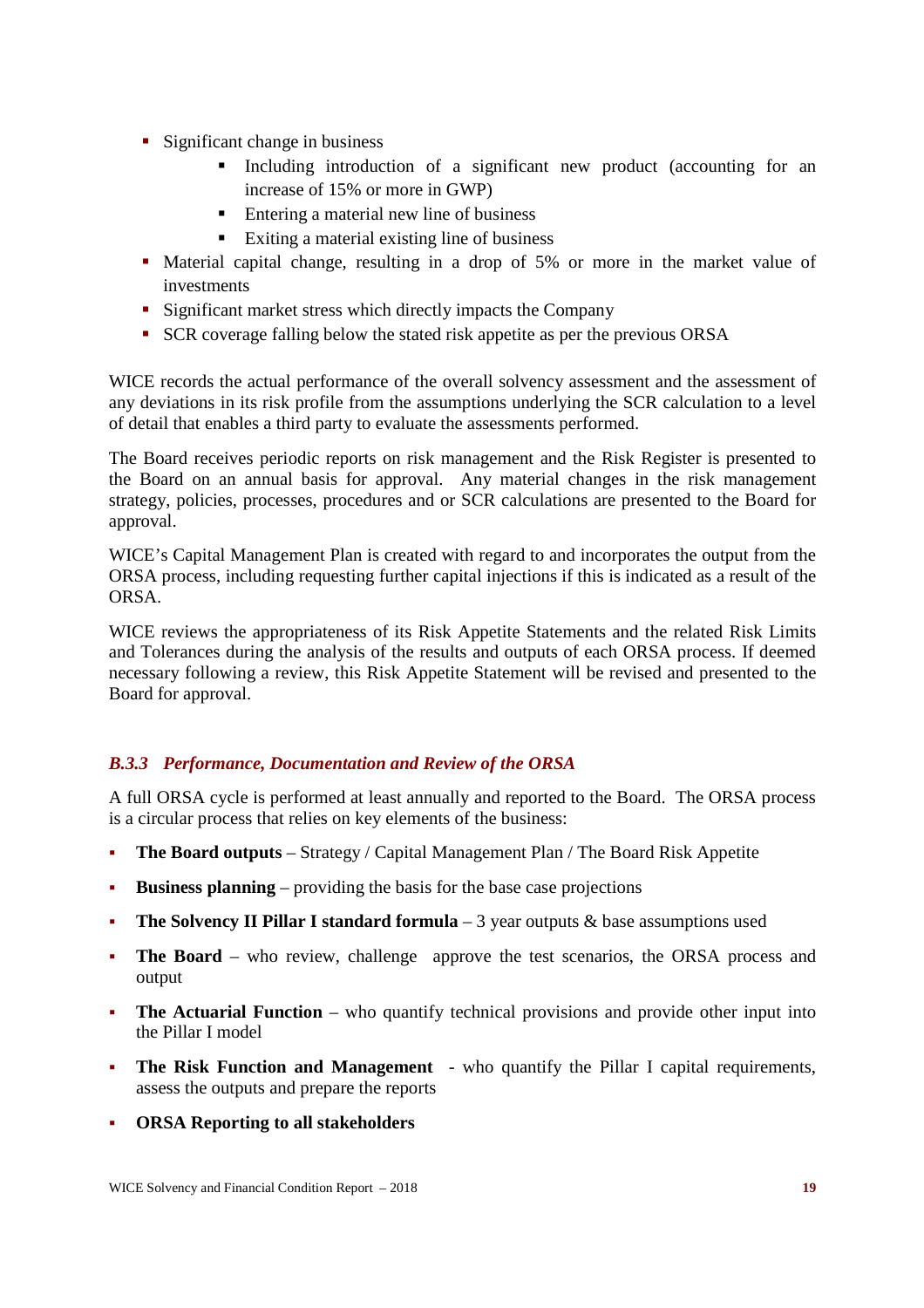The Key Activities in the ORSA Process are:

- Strategy & Planning
- Pillar I base outputs and assumptions
- Risk identification  $&$  assessment
- Scenario setting
- Scenario testing through the Pillar I model & production of test output
- Review of test output  $&$  report preparation
- Management review  $&$  Board review  $&$  reporting

Each run of the ORSA process will be appropriately documented to evidence each of its constituent parts, and this record will be retained for any later scrutiny. The documentation shall contain:

- The underlying business plan and strategy
- The Risk Appetite Statement
- The Pillar I standard assumptions & output
- The schedule of scenarios to be tested
- The scenario test results
- The ORSA report
- Any relevant minutes relating to scrutiny, review & challenge of the ORSA process & outputs

## *B.3.4 Relationship Between the ORSA, Solvency Needs, and Capital and Risk Management Systems*

The Company has both a Capital Management Policy and Capital Management Plan in place. The Risk Management Function is responsible for developing and maintaining the Capital Management Plan. The Board reviews and monitors the plan.

The Capital Management Plan incorporates the output from the ORSA and associated reporting. The plan also sets out triggers for corrective capital actions relative to the Company's Solvency Ratios, which are based on the SCR and Minimum Capital Requirement ("MCR").

WICE's capital planning process aims to be dynamic and forward-looking in relation to WICE's risk profile and shall take into account the output from WICE's risk management activities and the ORSA process and associated reporting as part of capital planning activities.

As such, capital planning activities take into account any current or anticipated changes in WICE's risk profile, such as those reflected in its business plan, and forecasting the related impact on capital. In addition, as part of its capital planning, the Company integrates projected capital needs with its business planning and financial forecasting processes.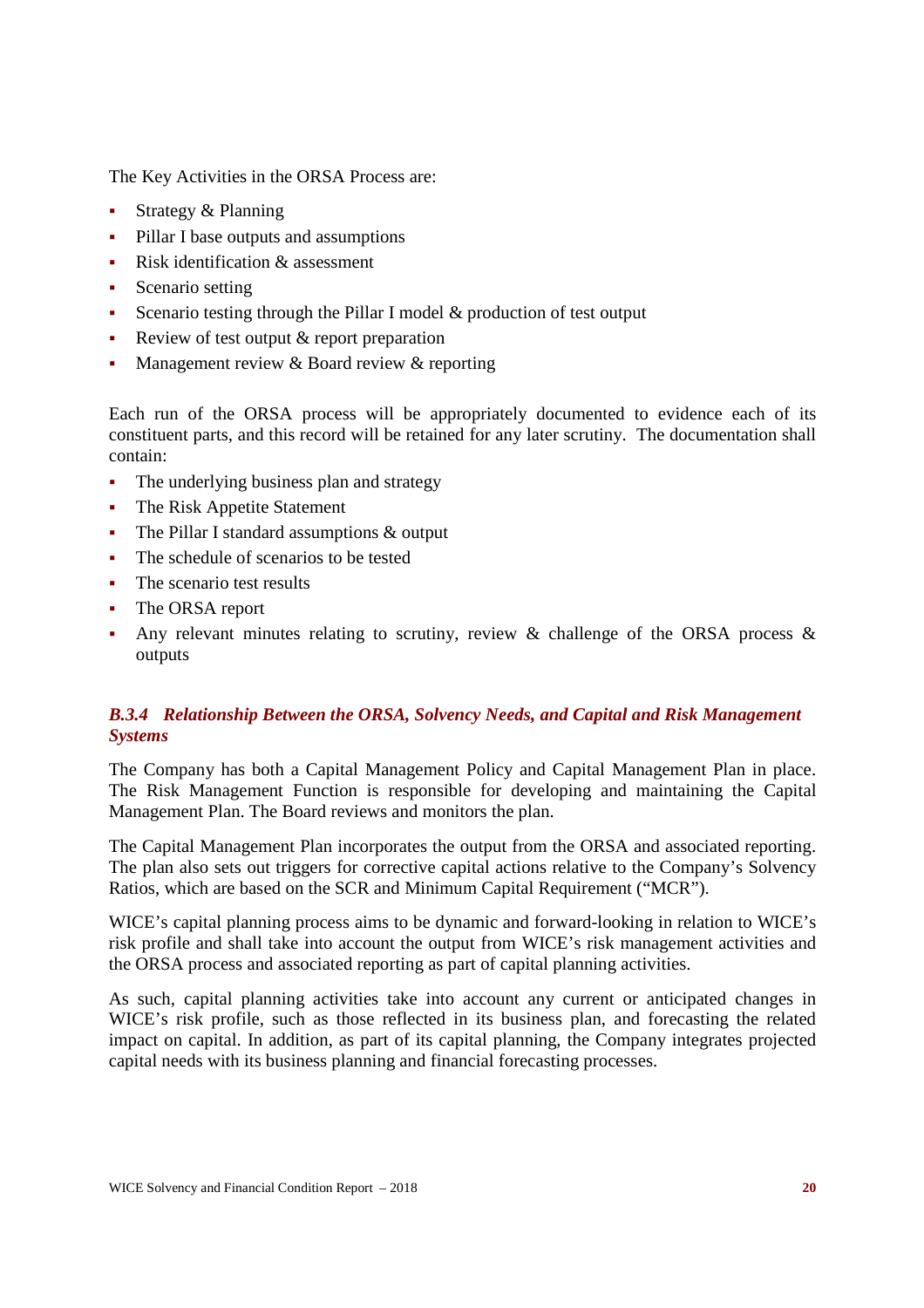The Capital Management Plan identifies a number of potential sources of capital and associated corrective actions that may be utilised to restore sufficient capitalisation, depending on the severity of the capital requirements placed upon WICE.

When considering the sources of capital and corrective actions, WICE's plan incorporates the Solvency II Own Fund requirements.

Any material changes in the underlying risks, such as changes in business mix, reinsurance strategy and investment strategy, are modeled for potential impact upon WICE's capital requirements. The result of this process is to ensure that all material risks feed into the capital requirements analysis, and in some cases also trigger further investigation through stress testing.

#### *B.3.5 Approval Process*

The Audit and Risk Committee has responsibility for reviewing the risk management framework, policies, processes and procedures and for overseeing the annual ORSA process, although this responsibility has currently been retained by the Board. The ORSA policy and the ORSA report are reviewed and challenged by the Board prior to approval.

The Board of Directors is the main governing body of WICE and has the following input and responsibilities to the ORSA:

- To evaluate, challenge and approve the Company's strategy, business plan and accompanying financial information, as proposed by Senior Management. This process will include:
	- o Monitoring the performance of the Company against established Key Performance Indicators (KPIs)
	- o Approving any material expansions and/or contractions of the Company
	- o Approving any material expenditure and/or projects
- To evaluate, challenge and approve the Company's ORSA. As part of this approval of the ORSA, the Board will:
	- o Approve the ORSA policy and process, including validating this process
	- o Challenge the identification and assessment of risks, including any new risk management strategies to be implemented
	- o Challenge assumptions on which the SCR calculation is based
	- o Approve the long- and short-term capital management plan, having considered the ORSA outcome, business strategy and risk tolerance of the Company
	- o Consider any risks outside of the ORSA process and the extent to which the SCR calculation accommodates these
	- o Utilise the ORSA for strategic decision-making
- To evaluate, challenge and approve the Company's risk appetite and the associated risk tolerances and limits.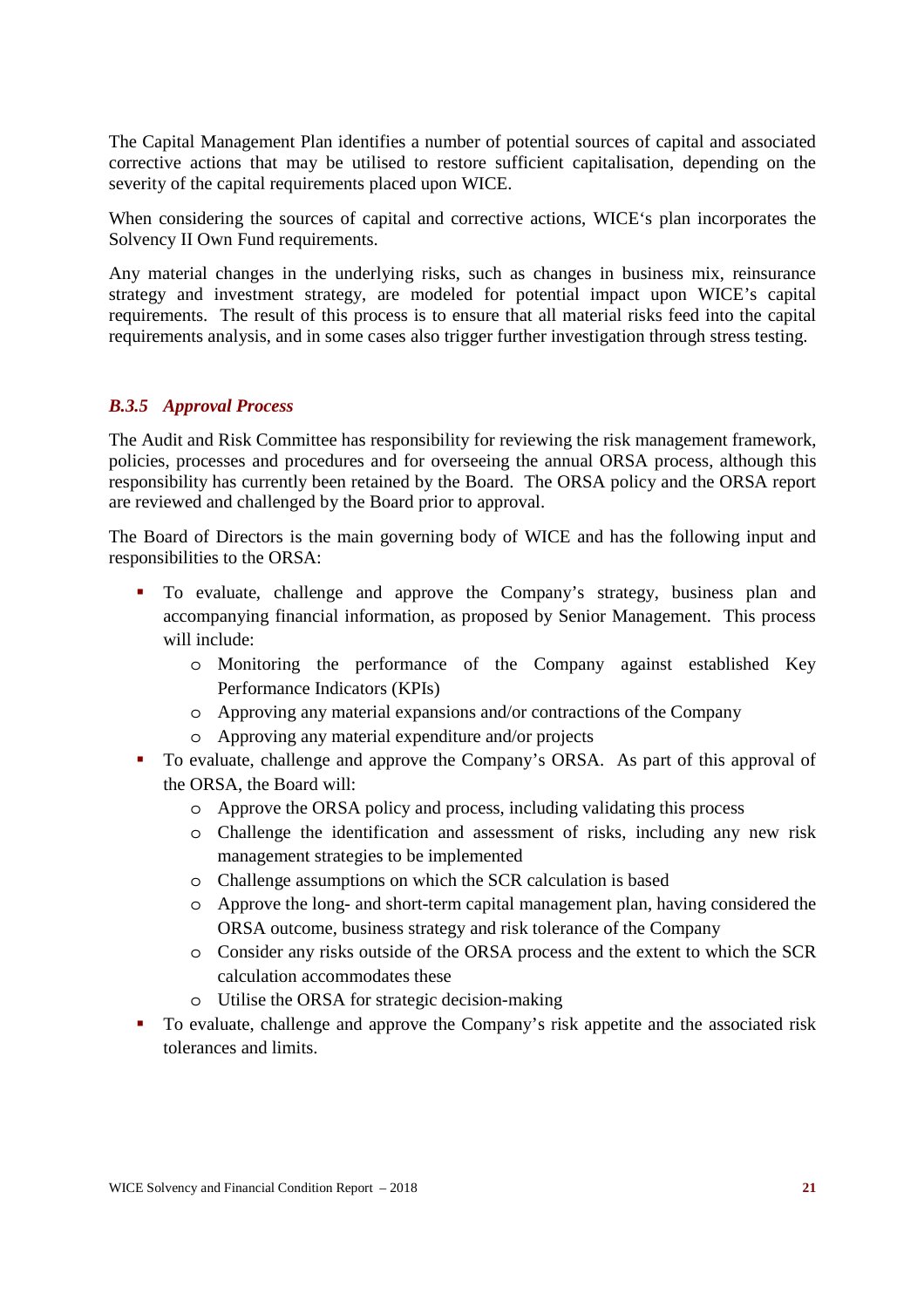#### **B.4 Internal control system**

#### *B.4.1 Internal Control System*

WICE maintains an effective internal control system, which includes administrative and accounting procedures, an internal control framework, appropriate reporting arrangements and a compliance function.

The Board is responsible for monitoring the establishment and maintenance of the system of controls used to assess and manage exposure to all areas of risk. The objectives of these controls are to ensure that WICE's risk strategy is maintained and risk remains within the appetite and tolerances set by the Board.

WICE is part of Watford Group-wide compliance activities, including management's assessment to confirm the design and operating effectiveness of internal controls over financial reporting and the identification and testing of key internal controls, including any required remediation.

The Board has delegated management and oversight of certain controls to appropriate forums within the Watford Group. WICE's internal control framework provides an appropriate level of reporting on the control environment to the Board.

Controls are detailed in the Risk Register, which associates elements within the category of risk to one or more mitigating controls. WICE's internal control framework includes reviews of both the design and effectiveness of key controls, with results of this periodic evaluation regularly reported to the Board.

Watford's Sarbanes-Oxley (SOX) function's testing of internal control over financial reporting is a major element of the Company's monitoring activities. The focus of testing is to provide auditable evidence regarding the design and operating effectiveness of internal control over financial reporting. A major component of this process is the identification, tracking and disposition of internal control deficiencies that are assessed individually and in the aggregate. The results of the testing are continually communicated to stakeholders who include senior management, process/control owners and the Watford Group's Audit Committee.

## *B.4.2 Compliance Function*

#### Implementation of the Compliance Function

As part of the Watford Group, WICE has implemented its compliance function taking due account of and in accordance with the overall group compliance structure.

The WHL Board has approved the establishment of a compliance and ethics program to ensure that all companies within the group promote an organizational culture that encourages the highest standards of ethical business conduct and compliance with the Group's Code of Business Conduct, policy statements and any laws and regulations which govern the Company's business activities (collectively referred to as the "Compliance Program"). The Compliance Program is intended to ensure that all companies within the group exercise appropriate due diligence to prevent conduct which is in violation of its Compliance Program thereby protecting the Group's reputation and good name.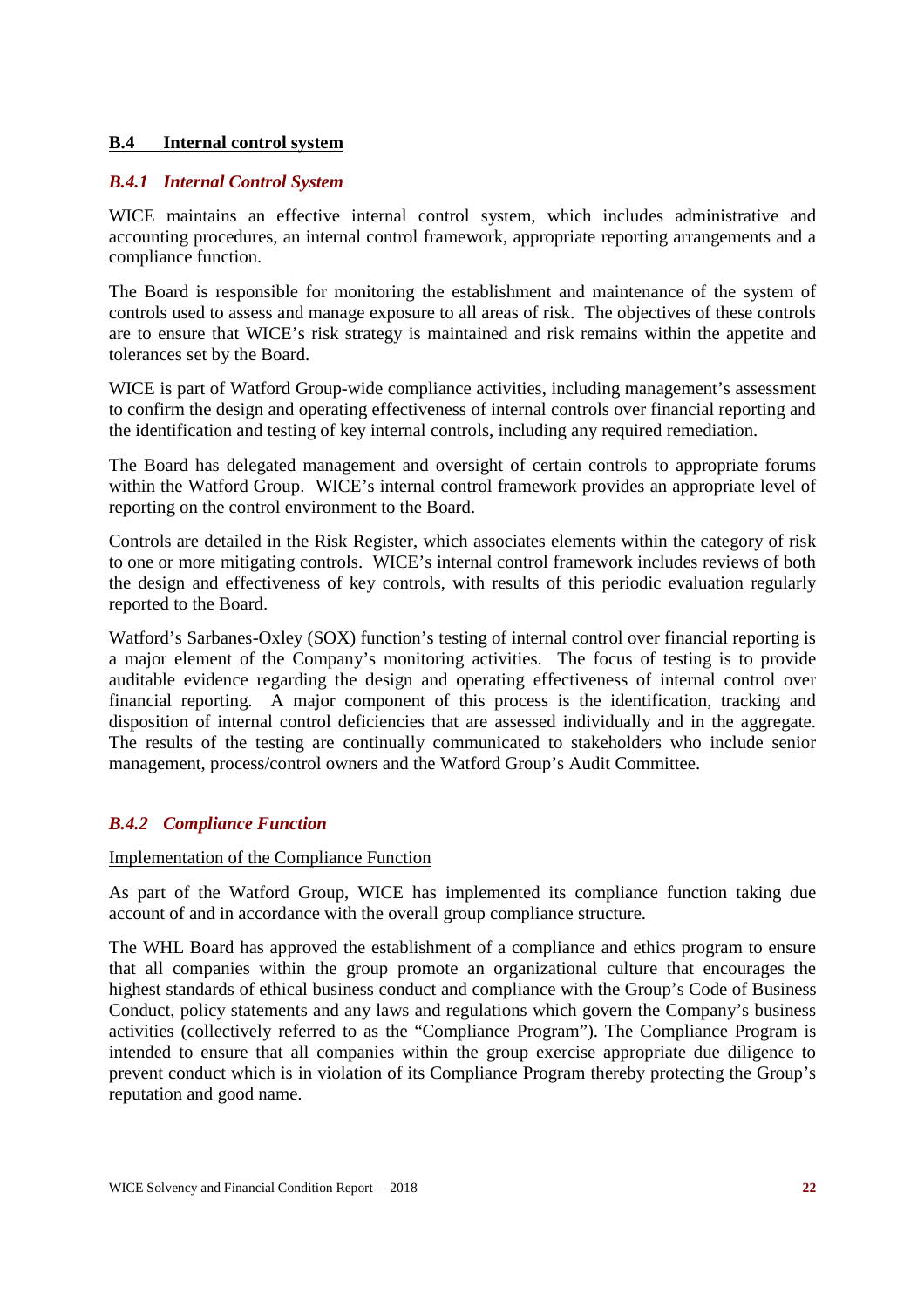WICE has implemented its compliance function through the services provided by its insurance manager. The function has established a compliance program to ensure compliance with all relevant laws, legislation, regulations and guidance. The Board promotes the highest standards of ethical business conduct, aimed at protecting the Company's reputation.

The requirements of the compliance program apply to all employees, officers and directors of the Company and, where appropriate, to agents of the Company.

The Compliance function is an integral element of WICE's risk management and internal control framework. The purpose of Compliance is to assist the Board in achieving its overall strategic objectives by promoting a culture of integrity, ethical conduct and compliance with the laws, regulations and administrative provisions that affect WICE. The compliance function also is responsible for the ongoing assessment of any possible impact of changes in the legal environment on WICE operations and for the identification and assessment of Legal / Litigation risk and for monitoring adherence to certain elements of the risk management framework and reporting thereon to the appropriate forums.

#### Independence and Authority

WICE has outsourced its compliance function to its insurance manager, thereby ensuring independence from other operational functions. Compliance attends Committee and Board meetings and reports to the Audit and Risk Committee and the Board on all relevant matters.

The Compliance function is authorized to review all areas of the Company and has full, free, and unrestricted access to all Company activities, records, property and personnel. Compliance has full and direct access to WICE's Board and the authority to escalate matters to WHL where required.

#### **B.5 Internal audit function**

The Watford group outsources internal audit services to KPMG Bermuda and WICE is included within the scope of the internal audit work carried out on behalf of the group.

The internal audit function is an independent, objective assurance and consulting activity designed to add value and improve the Companies' operations. It helps management and the Audit and Risk Committee and Board accomplish their objectives by bringing a systematic, disciplined approach to evaluate and improve the effectiveness of risk management, control and governance processes.

KPMG, as a large audit practice, has an internal audit team that is adequately staffed by competent individuals and, being outsourced, is objective and independent of WICE's day-today activities.

Internal audit has appropriate access to all staff, Senior Management and records, including those relating to third party service providers. No restrictions are placed on the scope of the team's work. WICE management is required to inform internal audit of all noted control deficiencies, when losses are sustained and or of any definite suspicion of irregularities.

Internal audit's scope encompasses, but is not limited to, the examination and evaluation of the adequacy and effectiveness of the Company's governance, risk management and internal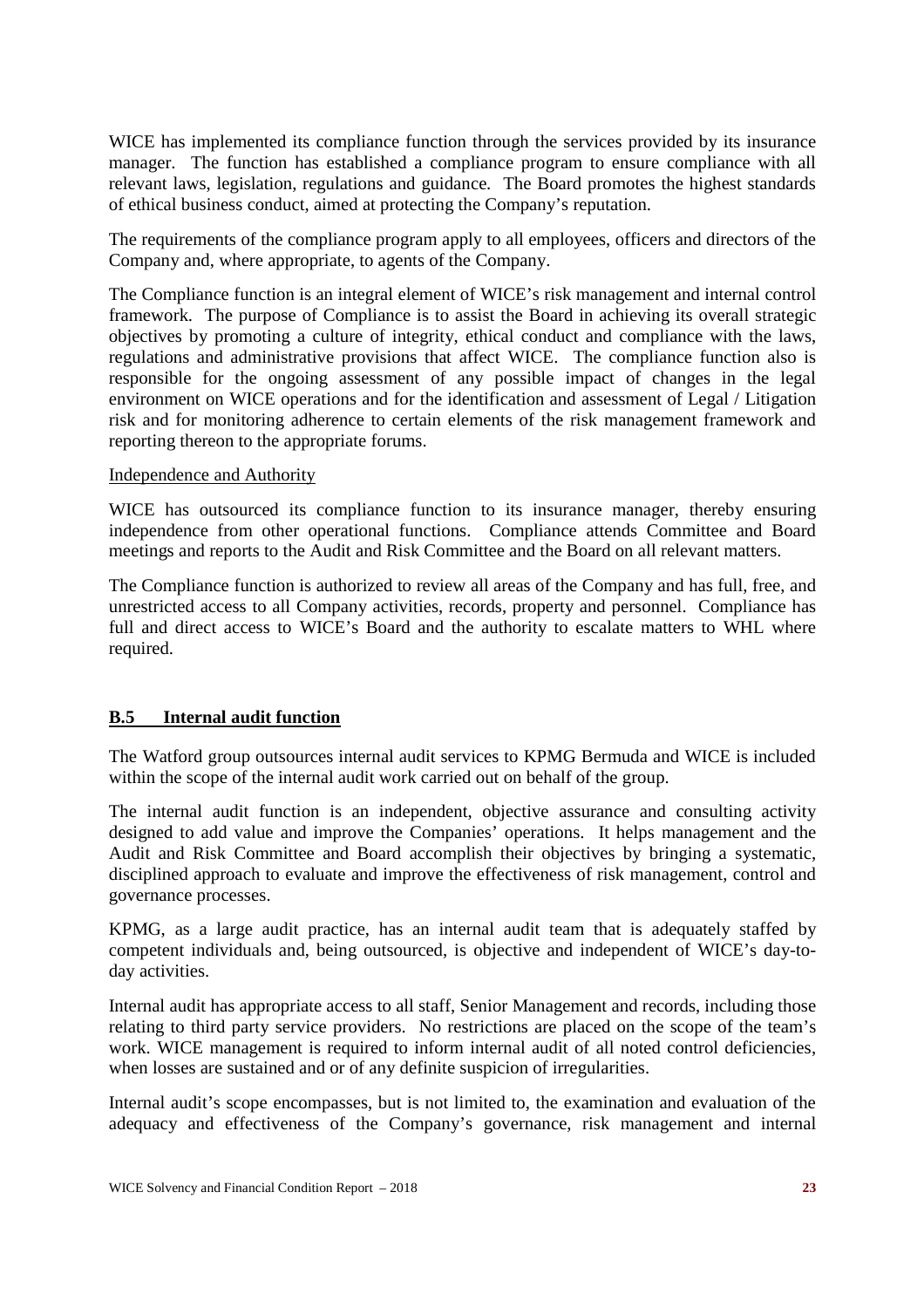processes as well as the quality of management's performance in carrying out assigned responsibilities to achieve the Company's stated goals and objectives.

## *B.5.1 Internal Audit Reporting*

#### Implementation of the Internal Audit function

Internal audit reports directly to the WICE Board. The Internal Audit Charter is reviewed periodically by the Board, which currently also retains responsibility for monitoring internal audit activities.

A report is issued for all internal audits conducted. The report includes a management response for all recommendations, including a target date for remediation. Each internal audit report is distributed to management and a copy is included in the Board meeting material.

Internal audit reports to the WICE Board as to whether:

- appropriate action has been taken on significant audit findings;
- audit activities have been directed toward highest exposures or risk and, secondarily, toward increasing efficiency, economy, and effectiveness of operations;
- internal, external and, when deemed appropriate, regulatory audits are coordinated, so as to avoid duplication;
- internal audit plans and resources are adequate;
- there is any unwarranted restriction on access by internal auditors to all of the Company's activities, records, property, and personnel; and
- the Company is in compliance with law, rules and regulations applicable to auditing functions and standards, including those related to fraud and other illegal acts.

The progress of all prior recommendations is monitored by internal audit and the Board. Management provides a status update for each quarterly audit committee meeting, until the related management action plan is completed.

#### Independence of the Internal Audit Function

A key feature that ensures the independence of the Internal Audit function is its positioning outside of functional roles and responsibilities. Internal audit is outsourced to an external accountancy firm and is therefore not involved in any operational aspects of the business. WICE's internal audit charter specifically includes the following:

- Internal Audit shall have no direct responsibility or authority over any of the activities reviewed;
- Internal Audit shall not design and install procedures, prepare records or engage in any other activity that it would normally review, appraise or audit;
- Internal Audit is authorised to review all areas of the Company and to have full, free and unrestricted access to all Company activities, records, property and personnel;
- Internal Audit reports to and has full and independent access to the Audit and Risk Committee and the WICE Board and reports to the Watford Re Board for administrative purposes.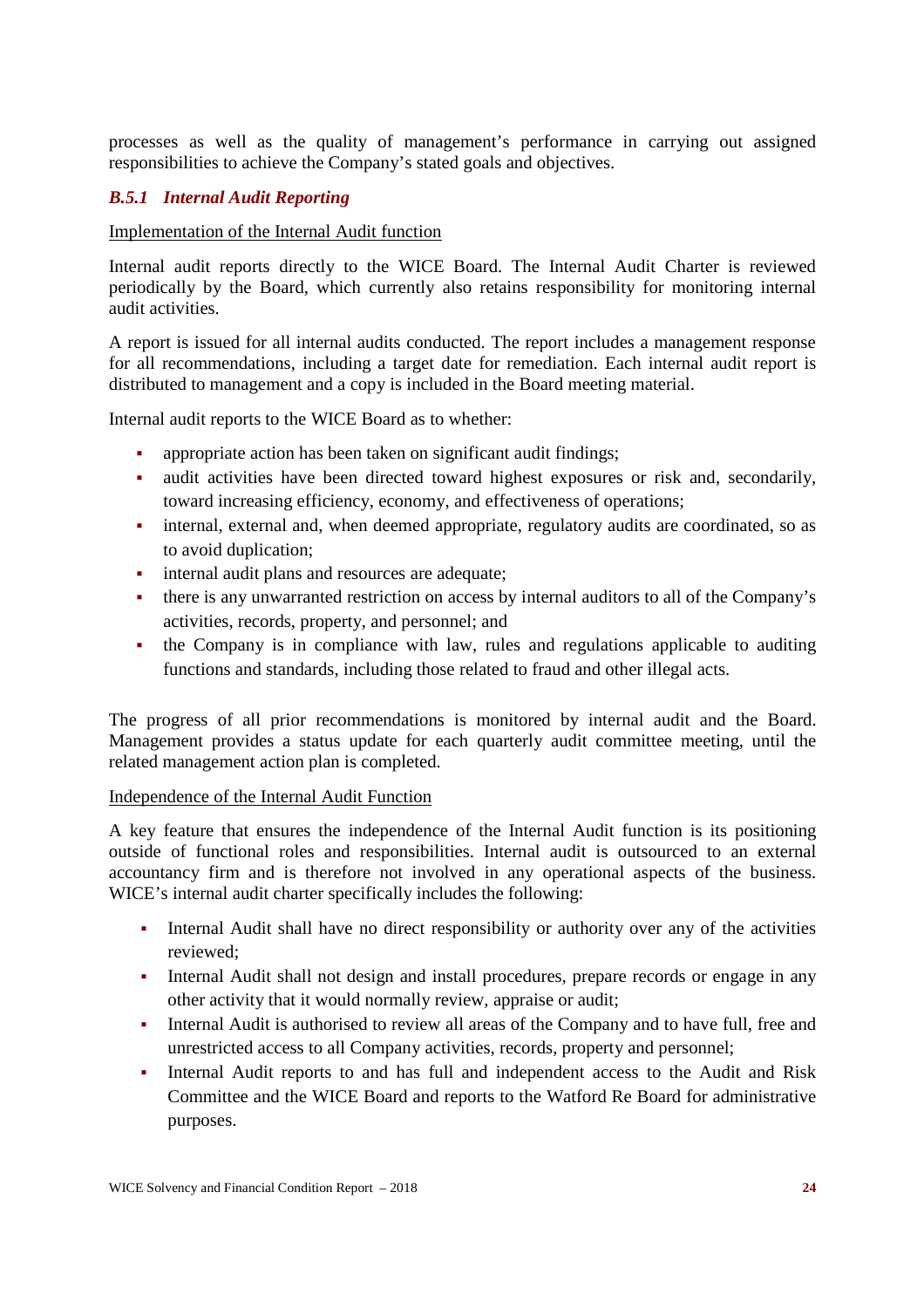#### **B.6 Actuarial function**

WICE outsources Actuarial Function services to Arch Capital Group Limited ("ACGL") and Arch Underwriters Limited ("AUL") under oversight of the Actuarial Function Holder.

The Actuarial Function's primary responsibility is to the Board. The Actuarial Function in performing its duties acts independently of WICE's business units. The Board provides oversight to ensure the Actuarial Function has adequate resources and authority to operate effectively.

The main activities of the Actuarial Function in a Solvency II environment shall include the requirements of the Solvency II Directive, including:

- Coordinate the calculation of technical provisions;
- Ensure the appropriateness of the methodologies and underlying models used as well as the assumptions made in the calculation of technical provisions;
- Assess the sufficiency and quality of the data used in the calculation of technical provisions;
- Compare best estimates against experience;
- Inform the Board of the reliability and adequacy of the calculation of technical provisions;
- Oversee the calculation of technical provisions in the cases set out in the regulations;
- Express an opinion on the overall underwriting policy;
- **Express an opinion on the adequacy of reinsurance arrangements; and**
- Contribute to the effective implementation of the risk management system
- **Provide an Actuarial Opinion on Technical Provisions; and**
- **•** Provide an Actuarial Report on Technical Provisions.

On an annual basis, the Actuarial Function will prepare an Actuarial Opinion on Technical Provisions and present the Actuarial Report on Technical Provisions to the Board of Directors. The report will be prepared in line with relevant regulatory and Actuarial Standards of Practice.

The Actuarial Function comprises experienced, fully qualified, individuals with in-depth knowledge of actuarial and financial mathematics. The function is staffed appropriately given the nature, scale and complexity of the risks inherent in the integrated operations.

#### **B.7 Outsourcing**

#### *B.7.1 Outsourcing Policy*

WICE defines outsourcing as contracting out part or all of an otherwise internal business process to a third party provider (either outside or inside the Watford group). In this regard WICE may use the external service provider's processes and controls to perform the agreed upon services. However, WICE will retain all decision making and ultimate responsibility over the business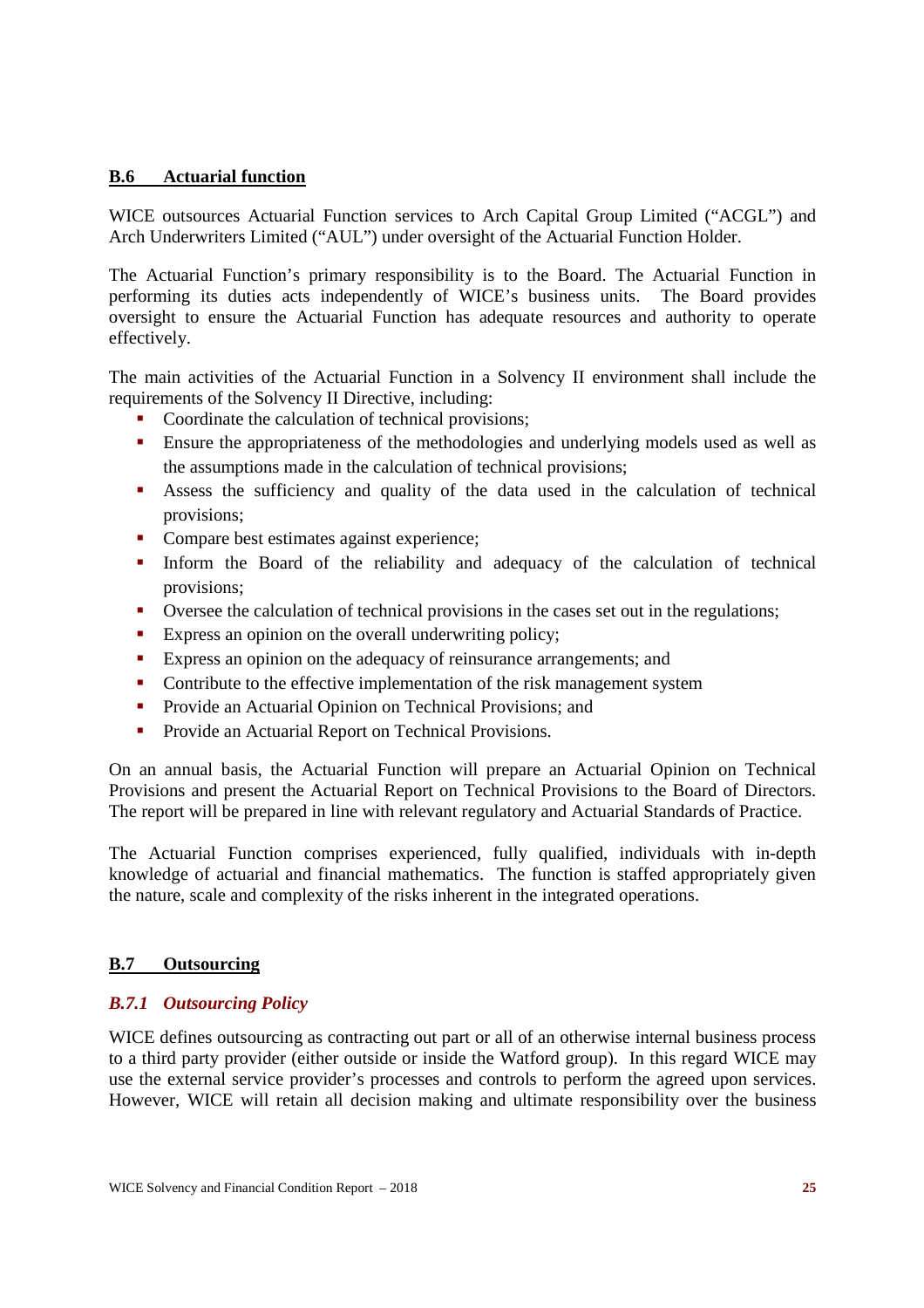function and maintain the appropriate monitoring mechanisms to ensure adherence to an appropriate service level agreement pursuant to a contractual arrangement.

The Company has an Outsourcing Policy in place which sets out the following:

- The definition of outsourcing
- Responsibility for implementation and operation of the policy and consequent controls and processes
- The criteria for outsourcing
- Due diligence on potential providers
- Establishment of appropriate contractual arrangements which clearly define responsibilities and allow adequate supervision and control
- Establishment of appropriate contingency planning, including terminating or exiting the arrangement
- **Periodic audit requirements**
- Records of outsourced arrangements
- The approval process
- Contract and legal requirements
- Risk assessment and risk mitigation measures
- Monitoring and on-going requirements

#### *B.7.2 Outsourced Functions*

The following table provides detail of the key functions which are outsourced by WICE.

| <b>Outsourced function or activity</b>                                             | <b>Jurisdiction</b>   |
|------------------------------------------------------------------------------------|-----------------------|
| Provision of business development, underwriting and                                | Bermuda               |
| pricing support; administration of contracts, agreements<br>and other arrangements | <b>United Kingdom</b> |
|                                                                                    | Republic of Ireland   |
|                                                                                    | Romania               |
| Policy administration                                                              | <b>United Kingdom</b> |
|                                                                                    | Republic of Ireland   |
|                                                                                    | <b>France</b>         |
|                                                                                    | Romania               |
| Claims handling, reserving and settlement                                          | <b>United Kingdom</b> |
|                                                                                    | Republic of Ireland   |
|                                                                                    | France                |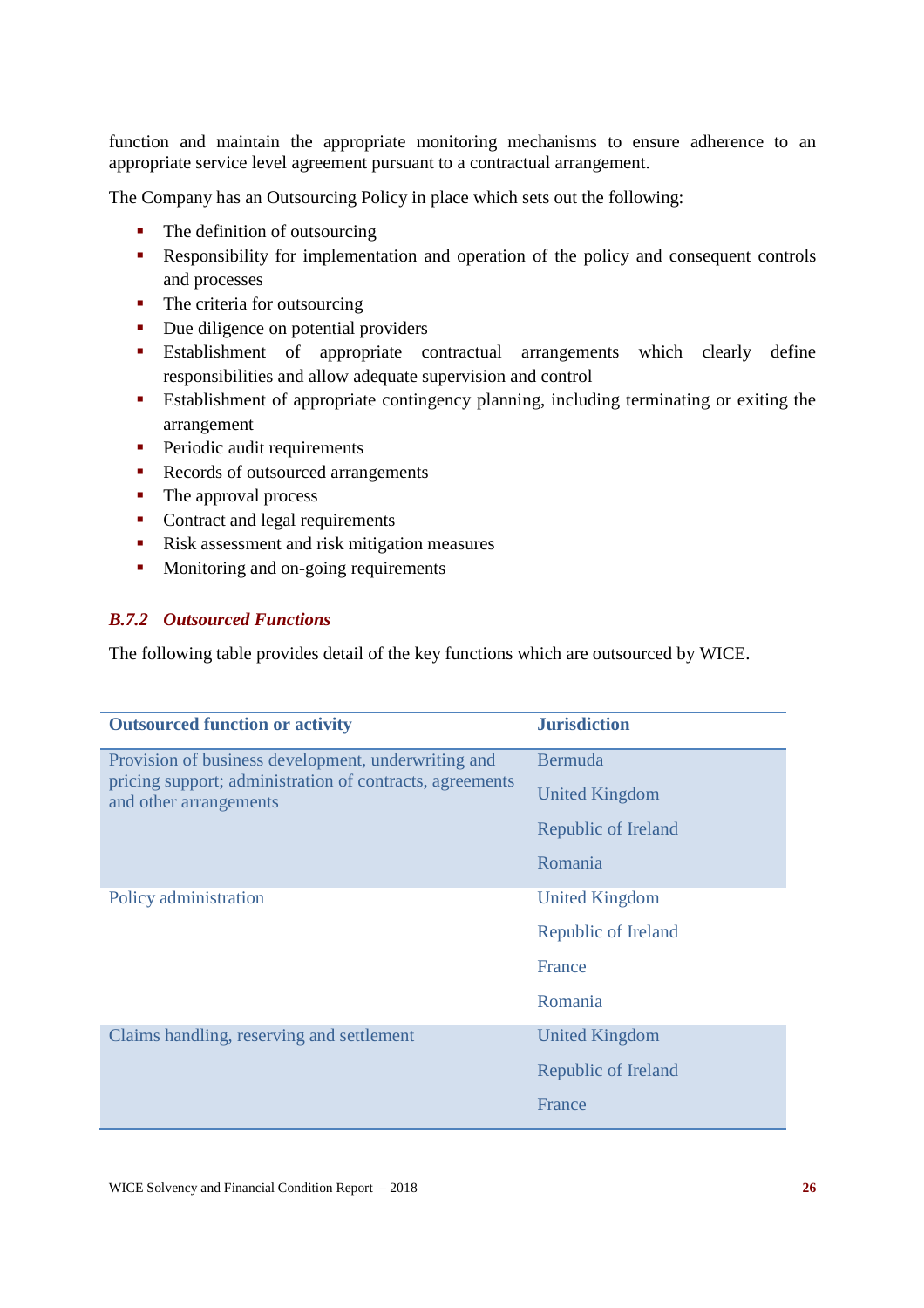|                                                    | Romania             |
|----------------------------------------------------|---------------------|
| Accounting and financial support                   | Gibraltar           |
|                                                    | Republic of Ireland |
|                                                    | Bermuda             |
| Investment management services                     | Bermuda             |
| <b>Compliance services</b>                         | Gibraltar           |
| Actuarial function services, including Solvency II | Bermuda             |
| reporting                                          | Republic of Ireland |
| Assistance with risk management                    | Gibraltar           |
|                                                    | Bermuda             |
|                                                    | Republic of Ireland |
| Internal audit services                            | Bermuda             |
| Company secretarial services                       | Gibraltar           |

#### **B.8 Adequacy of Systems of Governance**

WICE's systems of governance are as set out above. The Company does not have a complex business model and the systems of governance have been established taking due account of the principle of proportionality, being appropriate to the size, nature and scale of the operations. In addition, governance falls within the remit of both internal and external audit and the Risk Function continuously assesses relevant legislation, guidance, advice and best practice to ensure that the systems of governance remain up-to-date.

On this basis, the Board believes that the governance arrangements are adequate and appropriate for the business.

#### **B.9 Any other information**

No other material information to report as of December 31, 2018.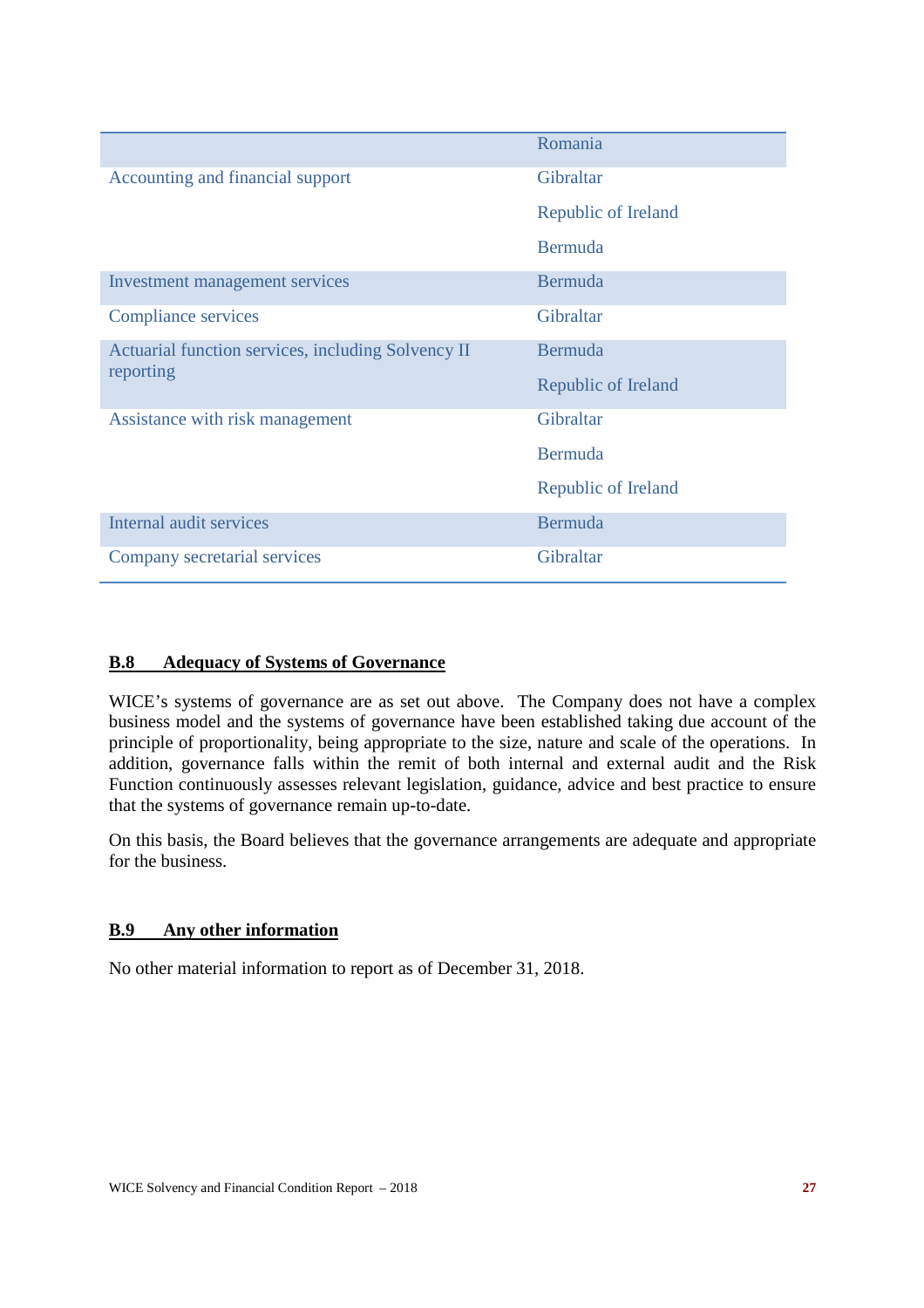## SECTION C – RISK PROFILE

#### *Overview*

WICE's risk appetite framework provides an expression of the level of risk the Company is willing to accept in pursuit of its strategic objectives. The risk appetite framework provides quantitative and qualitative statements which are used to define the general attitude within the organization towards the desired level of risk. It not only supports the Company's risk management framework, it also enables WICE to make informed business decisions having regard to the key risks to which it may be exposed by such a decision.

In general, WICE has an appetite for insurance (underwriting) risk and a tolerance for other forms of risk. The risk philosophy of WICE encompasses all major risks and focuses on attaining the following business objectives:

- Underwrite business that meets agreed targeted returns
- Underwrite business with selected MGA's
- Underwrite only carefully selected business lines
- **Manage underwriting volumes in line with the business cycle**
- **EXECUTE:** Limit the downside risk such that the Company maintains a sufficient solvency margin.

| <b>Risk Category</b> | <b>Description</b>                                                                          | Allocated % of<br><b>SCR</b> as at | Allocated % of<br><b>SCR</b> as at |
|----------------------|---------------------------------------------------------------------------------------------|------------------------------------|------------------------------------|
|                      |                                                                                             | 31-Dec-18                          | 31-Dec-17                          |
| Underwriting<br>Risk | Risk of losses from business already written or planned to be<br>written over the next year | 30.2%                              | 31.3%                              |
| Market Risk          | Risk of losses from market movements, including exchange rates<br>and investment returns    | 6.0%                               | 3.2%                               |
| Credit Risk          | Risk of losses from counterparty defaults, including reinsurers and<br>other counterparties | 43.9%                              | 45.2%                              |
| Operational<br>Risk  | Risk of operational losses                                                                  | 19.9%                              | 20.3%                              |

The following table shows the composition by sub-module of the SCR

#### **C.1 Underwriting Risk**

#### *C.1.1 Key Underwriting Risks*

Underwriting risk refers to the risk of loss, or of adverse change in the value of insurance liabilities, due to inadequate pricing or risk quantification assumptions, which includes the fluctuations in the timing, frequency and severity of insured events. At a risk policy level, we consider underwriting risk is linked to reserving risk. Reserving Risk refers to the risk of loss, or of adverse change in the value of insurance liabilities, due to inadequate reserving assumptions, which includes the fluctuations in the timing, frequency and severity of insured events.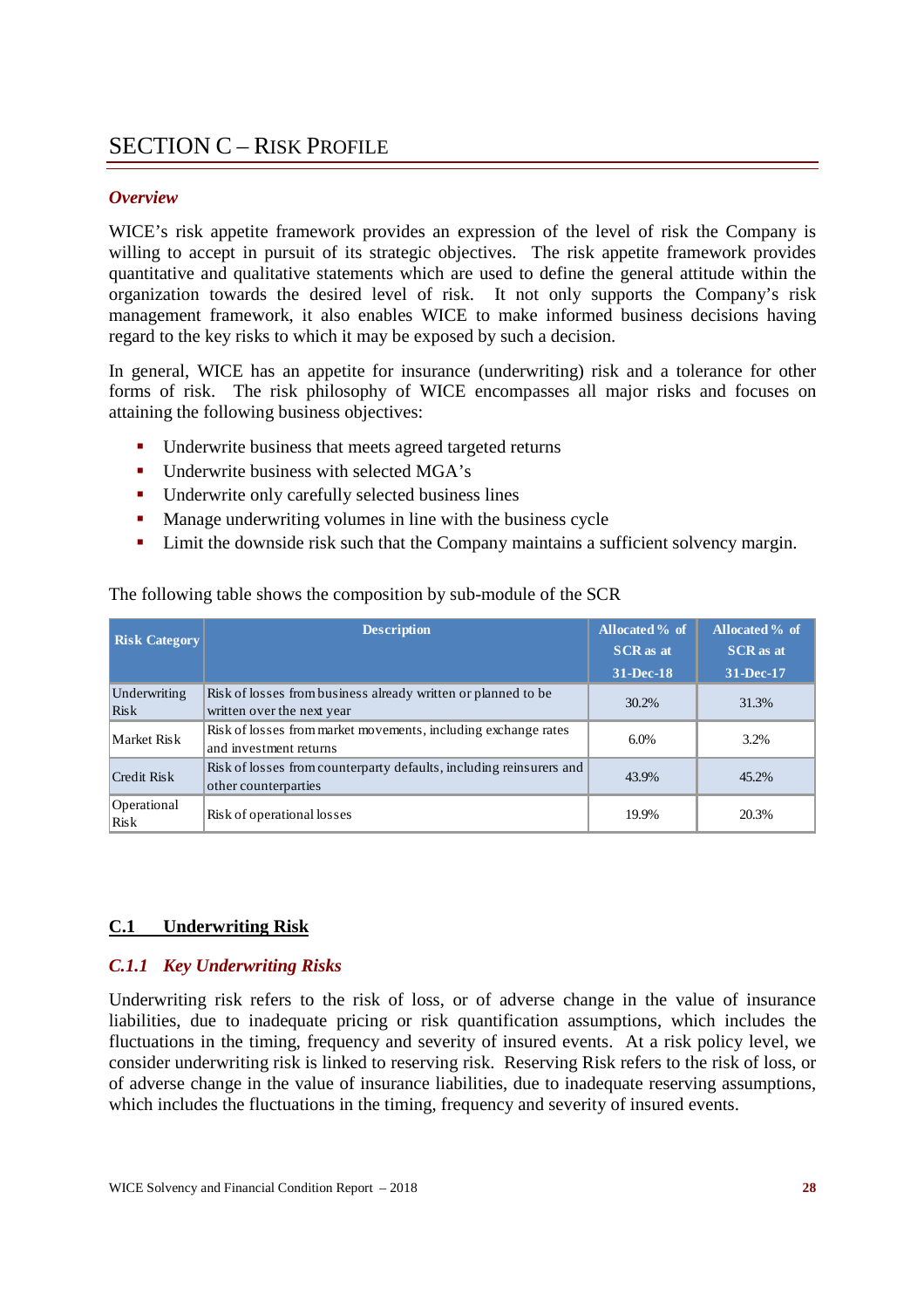WICE operates via MGA partners in the U.K. and Irish motor markets, writes pet insurance in Ireland, writes motor and property in Romania, and has operated in the French property market, although this business is now discontinued. U.K. and Irish motor business is highly competitive and insurance companies have in the past struggled to achieve their target margin. The Romanian motor market is tariff-driven and appropriate risk selection is of key importance in ensuring target returns are achieved. Furthermore, the motor industry is materially exposed to regulatory, legislative and fiscal changes, economic factors, changes in policyholder and claimant lawyer behaviour and the actions of key service providers, such as claims management companies. These factors can lead to significant fluctuations in results.

The resulting key underwriting and reserving risks identified by management are:

- Risks are priced incorrectly
- Dependence on business partners
- Unpriced expansion of coverage due to unanticipated changes
- Accepted risks do not provide the required return on capital
- Unexpected concentration of risk exposures
- $\blacksquare$  Insufficient reserves

#### *C.1.2 Material Risk Concentrations*

WICE currently writes mainly motor business, which leads to some degree of concentration of risk. However, within this category the Company writes different types of motor risks, from standard motor through specialized niche business and the Company uses a variety of coinsurance and MGA partners. There is therefore not considered to be a material underwriting risk concentration.

#### *C.1.3 Underwriting Risk Mitigations*

WICE purchases Excess of Loss reinsurance protection to mitigate the impact of large claims. In addition, inter-company Quota Share reinsurance is in place to mitigate the impact of attritional losses.

Underwriting risk is further mitigated through the following:

- Business performance is monitored regularly, including consideration of market factors, pricing trends and strategic challenges
- Actual performance is compared against plan each quarter
- There is regular dialogue with and visits to lead underwriters and MGA partners and review of management information received
- Independent actuarial review of reserves by ACGL actuaries
- **Periodic audits of claims handlers**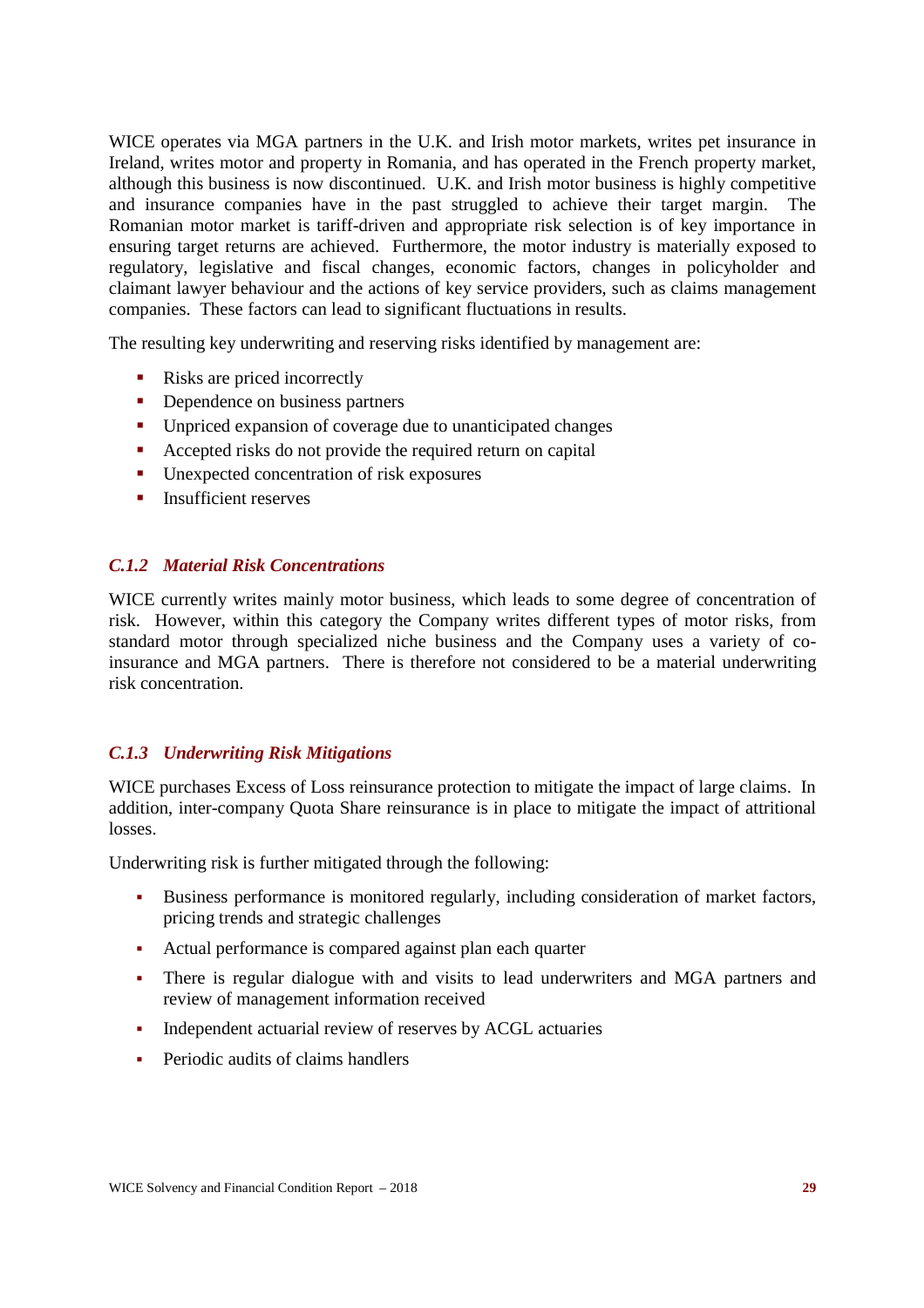## *C.1.4 Stress and Sensitivity Testing*

Stress and scenario testing is carried out as part of the ORSA process, which is conducted at least annually. These tests consider moderate as well as extreme but plausible stresses and assess the impact on WICE's capital position.

A number of scenarios were considered in the ORSA which aim to reflect the underwriting and reserving risk to which the Company is exposed. These represent adverse scenarios to which the Company could be exposed, including poor loss ratio performance, unplanned growth and a highly adverse outcome for the largest book of business. The projected SCR and Own Funds were then calculated under each of these scenarios, allowing the capital impact to be assessed.

Due to the manner in which WICE structures its arrangements, while the stresses showed deterioration in the Company's capital position, only the most extreme modelled scenarios were considered likely to result in a breach of the SCR. The Company's underwriting risk profile is therefore considered to be resilient to most shocks.

#### **C.2 Market Risk**

#### *C.2.1 Key Market Risks*

Market Risk is the risk of changes in income or values of investment assets arising from fluctuations in political and economic variables (systemic), including interest rates, currency exchange rates, equity markets, commodity markets and real estate markets. It is the risk of loss, or adverse change, resulting directly or indirectly from fluctuations in the prices of assets. Market Risk includes the following specific components:

- Currency Risk
- **Interest Rate Risk**
- Spread Risk
- **Equity Risk**

Market Risk is also affected by:

- Concentration Risk: The risk that the Company will suffer losses from lack of diversification with regards to a particular sector, industry, geographic region, security, or asset class in the investment portfolio. Concentration Risk also includes the risk of failure to identify and manage correlation risk between insurance/reinsurance operations and invested assets.
- Investment Credit Risk: The risk of loss, or adverse change in financial condition, resulting from fluctuations in the credit standing of issuers of securities and counterparties to which undertakings are exposed, in the form of counterparty default risk, or spread risk, or market risk concentration risk.

WICE has a very conservative investment policy, focusing on capital preservation rather than investment return. The key market risks identified by management are:

- Invested assets lose value
- $\blacksquare$  Insufficient diversification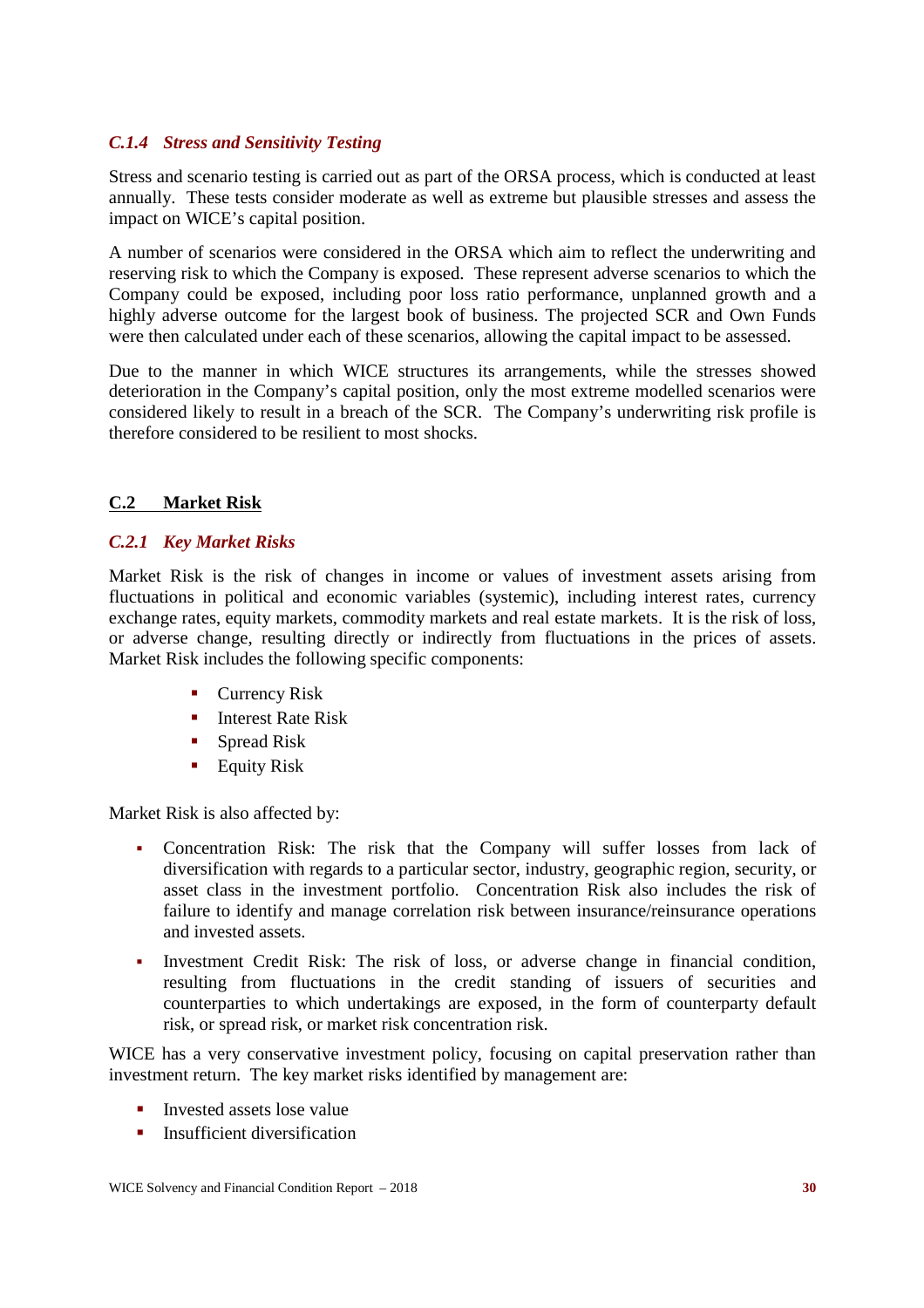- Risk that counterparties are unable or unwilling to fulfill debt obligations
- Failure of a counterparty

#### *C.2.2 Material Risk Concentrations*

WICE currently only invests in government securities with the remainder of investible assets held in deposits with banks. Therefore there are no material market risk concentrations.

#### *C.2.3 Market Risk Mitigations*

WICE mitigates investment risk through the implementation of appropriate controls. These include:

- Regular Board oversight;
- Formal agreements which delegate investment authority to the investment manager, Arch Investment Managers Ltd ("AIM"), a wholly-owned subsidiary of ACGL;
- Investment Guidelines which are structured to ensure sufficient liquidity and prevent over-exposure to any one risk sector;
- Quarterly Investment Guideline compliance confirmations issued by the Investment Manager;
- Utilisation of Company-approved brokers, investment managers and third party service providers;

#### *C.2.4 Stress and Sensitivity Testing*

WICE has limited exposure to market risk and hence a single scenario involving an investment shock was modelled. This modelled stress was not considered likely to result in a breach of the SCR and the Company is therefore considered to be highly resilient to market risk.

#### *C.2.5 Prudent Person Principle*

WICE seeks to manage investment assets subject to the Prudent Person Principle which states that the Board must discharge its duties with the care, skill, prudence and diligence that a prudent person acting in a similar capacity would use in the conduct of an enterprise of similar character and objectives.

 The Board of Directors of WICE has outlined the following risk management objectives in order to minimise its exposure to Investment Risk in line with the overall WICE Risk Appetite: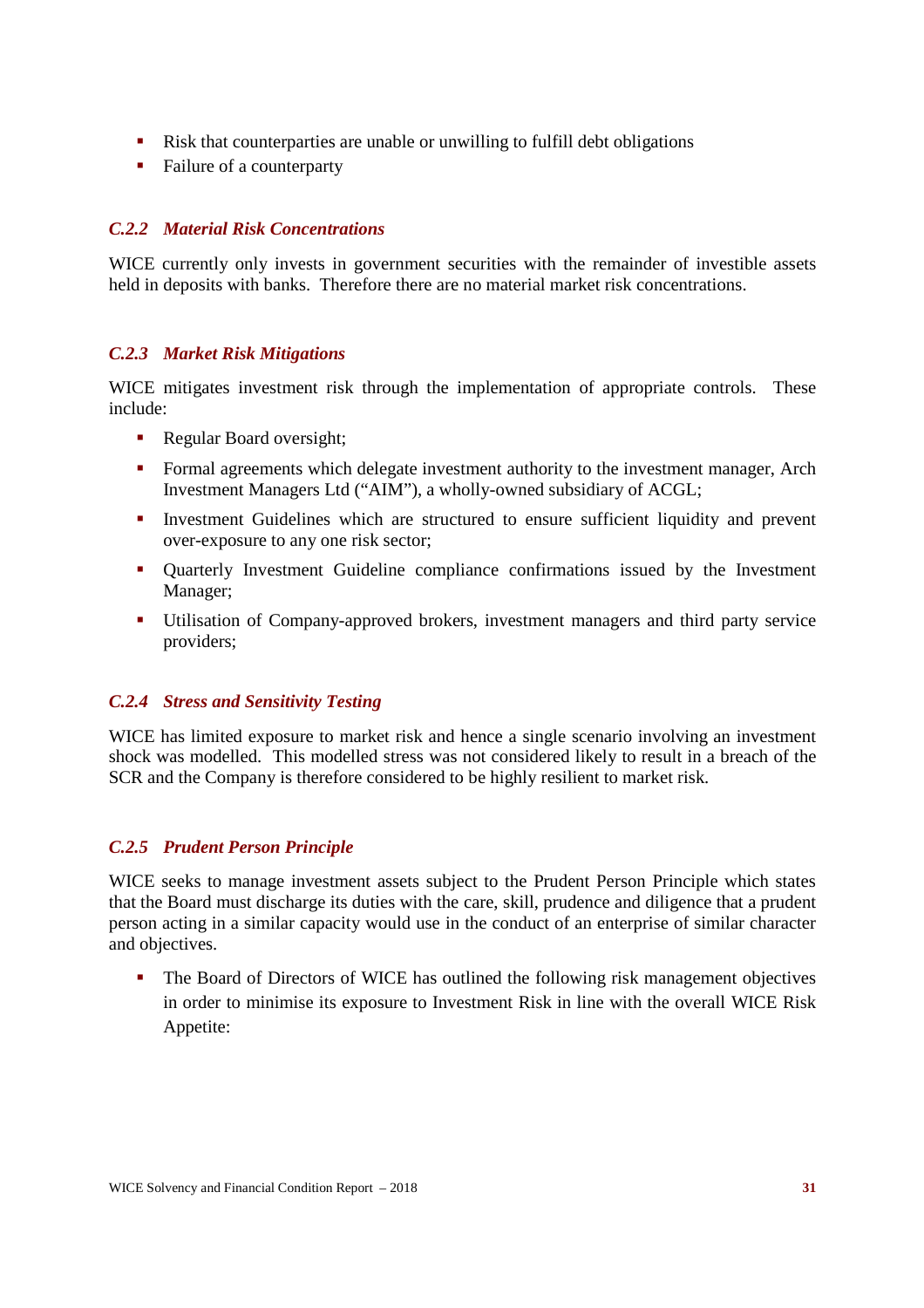- o WICE shall adopt a conservative approach to investments and seek to safeguard the assets of shareholders;
- o WICE shall hold sufficient investment values and investment liquidity to ensure all liabilities are met as they fall due; and,
- o WICE shall ensure that there are appropriate policies, strategies and procedures in place to meet these objectives.

WICE adopts a conservative approach to investments and, as articulated in the Company risk management philosophy, limits Investment Risk such that the overall portfolio will consist of high quality fixed income securities and bank deposits, and limits the proportion of total investments that may be represented by other investments. New investment product initiatives fall into the category of other investments and include investments such as equities and all alternative investments. Participation in new investment products are subject to Board approval. In circumstances where new products are being considered by the Company, the following steps will be undertaken:

- Detailed information will be provided describing the nature of the investment such that the Board has full information to properly evaluate the risk
- The Finance Function will document the impact of the new product, including an assessment of whether it complies with the prudent person principle
- A presentation will be made to the Board to explain the rationale for the proposed investment
- The Audit and Risk Committee will separately review the material and consider the impact on WICE's risk appetite and risk profile

If the proposed investment is approved, WICE's Finance and Compliance Functions will liaise with AIM to revise or develop bespoke Investment Guidelines for the new product where appropriate. In certain circumstances, such as in the case of an investment in a fund, this may not be required.

## **C.3 Credit Risk**

## *C.3.1 Key Credit Risks*

WICE has a low appetite for credit risk, which is approved by the Board.

WICE is exposed to credit risk from the following sources:

- Investments in fixed income securities
- Deposits with banking counterparties
- Reinsurance counterparties internal from the Quota Share arrangement
- Reinsurance counterparties external
- Premiums collectable from lead insurers and MGA partners.

The key risk is that one or more of these counterparties fail.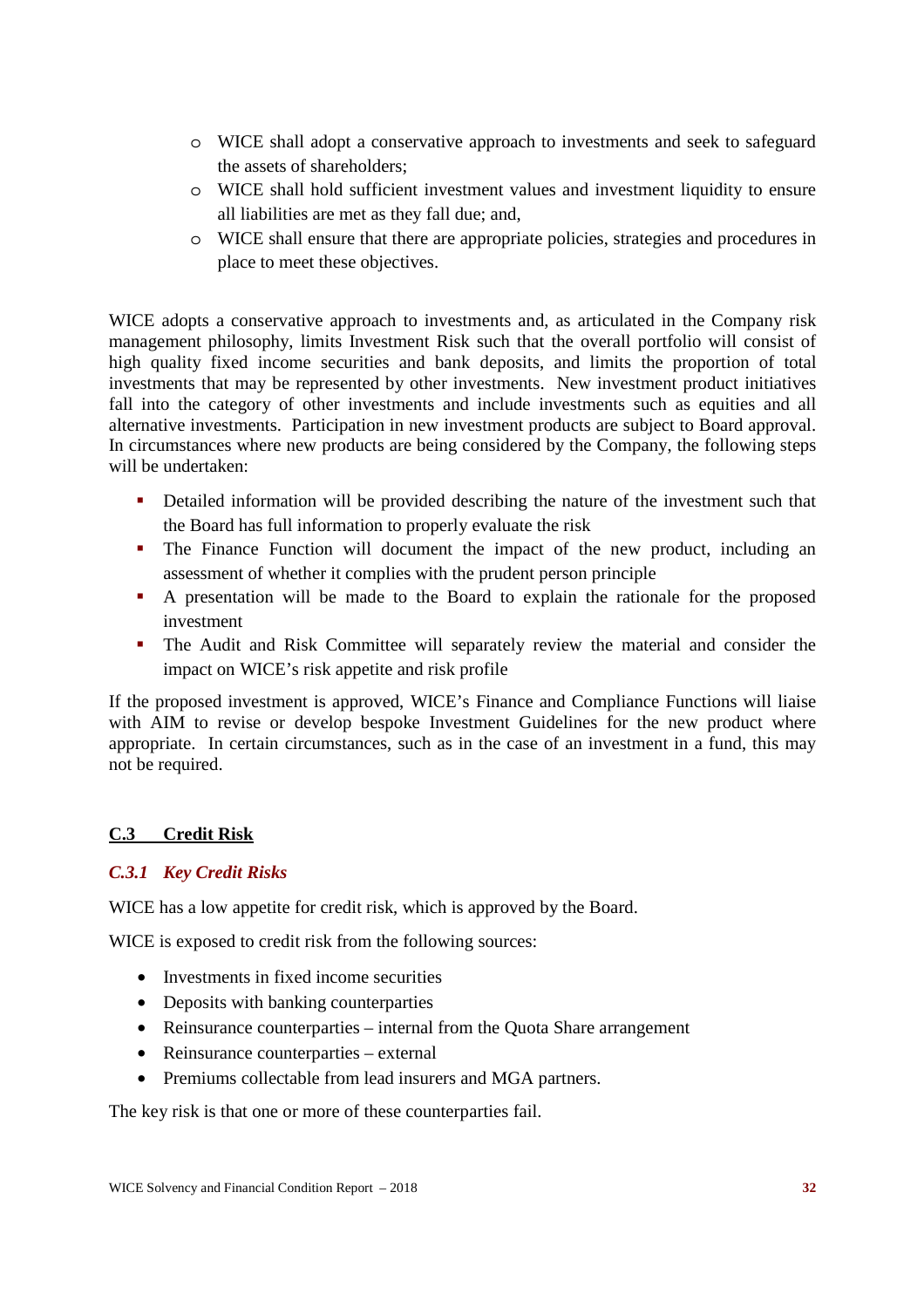#### *C.3.2 Material Risk Concentrations*

As at 31 December 2018, WICE used a single banking counterparty, thus resulting in risk concentration. Reinsurance credit concentration was also high, due to the inter-group Quota Share arrangement. Premium receivable-related debtor credit exposure is diversified.

#### *C.3.3 Credit Risk Mitigations*

WICE mitigates credit risk through the implementation of appropriate controls, processes and procedures.

At purchase, securities must have a designation from the Securities Valuation Office (SVO) of 1 or 2, or, in the absence of such rating, a credit rating equal to BBB/Baa2 or higher in the longterm or short-term investment rating agency category by at least two of the US nationally recognized statistical rating organizations (NRSROs). If more than two agencies rate the security the mid rating shall apply, if only two agencies rate the security and these are split, then the lower rating shall be used to determine whether the security is eligible. If only one of the NRSRO agencies rate a security, the rating must be no lower than the minimum rating required by the Investment Guidelines. Only issuers from the European Economic Union are permitted.

Reinsurance and premium receivables are closely monitored and controlled, with short credit periods mitigating any risk exposure. Furthermore, other than the WRL Quota Share reinsurance, other reinsurance arrangements are spread across a number of counterparties, thereby reducing single name exposure.

#### *C.3.4 Stress and Sensitivity Testing*

Due to the high level of reinsurance ceded, WICE is exposed to a material amount of counterparty default (credit risk). As one of the Company's most material risks, a downgrade of the Quota Share reinsurers was therefore modelled as a stress test, as well as a downgrade of the five largest counterparties. This showed that the Company was able to withstand such a modelled stress for the immediate period following such downgrades, but would have to take action to rectify the position after this.

#### **C.4 Liquidity Risk**

Liquidity risk is the risk of the Company's inability to realise investments and other assets in order to settle its financial obligations when they fall due. Liquidity risk has low materiality for the Company. One of the objectives of the investment risk policy of the Company is that the Company shall hold sufficient investment values and investment liquidity to ensure all liabilities are met as they fall due. To achieve this objective, the investment risk appetite permits only highly rated securities to be purchased. Risk limits and tolerances have been also set in respect of (i) asset-liability duration matching and (ii) availability of liquid assets. The Company considers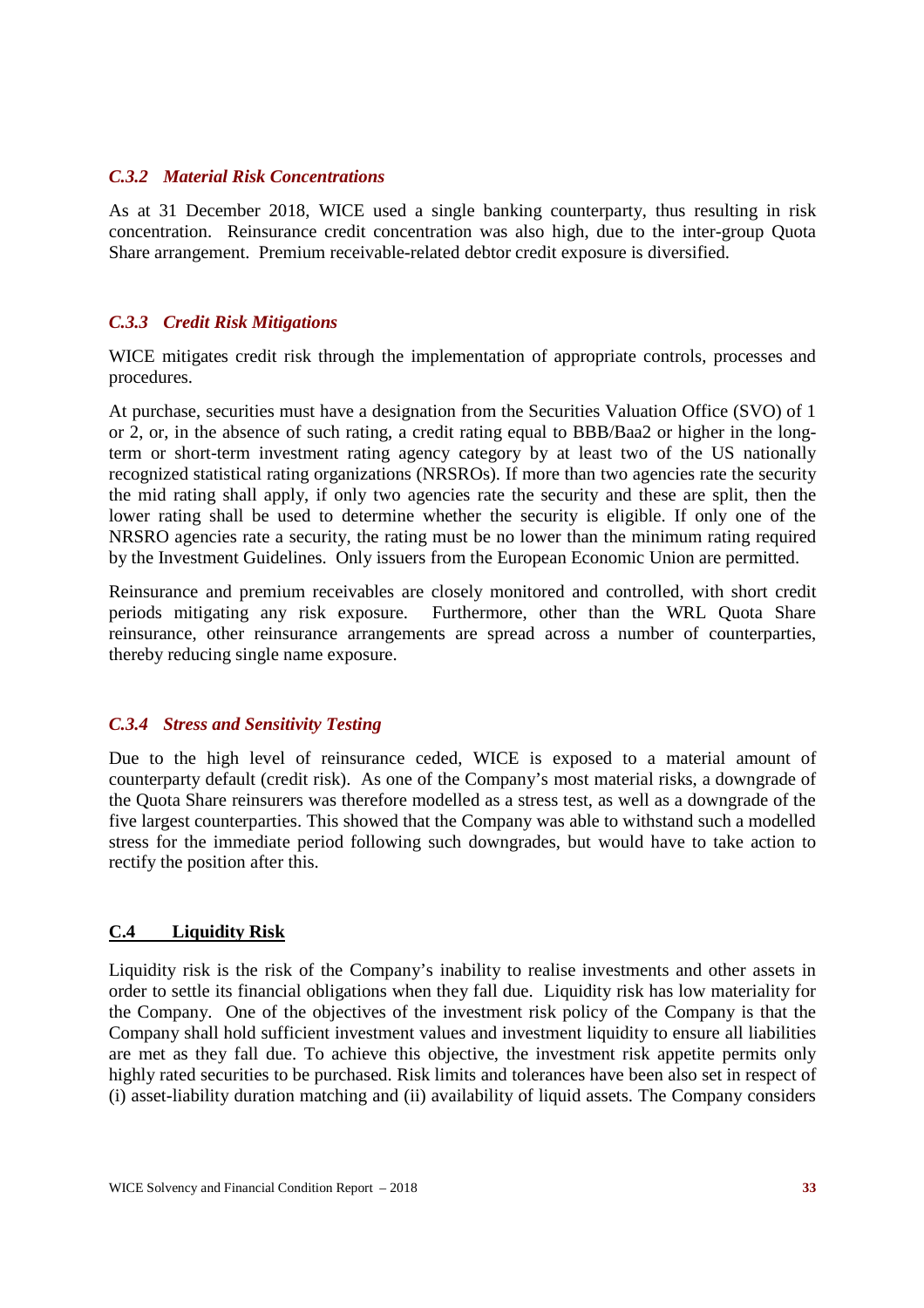that the composition of its investment assets in terms of their nature, duration and liquidity are appropriate in order to meet its obligations as they fall due.

#### *C.4.1 Risk Exposure and Material Risk Concentrations*

The Company considers its exposure to this risk as relatively low. The Company monitors its liquidity in compliance with its investment risk policy and stated limits and tolerances in respect of the percentage of assets which are invested in liquid investments.

#### *C.4.2 Risk Mitigation*

Liquidity risk is mitigated by the cash held in investments and bank accounts.

#### *C.4.3 Expected Profit in Future Premium*

As of 31 December 2018, the expected profit in future premium is £692,841.

#### **C.5 Operational Risk**

#### *C.5.1 Key Operational Risks*

Operational Risk means the risk of loss arising from inadequate or failed internal processes, or from personnel and systems, or from external events.

It also includes the risk of loss resulting from failure to comply with laws as well as prudent ethical standards and contractual obligations, and the exposure to litigation from all aspects of business activities.

Within Operational Risk, WICE also includes:

- Group Risk: Risks related to unregulated entities within the Group, implicit or explicit exposure to losses throughout the group ("contagion risk"), risks related to inter-company transactions and double gearing, the extent to which practical, legal, or regulatory barriers to the transfer of capital between group members exist, and other additional risks which individual members of a group face by virtue of their group membership.
- Strategic Risk: Risk that strategic business decisions prove to be ill-founded or poorly executed. Examples of such risk include mergers and acquisitions, moving into new markets, business lines, or regions, changes to the operating model, or failing to anticipate or react to a more general shift in the economic environment, demographics, etc.
- **Reputational Risk:** The potential adverse impact of an economic loss through deterioration of reputation, credibility or standing with coinsurance and MGA partners, other customers, brokers and the investor community.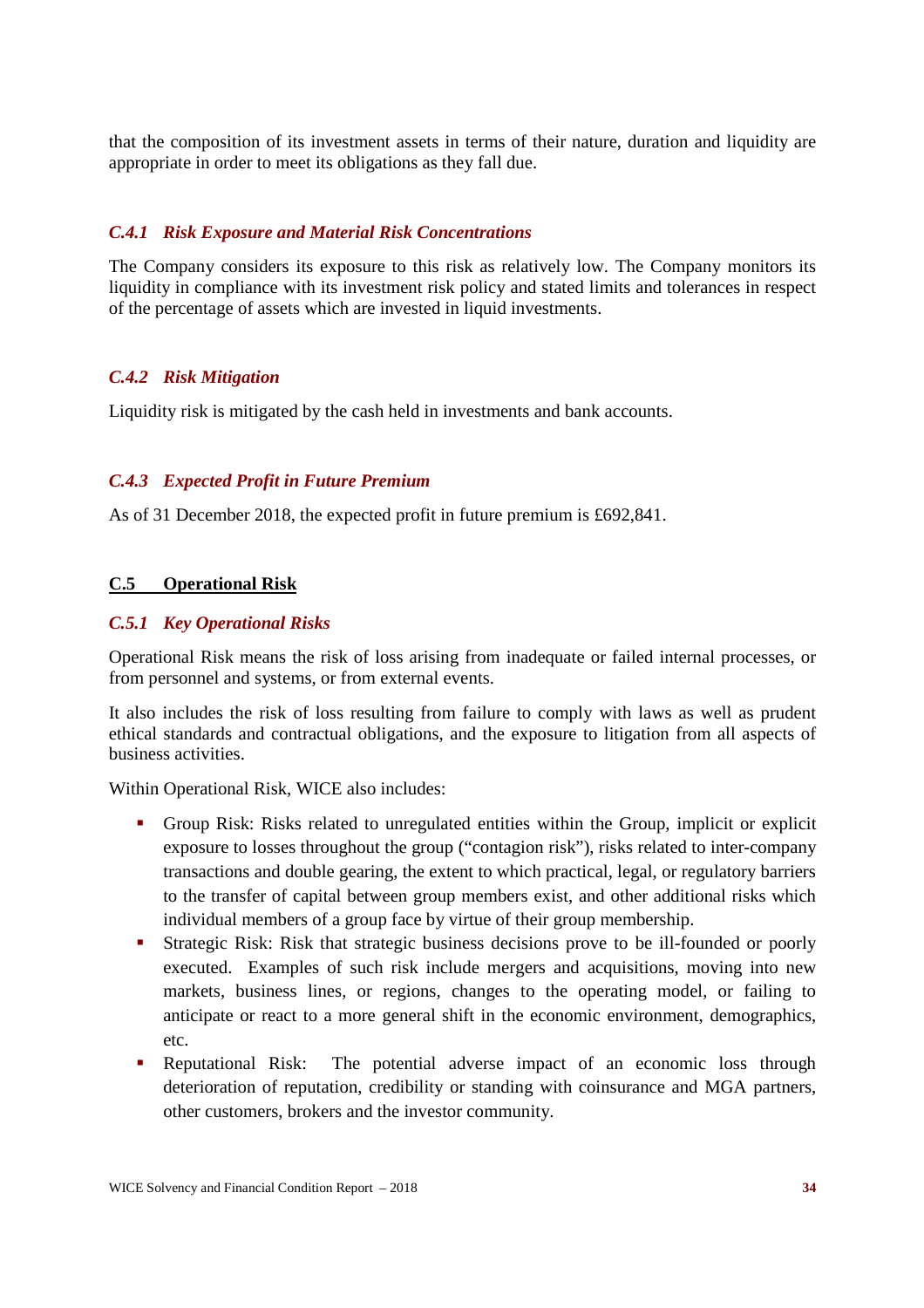WICE's management has identified the following key operational risks:

- Lack of requisite personnel (including at outsourced service providers), risk appetites or information to execute on the strategy
- **Lack of understanding of the key risks or mechanisms to respond effectively**
- Failure to manage conflicts of interest
- Adverse impact through the deterioration in reputation caused by acts of the Company
- Possible rating downgrade
- Breach of legal requirements through lack of policies or non-compliance with policies
- Outsourced providers performing duties at below acceptable levels
- WICE no longer viewed as an acceptable capacity provider for business partners
- Failure to respond to insurance market factors impacting return on capital
- Failure to respond to changes in the investment and credit markets
- The Company not properly assessing the risks of new initiatives
- Incentives of AUL not aligned with those of the Company
- Risks external to WICE but internal to the Watford Holdings Group

Those risks classified under the Operational Risk profile have been identified, assessed and articulated in the WICE Risk Register. Relevant risk and control owners report to the Board and the Risk Function holder, and are responsible for identifying new, emergent or changing risks and any consequent control changes required to realign the risks with the risk appetite.

With respect to Legal Risk, WICE's Compliance Officer has the responsibility for monitoring new and pending legislation from the Gibraltar Financial Services Commission ("GFSC") or Gibraltar government, the European Insurance and Occupational Pensions Authority ("EIOPA") and relevant bodies in other applicable jurisdictions for items that could potentially impact the Company.

In addition, applicable international risks are identified through discussions, meetings and memos with/from law and accounting firms within the jurisdiction of all group entities.

## *C.5.2 Material Risk Concentrations*

There is no Operational Risk concentration.

## *C.5.3 Operational Risk Mitigations*

WICE has put in place a strong internal control framework which mitigates operational risk. In particular, the following are key controls in managing this risk:

- **Appropriate segregation of duties across all functions**
- Systems access controls
- Four-eves oversight of all key areas
- Regular management accounting process including reconciliations and checks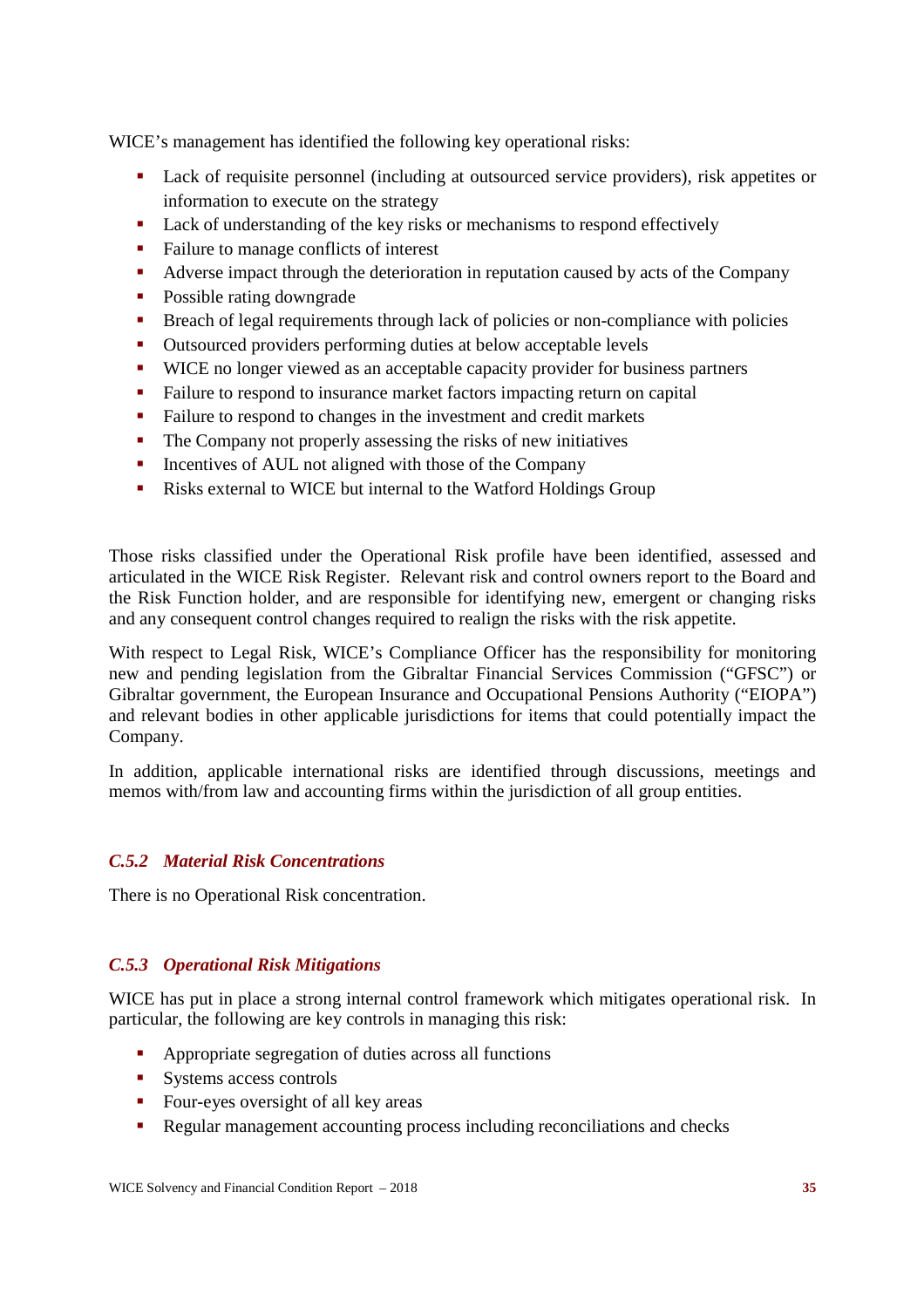- Business Continuity and Disaster Recovery Plans
- All outsourced arrangements conducted under formal agreements and in accordance with the Outsourcing Policy
- Ongoing oversight and regular audits of outsourced service providers
- All material contracts reviewed by the AUL Counsel, Watford Counsel, or both on behalf of WICE
- Appropriate reporting to Watford group on all relevant matters to enable oversight
- Business plans and budgets reviewed quarterly
- Appropriate governance structures, including quarterly Board meetings

#### *C.5.4 Stress and Sensitivity Testing*

Operational risk is included in the Standard Formula. However, as part of its ORSA process, WICE also considers those areas of operational risk which may not be adequately covered, such as loss of a service provider and assesses its impact on the capital position. In addition, operational risk is indirectly stress tested through other risks, such as a credit down-grade of the inter-company Quota Share partners.

Operational risk comprises a moderate part of WICE's risk profile and the stress tests prove the Company's capital buffer to be sufficiently resilient to withstand this risk.

#### **C.6 Other Material Risks**

#### *C.6.1 Overview*

A number of other risks are considered to be relevant for the Company, namely, group risk, strategic risk, reputational risk, regulatory risk and compliance risk. These risks do not lend themselves to quantification but are included within the Own Risk and Solvency Assessment.

#### *Risk Exposure and Material Risk Concentrations*

The Company considers the most material exposures in this category of risk are (i) the potential for inappropriate business strategy and (ii) the potential for regulatory breaches.

#### *Risk Mitigation*

Risk controls, risk monitoring and reporting are considered to be the main method of risk mitigation.

WICE considers the following to be additional potentially material risks to the business.

#### *C.6.2 Brexit*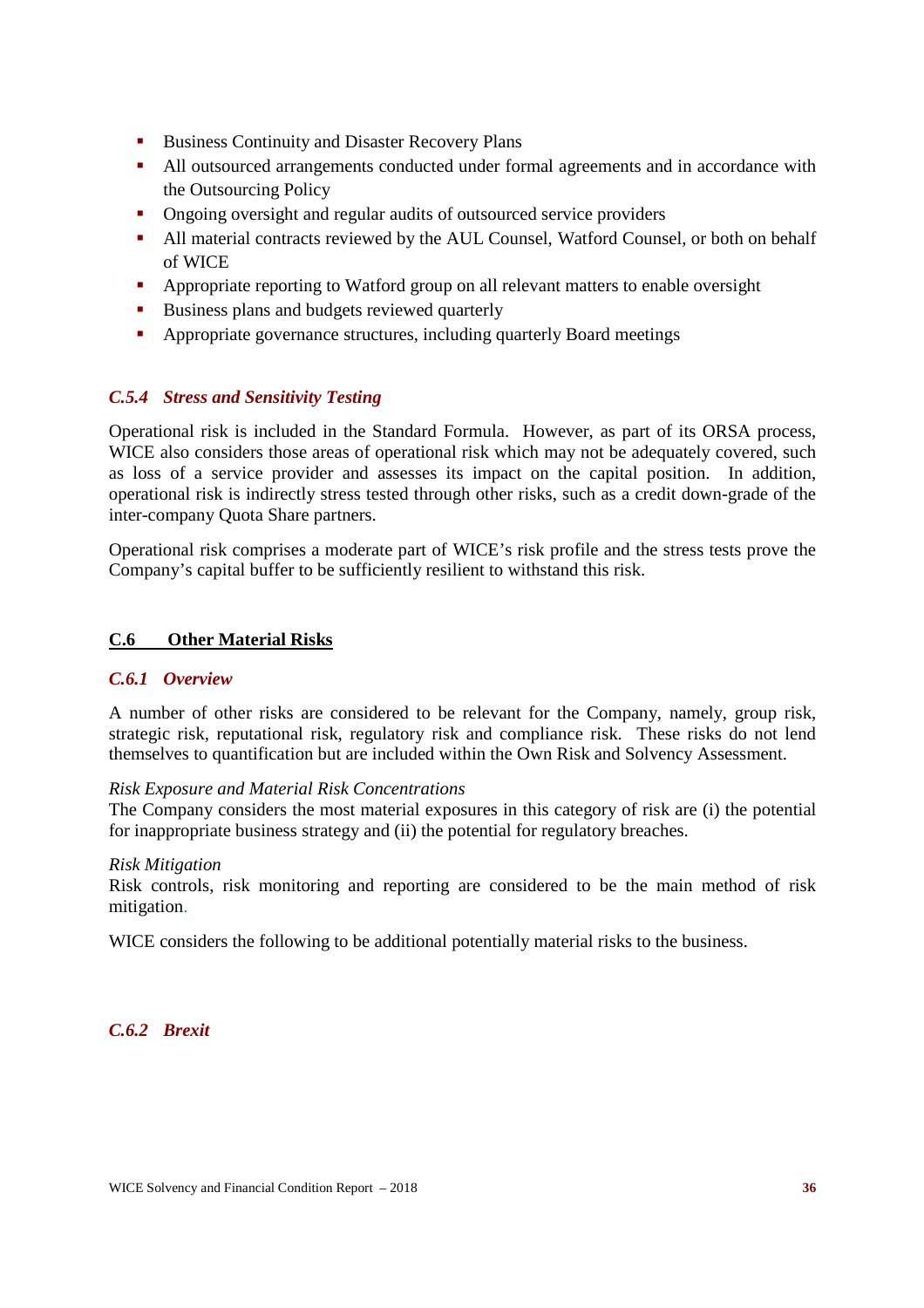As at the date of this report, the terms on which the United Kingdom (including Gibraltar) may withdraw from the European Union, remain uncertain, and it is difficult to evaluate all of the potential implications on the company's trade, customers, suppliers and the wider economy.

While the ability of Gibraltar insurers to write business into the UK will be secure, it is likely that passporting rights into other EU territories will not be retained. WICE wrote a significant volume of business into the Republic of Ireland during 2018 and operates one branch in Romania. Due to the ongoing uncertainty around the outcome of Brexit, management has decided to stop writing new business in the Republic of Ireland as from 29 March 2019 and the company will focus on an orderly run off of any existing policies and liabilities from this book of business.

Watford Holdings Limited, the ultimate holding company of Watford Insurance Company Europe Limited ("WICE"), is planning to acquire or form a new company in European Economic Area which will be licensed for all classes for which WICE is currently licensed, and will have the ability to passport these license classes throughout the EU. In the meantime, it is the intention to transfer the EU business of WICE to Arch Insurance (EU) dac ("AIEU"), an entity regulated by the Central Bank of Ireland.

As at the date of this report, the terms on which the United Kingdom (including Gibraltar) may withdraw from the European Union, which is currently due to occur on 31 October 2019, are not clear, and it is difficult to evaluate all of the potential implications on the company's trade, customers, suppliers and the wider economy.

#### *C.6.3 Market Developments*

WICE is exposed to potentially adverse developments within the wider insurance and financial markets.

In Europe, the low interest rate environment and concerns over growth in peripheral nations continues to be a challenge. Increased tariffs on European exports, if imposed by the U.S., could also adversely impact growth and employment.

Furthermore, WICE's current material underwriting concentration is in U.K. and Irish motor risks. The U.K. and Irish motor markets have undergone significant changes in various areas, including the legal and commercial environments, changes in policyholder behaviour, technological advances, new distribution channels and business models, and such changes are likely to continue over the coming years.

While the impact of such events and changes is difficult to predict, WICE maintains contacts through the Watford Group and the wider Arch group in all major jurisdictions, thus ensuring that the Company is well-placed to react promptly to any adverse developments.

#### **C.7 Any other information**

No other material information to report as of 31 December 2018.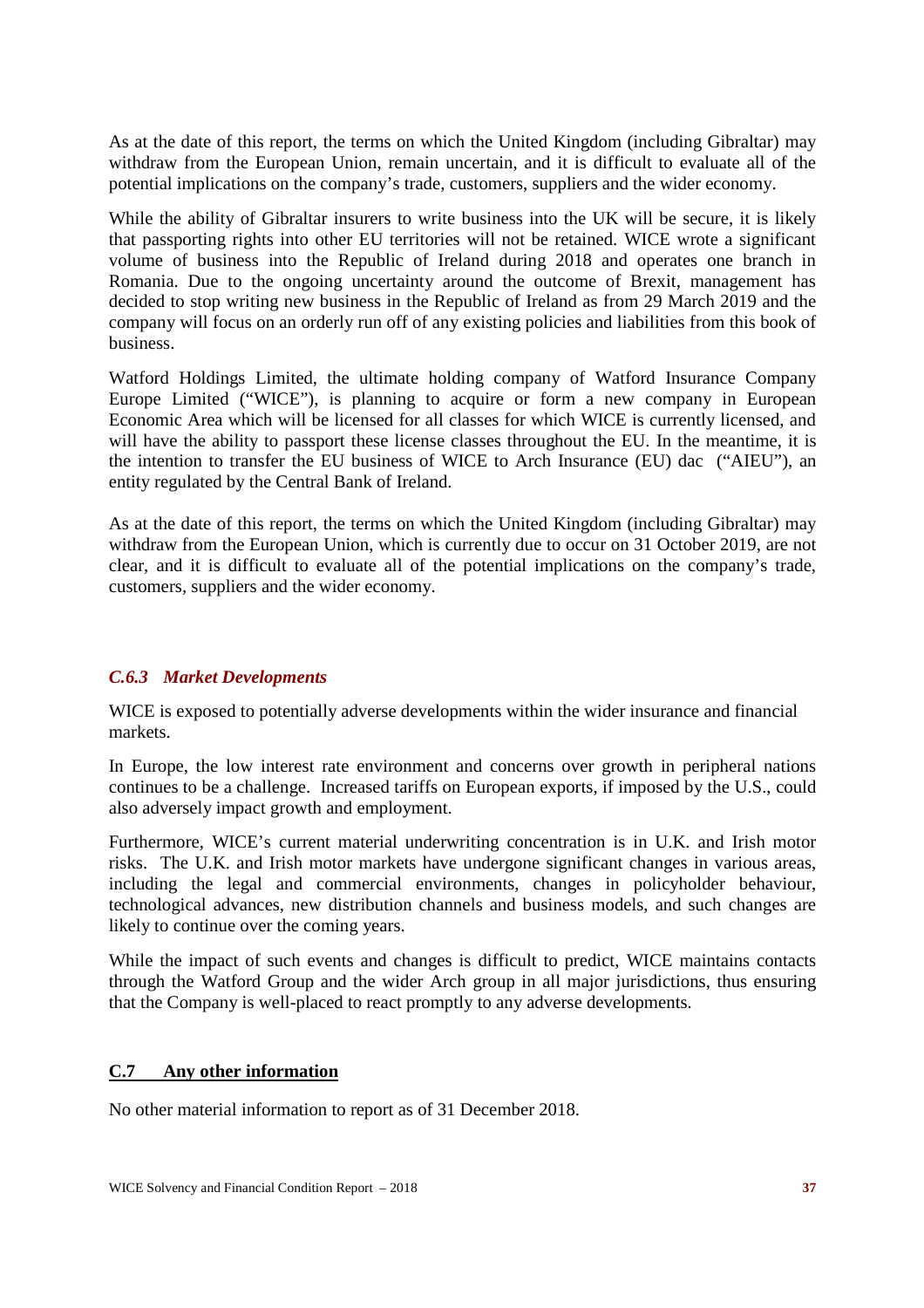## SECTION D – VALUATION FOR SOLVENCY PURPOSES

#### **D.1 Assets**

The table below sets out the value of the material assets of the Company (except for reinsurance technical provisions) as at 31 December 2018 under Solvency II and GAAP:

| <b>Assets</b>                                    | 2018<br><b>Solvency II</b><br>f'000 | 2018<br><b>GAAP</b><br>f'000 | 2017<br><b>Solvency II</b><br>f'000 | 2017<br><b>GAAP</b><br>£'000 |
|--------------------------------------------------|-------------------------------------|------------------------------|-------------------------------------|------------------------------|
| <b>Reinsurer's Share of Technical Provisions</b> | 111,954                             | 140,497                      | 54,393                              | 77,520                       |
| Deferred Tax Asset                               | 163                                 | $\Omega$                     | 192                                 | $\Omega$                     |
| Investments (including accrued interest)         | 22,679                              | 22,501                       | 12,548                              | 12,446                       |
| Insurance and intermediaries receivable balances | 4,381                               | 6,666                        | $\mathbf{0}$                        | 10,020                       |
| Reinsurance Receivables *                        | $\overline{0}$                      | $\Omega$                     | $\overline{0}$                      | $\Omega$                     |
| <b>Deposits to Cedants</b>                       | 5,148                               | 5,148                        | 2005                                | 1,255                        |
| Other assets and non-insurance receivables       | $\overline{0}$                      | 199                          | $\overline{0}$                      | 302                          |
| Cash & Cash Equivalents                          | 15,734                              | 15,734                       | 25,687                              | 25,687                       |
| Deferred Acquisition Costs / Goodwill **         | $\overline{0}$                      | 9,738                        | $\overline{0}$                      | 6,906                        |

The following are the bases, methods and main assumptions used for valuation of each material class of assets for Solvency II purpose.

#### *D.1.1 Deferred acquisition costs*

In the financial statements, acquisition costs which represent commission and other related expenses are deferred over the period in which the related premiums are earned. To the extent that acquisition costs are deferred and considered irrecoverable against the related unearned premiums, they are written off to net operating expenses as incurred.

The Solvency II balance sheet is prepared based on the best estimate of future cash flow basis. As deferred acquisition costs do not result in future cash flows, these amounts are therefore excluded from the Solvency II balance sheet.

There has been no change in the recognition and valuation basis during the period.

#### *D.1.2 Deferred tax assets*

Deferred tax assets are the temporary differences arising between the tax bases of assets and liabilities and their carrying amounts under Solvency II or GAAP. Deferred income tax is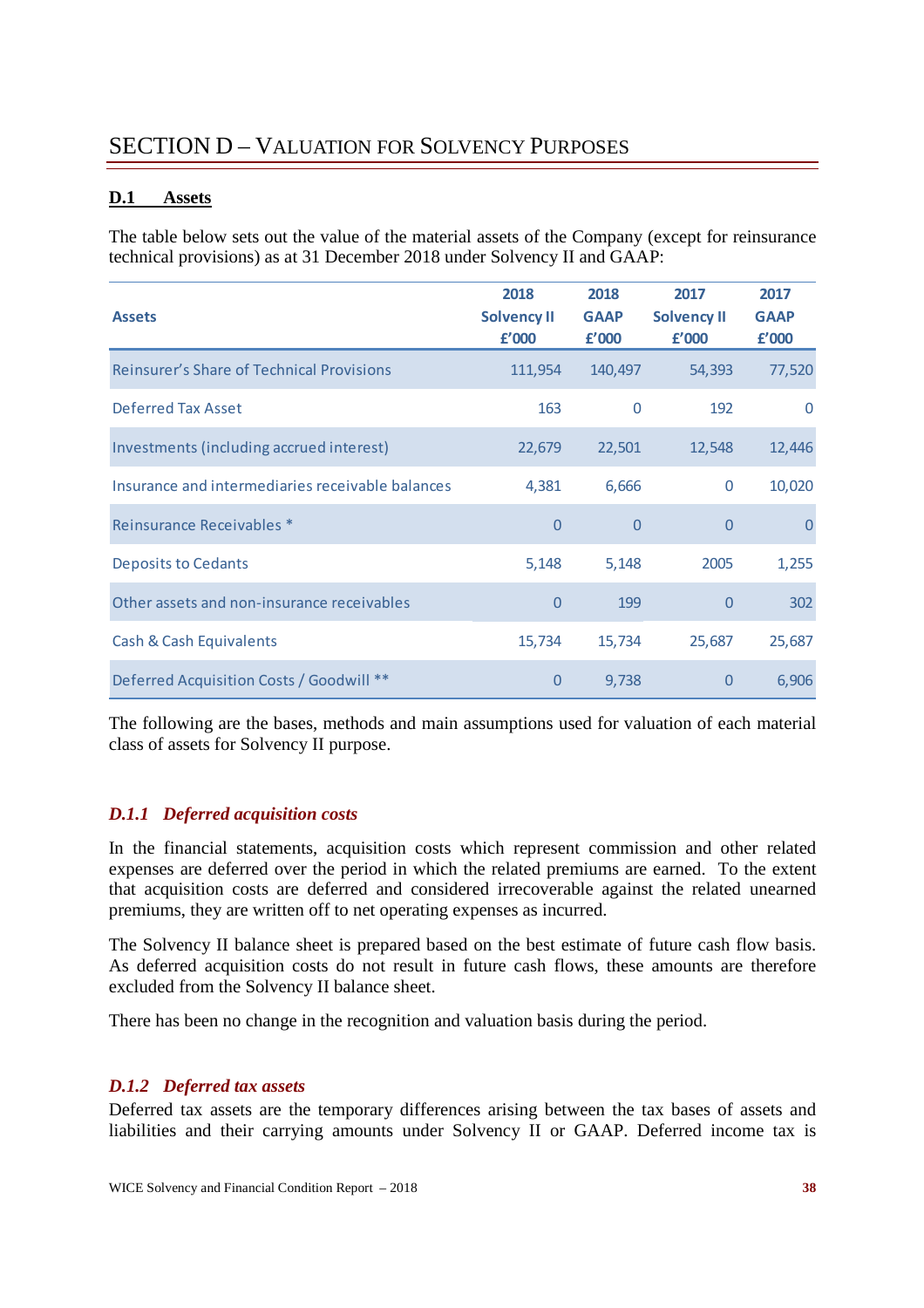determined using tax rates (and laws) that have been enacted or substantively enacted by the balance sheet date and that are expected to apply when the related deferred tax asset is realised or the deferred tax liability is settled.

Deferred income tax assets are recognised only to the extent that it is probable that future taxable profit will be available against which the temporary differences can be utilised. Deferred income tax assets and liabilities are offset if there is a legally enforceable right to set off current tax assets against current tax liabilities and if they relate to income taxes levied by the same taxation authority on the same taxable entity.

The valuation of deferred tax assets is consistent with the accounting valuation under GAAP.

#### *D.1.3 Investments (other than holding in related undertaking)*

Investment assets are comprised mainly of Government bonds, with an insignificant amount held in money market funds. The Company's investments are externally managed. The Company receives quarterly reports detailing the underlying assets and their performance.

The investments are valued at fair value under GAAP and Solvency II based on market prices at the reporting date, which are quoted prices in active markets for identical assets. No significant estimates or judgements have been used in the valuation of investments.

There has been no change in the recognition and valuation basis during the period and the valuation of investments under Solvency II is consistent with the accounting valuation under GAAP.

#### *D.1.4 Deposits to Cedants*

As at 31 December 2018, deposits to cedants represent cash floats held by MGA partners for the settlement of claims. These balances are valued at fair value reflecting the amount held at 31 December 2018, translated at the closing exchange rate for balances not denominated in the reporting currency. No estimates or judgements are required in the valuation.

There has been no change in the recognition and valuation basis during the period and there are no differences between the valuation for Solvency II and the GAAP valuation, other than the grossing up of these items for Solvency II purposes.

#### *D.1.5 Insurance and intermediaries receivables*

Insurance and intermediaries receivables balance represents premiums owed from lead insurers and MGA partners less related acquisition costs. Outstanding premiums are valued at fair value, being the amount recoverable, and due to the short-term nature of the receivable no adjustments to valuation, estimates or judgements are required.

There has been no change in the recognition and valuation basis during the period and the valuation of insurance and intermediaries receivables under Solvency II is consistent with the accounting valuation under GAAP. However, for Solvency II purposes, these amounts are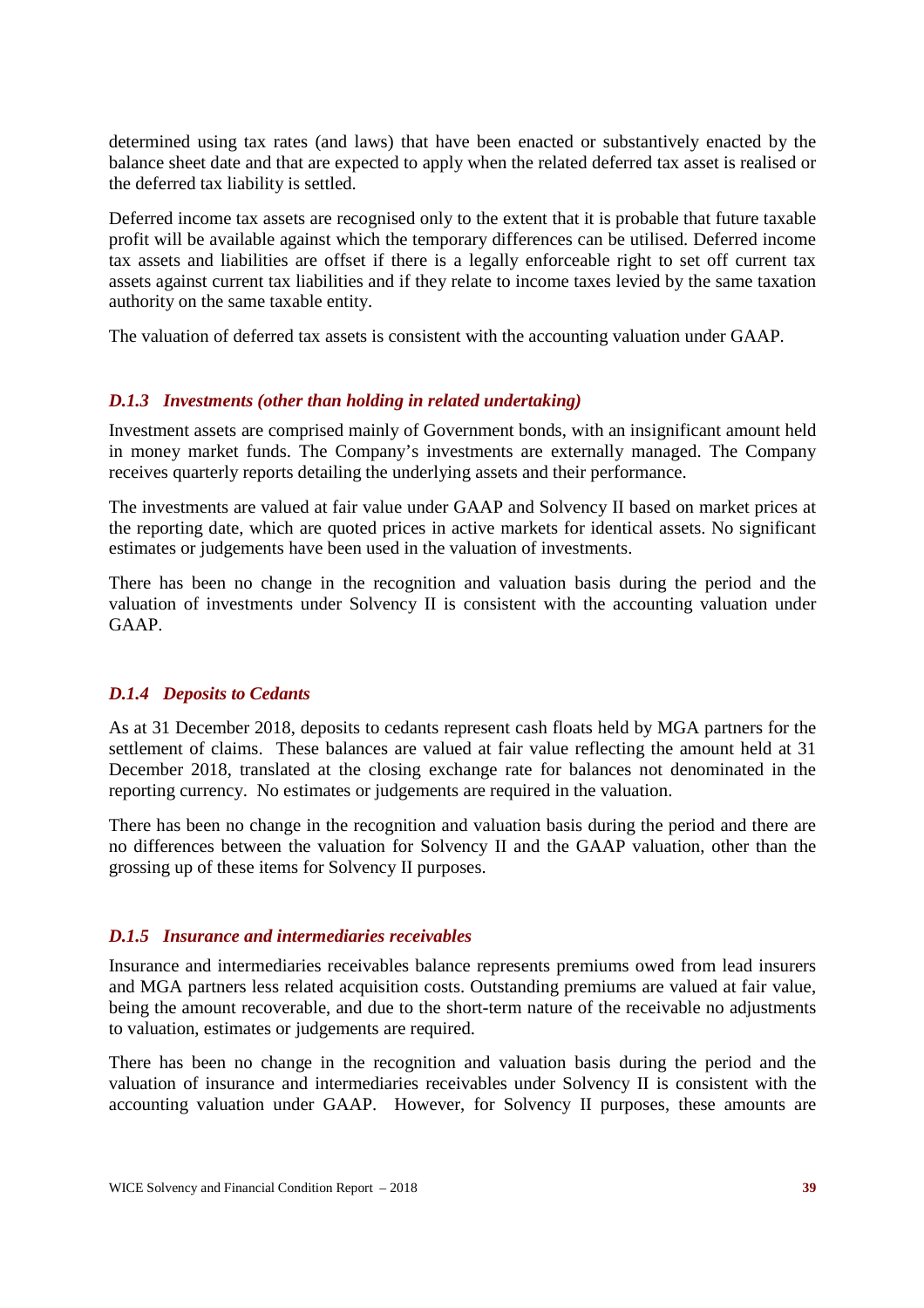reduced by the amount not yet due on the valuation date and are included in technical provisions. At 31 December 2018 there were no overdue receivables.

#### *D.1.6 Reinsurance receivables*

Reinsurance receivables represent premiums owed from Quota Share and Excess of Loss reinsurers. These balances are valued at fair value, being the amount recoverable, and due to the short-term nature of the receivable no adjustments to valuation, estimates or judgements are required.

There has been no change in the recognition and valuation basis during the period and the valuation of reinsurance receivables under Solvency II is consistent with the accounting valuation under GAAP. However, for Solvency II purposes, these amounts are set against reinsurance technical provision cash flows to the extent that they are not overdue. At 31 December 2018 there were no overdue receivables.

#### *D.1.7 Cash and cash equivalents*

As at 31 December 2018, the Company had £15.7 million  $(2017 - \text{\textsterling}25.7 \text{ million})$  held as cash and cash equivalents with banking counterparties. The majority of these accounts are held in GBP, with a small balance held in EUR and RON. Most accounts are held in the UK, with RON accounts held in Romania. The non-GBP balances are translated into GBP at the balance sheet closing rate.

Cash and cash equivalents are valued at fair value by the relevant financial institution, and the Company receives monthly statements at the period end to confirm the balances held. There are no significant estimates or judgements used in valuing cash holdings due to the nature of the asset.

There has been no change in the recognition and valuation basis during the period and the valuation of cash and cash equivalents under Solvency II is consistent with the accounting valuation under GAAP.

#### **D.2 Technical provisions**

#### *D.2.1 Results summary*

A summary of the technical provisions results for the Company as at 31 December 2018 is set out below, split by material lines of business:

| 31 December 2018<br>Net of Retrocession and inter-company<br><b>Quota Share</b> | <b>Claims</b><br><b>Provisions</b><br>(E'000) | Premium<br><b>Provisions</b><br>(E'000) | <b>Risk Margin</b><br>(f'000) | Solvency II<br><b>Technical Provisions</b><br>(E'000) |
|---------------------------------------------------------------------------------|-----------------------------------------------|-----------------------------------------|-------------------------------|-------------------------------------------------------|
| Fire and other damage to property                                               | 24                                            | 603                                     | 10                            | 636                                                   |
| General liability                                                               | 0                                             | 0                                       | 0                             | 0                                                     |
| Other motor insurance                                                           | 964                                           | 314                                     | 147                           | 1,424                                                 |
| Motor vehicle liability insurance                                               | 7.448                                         | 2,437                                   | 1,204                         | 11,089                                                |
| Miscellaneous financial loss                                                    | 0                                             | 0                                       | 0                             | 0                                                     |
| <b>Grand Total</b>                                                              | 8.435                                         | 3,354                                   | 1,360                         | 13.150                                                |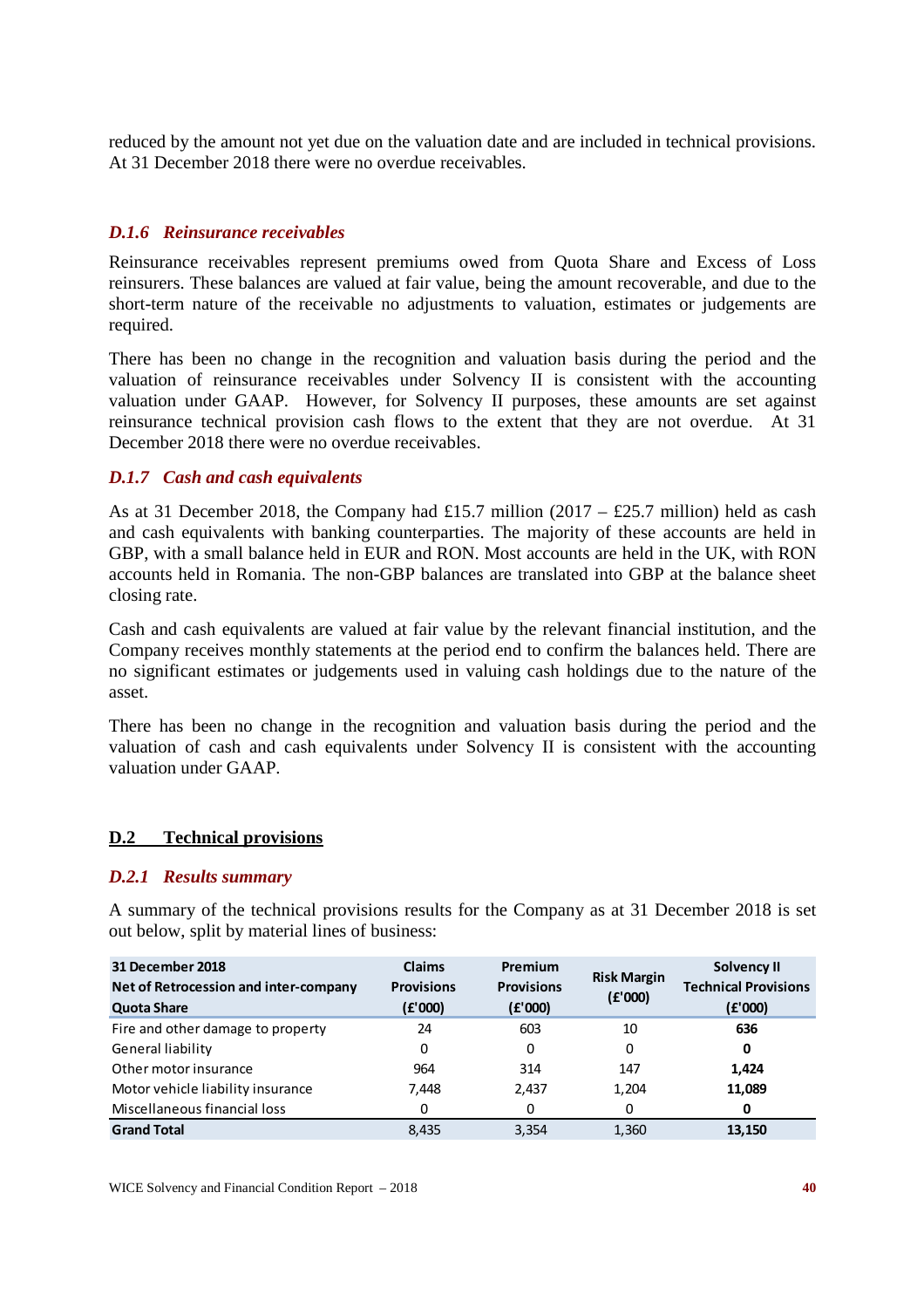| 31 December 2017<br>Net of Retrocession and inter-company<br><b>Quota Share</b> | <b>Claims</b><br><b>Provisions</b><br>(E'000) | Premium<br><b>Provisions</b><br>(E'000) | <b>Risk Margin</b><br>(E'000) | <b>Solvency II</b><br><b>Technical Provisions</b><br>(E'000) |
|---------------------------------------------------------------------------------|-----------------------------------------------|-----------------------------------------|-------------------------------|--------------------------------------------------------------|
| Fire and other damage to property                                               | 30                                            | 258                                     | 6                             | 294                                                          |
| General liability                                                               | 0                                             | (2)                                     | 16                            | 14                                                           |
| Other motor insurance                                                           | 661                                           | 259                                     | 92                            | 1,012                                                        |
| Motor vehicle liability insurance                                               | 5,299                                         | 2,848                                   | 803                           | Г<br>8,951                                                   |
| Miscellaneous financial loss                                                    | 0                                             | 0                                       | 0                             | 0                                                            |
| <b>Grand Total</b>                                                              | 5.990                                         | 3,363                                   | 917                           | 10.271                                                       |

#### *D.2.2 Calculation Methodology*

Under Solvency II an economic balance sheet is required – which requires a market valuation of technical provisions. The overarching principle for valuing technical provisions under Solvency II is the current amount undertakings would have to pay if they were to transfer their (re)insurance obligations immediately to another undertaking.

The starting point for valuing the Company's Technical Provisions (TPs) is the Company's GAAP basis reserves for loss and allocated loss adjustment expenses (Loss Reserves). Cash flows associated with those Loss Reserves, along with unearned premium reserves and provisions for other components of economic basis TPs, are calculated for each homogenous risk group using the approach outlined below.

#### *(1) Best Estimate Liability*

The best estimate liability ("BEL") is calculated from the cashflows in respect of the claims provisions and premium provisions. The best estimate liability represents the present value of future cashflows. The present value is calculated based on the timing of cashflows and on yield curves provided by EIOPA. The best estimate liability is determined on a gross, ceded and net basis for both the claims provisions and the premium provisions.

#### *(2) Premium Receivable*

Premium receivable in respect of the portion of the GAAP premium receivable not yet due on the valuation date is included in the premium provisions cashflows. A consistent approach is applied to calculation of ceded premium payable.

#### *(3) Premium in respect of Bound But Not Yet Incepted Business*

The Company's technical provision calculation allows for business that is bound but not yet incepted ("BBNI") at the valuation date.

The premium provisions include the future premium cashflows in respect of the BBNI business up to the relevant contract boundary.

#### *(4) Future loss and allocated loss adjustment expense*

Future loss and allocated loss adjustment expense cashflows are projected in respect of the GAAP Loss Reserves in order to calculate claims provisions. The Company does not consider that there are any implicit or explicit margins in the GAAP Loss Reserves.

Future loss and allocated loss adjustment expense cashflows are projected in respect of the GAAP unearned premium reserves and BBNI premium in order to calculate premium provisions.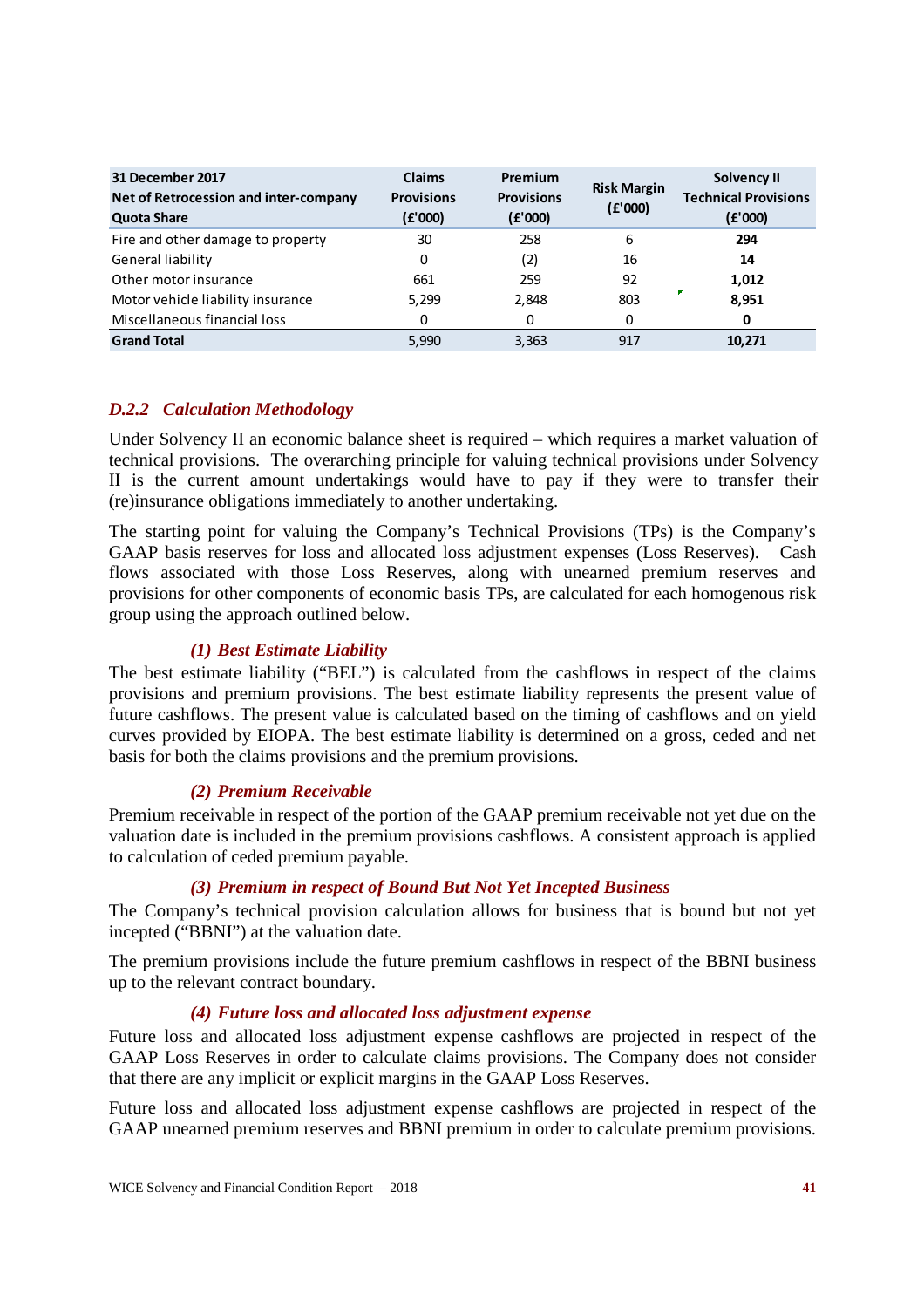The projection uses business planning assumptions in respect of future loss ratios on unearned premium reserves and not yet incepted business.

## *(5) ENIDs*

The Solvency II technical provisions must allow for events not in data ("ENIDs"). These are possible future events which are not included in historical data. An ENID loading has been derived by the Company using a truncated distribution approach and is applied to future claim cashflows in both the claims provisions and premium provisions.

#### *(6) Expenses*

Acquisition costs directly attributable to the future premium receivable are determined based on the terms of the contracts which generate the premium receivable.

In addition, an allowance for unallocated loss adjustment expenses, administrative expenses and investment management expenses associated with the settlement of the best estimate liabilities is included in the technical provisions.

#### *(7) Impact of Reinsurance*

The Company's reinsurance program consists of proportional reinsurance and non-proportional cover. Fixed percentage ceding acquisition expenses apply to the proportional reinsurance cover. In general, ceded cashflows are derived proportionally from gross cashflows. Exceptions to this approach are (i) ceded acquisition costs which are derived from the product of ceded premiums and the ceded acquisition expense percentage, and (ii) GAAP ceded balances receivable / payable which are analysed by their settlement terms to determine the portion of the balance not yet due for settlement and which should be included in ceded technical provisions.

#### *(8) Adjustment for counterparty default*

An adjustment for counterparty default is applied to the ceded technical provisions. The adjustment for counterparty default uses the Probability of Default ("PD") consistent with the Credit Quality Steps specified in EIOPA guidance in respect of the AM Best financial strength rating for reinsurance counterparties. An assumption was made in this adjustment that the Loss Given Default ("LGD") in the case of a counterparty defaulting on its obligations would represent 50% of the amount of exposure to that counterparty.

#### *(9) Risk margin*

The Risk Margin is calculated based on the Level 3 of Simplifications in the EIOPA guidance which projects future SCR values based on the assumption that the SCR to Net BEL ratio is constant through time. A ratio of SCR to Net BEL is determined as of the valuation date. This ratio is applied to future BEL estimates at each 1 year interval until liabilities are fully runoff to estimate future SCR requirements. A 6% cost of capital is applied to all SCR estimates through time to estimate the cost of capital to support the liabilities. The resulting series of costs of capital requirements are present valued to the valuation date using the yield curve for the reporting currency of the company with a 1-year lag per the EIOPA guidance material.

#### *(10) Allocation to Lines of Business*

WICE writes motor business, which for Solvency II reporting purposes is required to be split into Motor Liability and Other Motor. It is not common practice in the UK and Irish markets to rate motor business on this basis.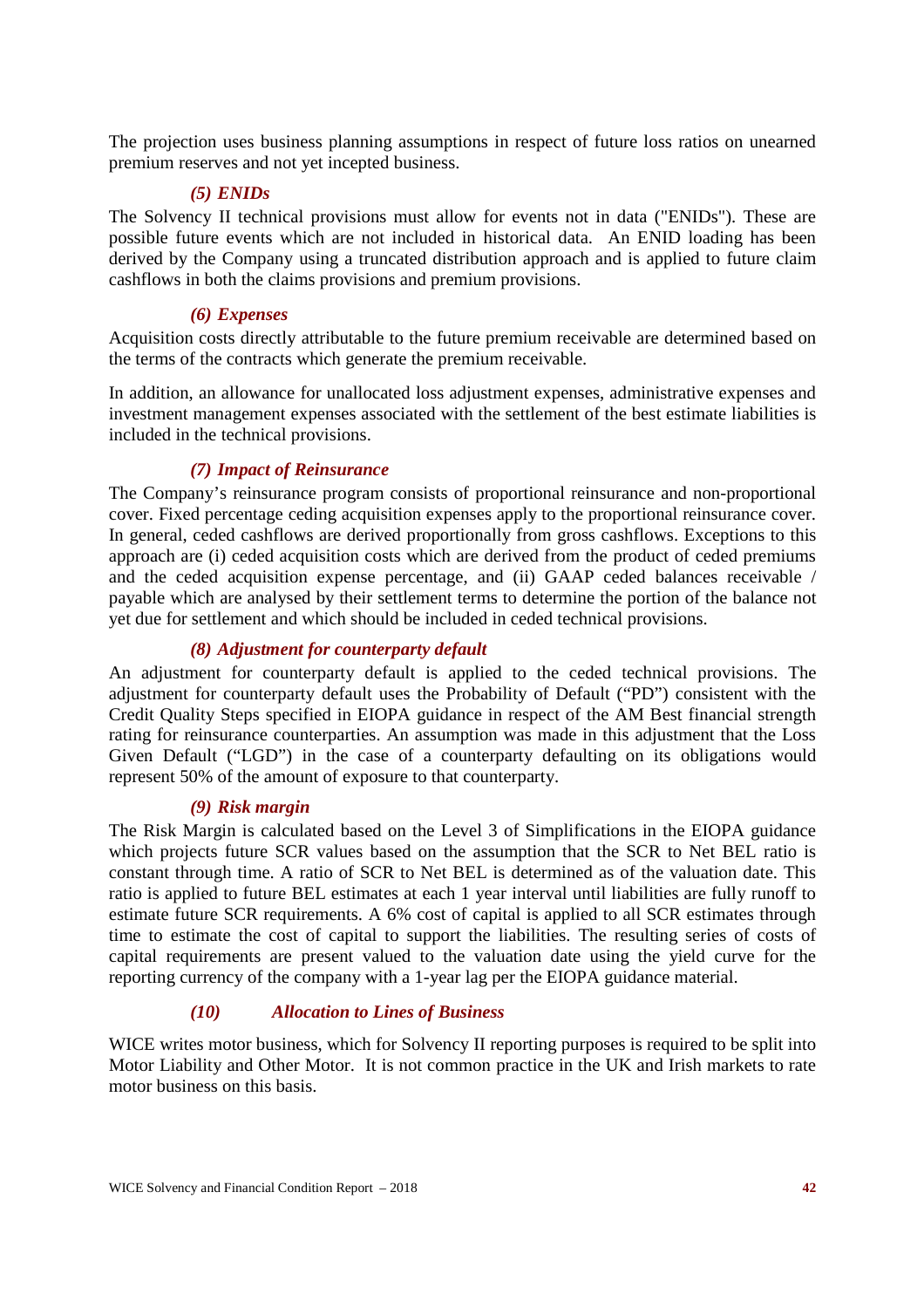The split between Liability and Other has therefore been derived by reference to claims heads of damage, with Third Party Property Damage and Bodily Injury being allocated to Liability and Accidental Damage, Windscreen, Fire and Theft being allocated Other Motor.

#### *D.2.3 Material Changes since Last Reporting Period*

There have been no material changes in the basis for calculation of technical provisions during the period.

#### *D.2.4 Level of Uncertainty*

Uncertainty in technical provisions arises from a number of sources:

- The estimates for outstanding losses are based on known information at the balance sheet date. Ultimate settlement of these claims may differ from these estimates
- The estimates for future losses on both expired and unexpired business are based on actuarial assumptions reflecting past performance and anticipated future changes. These assumptions may ultimately prove to differ from actual experience
- The estimates for expenses are based on reasonable judgement reflecting past experience and on assumptions as to the run-off period. Either of these factors may differ from ultimate experience
- Events not in data are, by their nature unpredictable and any allowance made could prove to be over-prudent or insufficient
- The legislative and market environment in which WICE operates has been subject to material changes in the past, which could impact best estimates and projected future cash flows

WICE follows a robust process in determining the appropriate assumptions underlying the calculation of technical provisions. Actual performance is monitored against expectations on an ongoing basis to ensure assumptions are updated as required.

Stress testing was performed on the Solvency II Technical Provisions as at  $30<sup>th</sup>$  September 2018 in order to give an indication of sensitivity around loss ratio assumptions.

The following table shows net TPs in stressed scenarios (loss ratios 5% and 10% higher than expected). The table takes account of sliding scale commissions, which provide the Company with some protection against moderate loss ratio movements.

|                               | <b>Base Case</b><br>(E'000) | $(\epsilon$ '000) | Losses +5%   Losses +10%<br>(E'000) |
|-------------------------------|-----------------------------|-------------------|-------------------------------------|
| Net Best Estimate Liabilities | 11.789                      | 12.207            | 12.739                              |
| <b>Impact</b>                 |                             | 418               | 950                                 |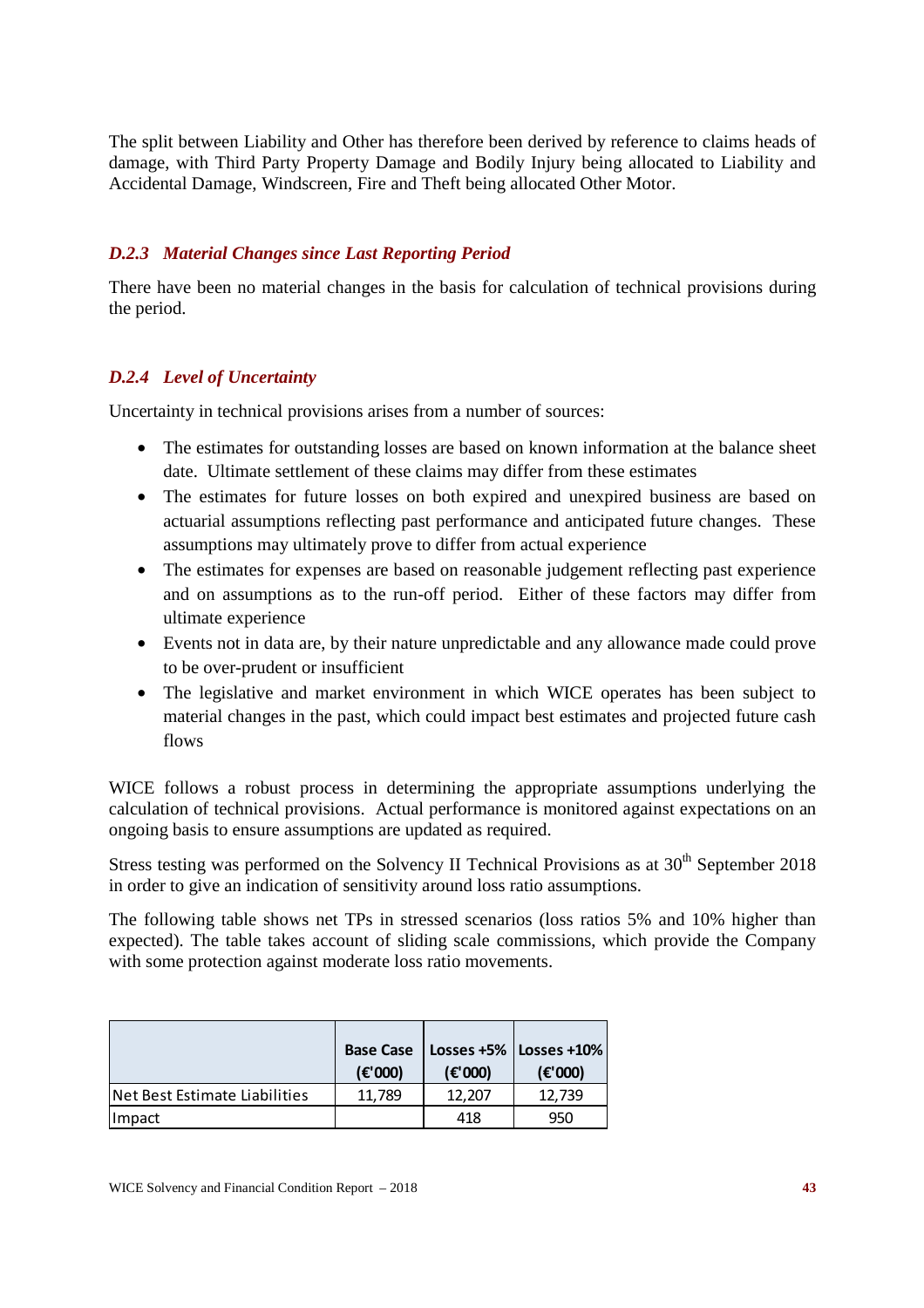The above results of sensitivity testing should be considered in the context of the Company's solvency profile. As at December  $31<sup>st</sup>$  2018, the Company's SCR was £10.5m, against which it held eligible own funds of £18.1m, equating to SCR coverage of 172%. Without considering the impact on the SCR, the more extreme of the scenarios above (losses 10% higher than expected), would reduce the SCR coverage ratio to 163%.

## *D.2.5 Material Differences between GAAP and Solvency II*

Whilst some of the approaches and techniques applied under Solvency II are similar to those followed under the existing GAAP rules, there are other rules where there will be significant changes. These include:

- Movement to a cash flow basis for valuation of both gross business and reinsurance;
- Removal of any implicit or explicit margins within technical provisions to give a "true best estimate" for solvency purposes, defined as the mean of the full range of possible future outcomes;
- Introduction of the valuation of very low probability extreme events including latent claims, referred to as an allowance for "events not in data" or ENIDs;
- Removal of the requirements to hold an unearned premium reserve and to allow for other non-monetary items. These are replaced by "premium provisions", valued on a best estimate basis. This also includes a requirement to take account of all future premium cash inflows;
- Movement to recognising contracts on a "legal obligation basis". This will mean the inclusion of business currently not valued as part of technical provisions – for example 1 January renewals entered into prior to a 31 December valuation, also referred to as "bound but not incepted" business;
- Inclusion of run-off expenses in technical provisions;
- Introduction of discounting of cash flows, leading to increased volatility in reserves;
- Setting off of insurance and intermediaries receivables and reinsurance receivables and payables against gross technical provisions and reinsurance technical provisions;
- Introduction of the principle of a market consistent basis and calculation of a "risk" margin"; and
- Valuation of liabilities segmented by at least Solvency II lines of business.

The table below shows the movement from GAAP gross technical provisions to Solvency II gross technical provisions. Note that an audit adjustment was made to the final GAAP financials to reflect payments from claims agents in the period. This was an accounting adjustment made outside of our data warehouse and therefore is not reflect in the Technical Provision. This adjustment was a reallocation and did not impact Own Funds.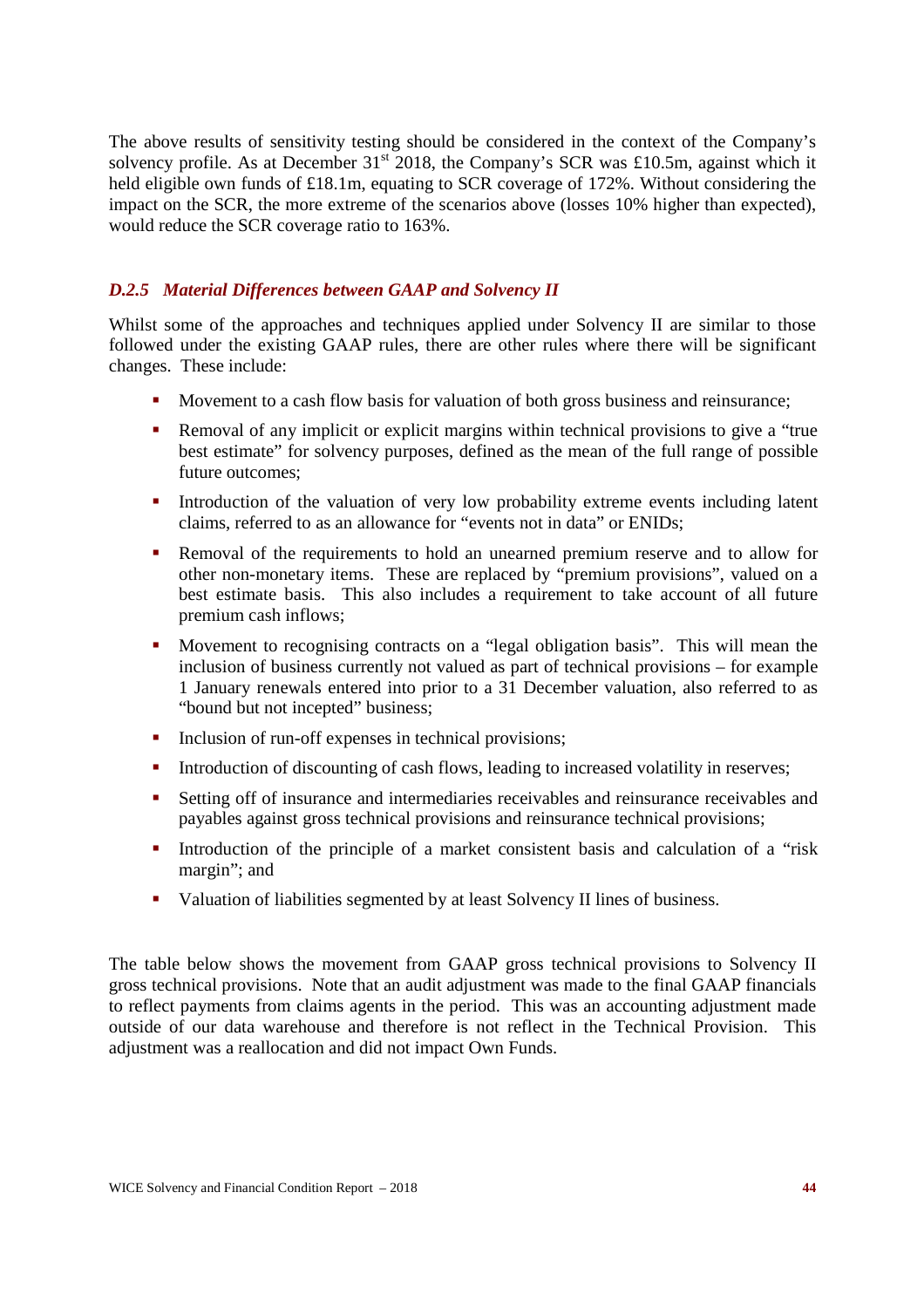| <b>2018 Technical Provisions</b>                 | <b>Gross</b> | <b>Ceded</b> | <b>Net</b> |
|--------------------------------------------------|--------------|--------------|------------|
| <b>GAAP to Solvency II</b>                       | £'000        | f'000        | £'000      |
| <b>Claims Provisions</b>                         | 82,263       | 73,828       | 8,435      |
| <b>Premium Provisions</b>                        | 41,480       | 38,125       | 3,354      |
| Risk Margin                                      | 1,360        |              | 1,360      |
| <b>Solvency II Technical Provisions</b>          | 125,103      | 111,954      | 13,150     |
|                                                  |              |              |            |
| <b>GAAP Reserves (Losses and ALAE)</b>           | 83,356       | 76,685       | 6,671      |
| Remove margins                                   |              |              |            |
| <b>Allowance for ENID</b>                        | 1,249        | 1,149        | 100        |
| <b>Change of Expense Basis</b>                   | 1,667        |              | 1,667      |
| Adjustment for Counterparty Default              |              | (149)        | 149        |
| Reinsurance Receivables/Payables                 |              |              |            |
| Discounting impact                               | (4,009)      | (3, 849)     | (160)      |
| <b>Currency Revaluation</b>                      |              |              |            |
| Remove booked ULAE                               |              |              |            |
| <b>Solvency II Claims Provisions</b>             | 82,263       | 73,836       | 8,427      |
|                                                  |              |              |            |
| <b>GAAP Reserves (Unearned Premium)</b>          | 194,466      | 63,812       | 130,655    |
| <b>Remove Unearned Premium Reserve</b>           | (194, 466)   | (63, 812)    | (130, 655) |
| <b>Future Premium (net of Acquisition Costs)</b> | (1, 279)     | (1,084)      | (195)      |
| <b>Future Losses and ALAE</b>                    | 50,324       | 47,637       | 2,687      |
| Remove margins                                   |              |              |            |
| <b>Allowance for ENID</b>                        | 743          | 703          | 40         |
| <b>Change of Expense Basis</b>                   | 1,006        |              | 1,006      |
| Adjustment for Counterparty Default              |              | (100)        | 100        |
| <b>Premium Receivables</b>                       | (6,666)      | (6, 460)     | (206)      |
| Reinsurance Receivables/Payables                 |              |              |            |
| Discounting impact                               | (2,649)      | (2, 566)     | (83)       |
| <b>Solvency II Premium Provision</b>             | 41,480       | 38,131       | 3,349      |

This compares to the following corresponding table as at 31 December 2017: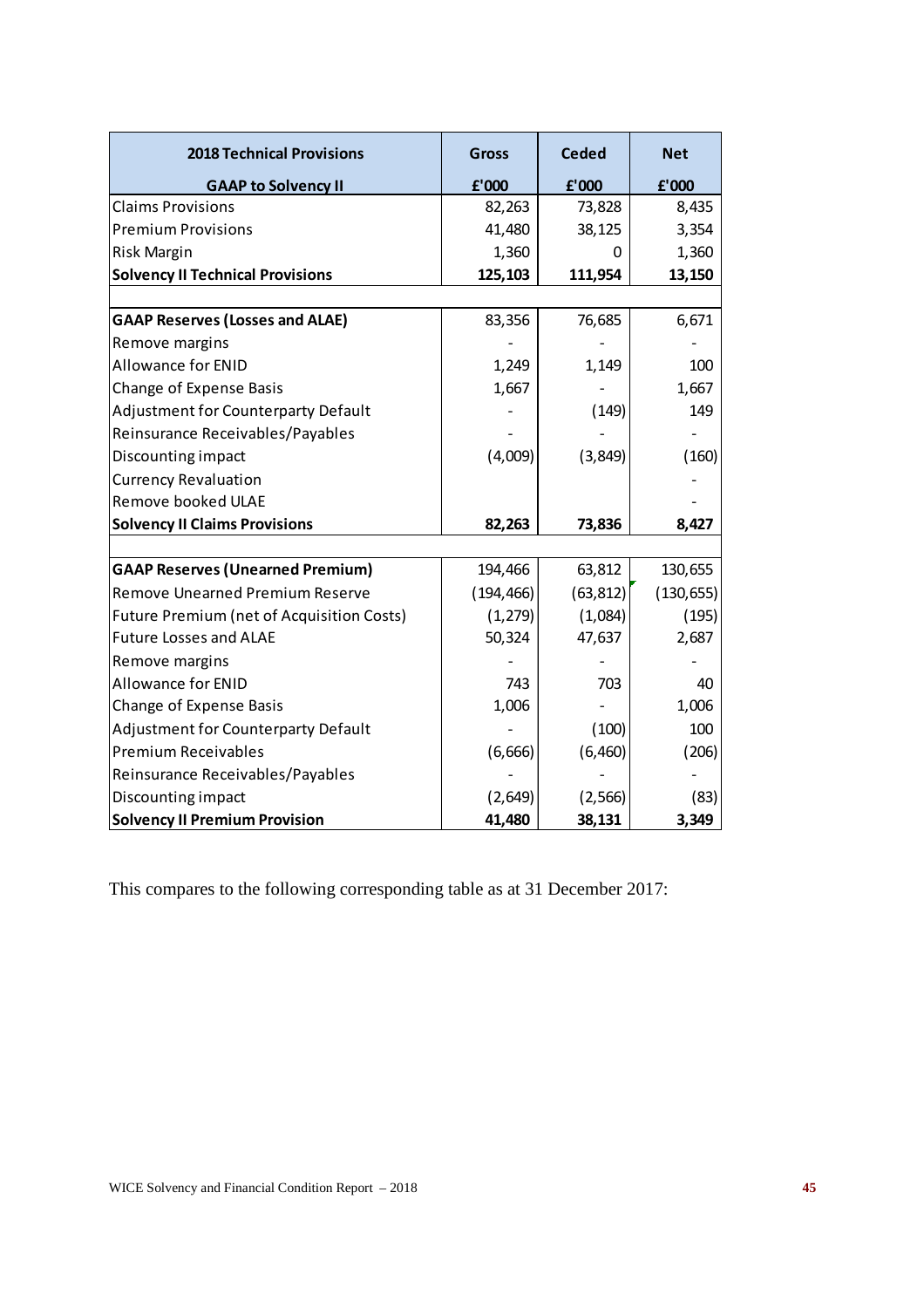| <b>2017 Technical Provisions</b>                 | <b>Gross</b> | <b>Ceded</b> | <b>Net</b> |
|--------------------------------------------------|--------------|--------------|------------|
| <b>GAAP to Solvency II</b>                       | €'000        | €'000        | €'000      |
| <b>Claims Provisions</b>                         | 42,644       | 36,653       | 5,991      |
| <b>Premium Provisions</b>                        | 21,102       | 17,740       | 3,362      |
| Risk Margin                                      | 955          | 37           | 918        |
| <b>Solvency II Technical Provisions</b>          | 64,700       | 54,430       | 10,271     |
|                                                  |              |              |            |
| <b>GAAP Reserves (Losses and ALAE)</b>           | 42,720       | 37,467       | 5,253      |
| Remove margins                                   |              |              |            |
| <b>Allowance for ENID</b>                        | 637          | 561          | 76         |
| <b>Change of Expense Basis</b>                   | 852          |              | 852        |
| Adjustment for Counterparty Default              |              | (55)         | 55         |
| Reinsurance Receivables/Payables                 |              |              |            |
| Discounting impact                               | (1, 566)     | (1, 354)     | (212)      |
| <b>Currency Revaluation</b>                      |              |              |            |
| Remove booked ULAE                               |              |              |            |
| <b>Solvency II Claims Provisions</b>             | 42,643       | 36,619       | 6,024      |
|                                                  |              |              |            |
| <b>GAAP Reserves (Unearned Premium)</b>          | 46,661       | 42,130       | 4,531      |
| <b>Remove Unearned Premium Reserve</b>           | (46, 661)    | (42, 130)    | (4, 531)   |
| <b>Future Premium (net of Acquisition Costs)</b> | (2,820)      | (2,590)      | (229)      |
| <b>Future Losses and ALAE</b>                    | 35,384       | 31,450       | 3,934      |
| Remove margins                                   |              |              |            |
| <b>Allowance for ENID</b>                        | 529          | 472          | 57         |
| Change of Expense Basis                          | 706          |              | 706        |
| Adjustment for Counterparty Default              |              | (9)          | 9          |
| <b>Premium Receivables</b>                       | (12, 299)    | (11, 315)    | (984)      |
| Reinsurance Receivables/Payables                 |              |              |            |
| Discounting impact                               | (398)        | (267)        | (131)      |
| <b>Solvency II Premium Provision</b>             | 21,102       | 17,740       | 3,362      |

## *D.2.6 Transitional Adjustments*

WICE does not make use of any transitional adjustments with regard to the matching adjustment, volatility adjustment, transitional risk-free interest rate term structure or transitional deduction.

#### **D.3 Other liabilities**

The table below sets out the value of the material liabilities of the Company as at 31 December 2018 under Solvency II and GAAP: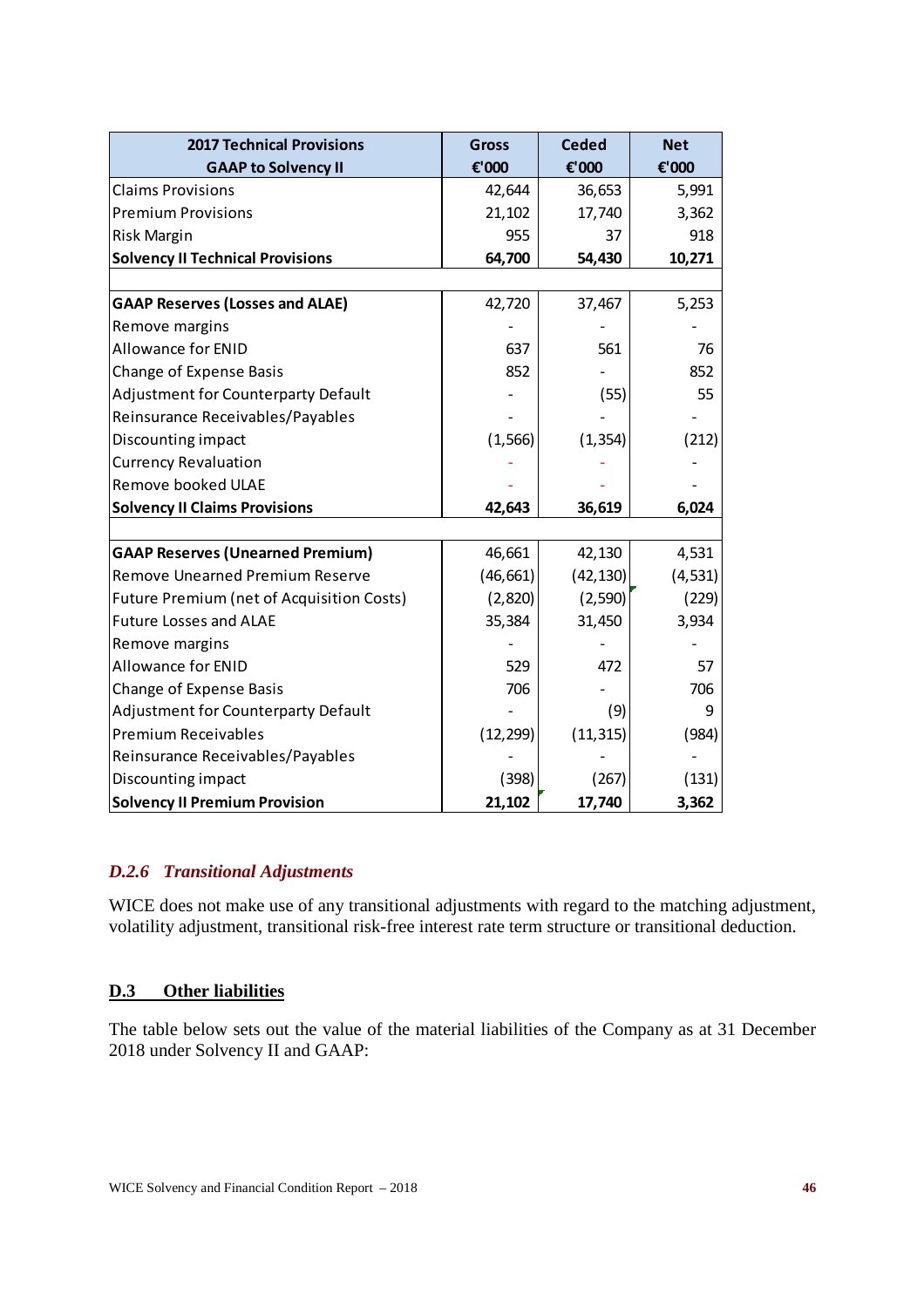| <b>Other Liabilities (in GBP 000s)</b> | 2018<br><b>Solvency II</b> | 2018<br><b>GAAP</b> | 2017<br><b>Solvency II</b> | 2017<br><b>GAAP</b> |
|----------------------------------------|----------------------------|---------------------|----------------------------|---------------------|
| Insurance & intermediaries payables    | 3,340                      | 3,340               | 3,528                      | 3,528               |
| Reinsurance payables                   | 9,051                      | 11,130              | 5,061                      | 14,398              |
| Payables (trade, not insurance)        | 4,483                      | 4.483               | 3.474                      | 3,474               |
| Other Liabilities **                   |                            | 11,080              | 750                        | 6,864               |
| <b>Total Other Liabilities</b>         | 16,874                     | 30,032              | 12.812                     | 28,262              |

The following are the bases, methods and main assumptions used for valuation of each material class of other liabilities for Solvency II purpose.

#### *D.3.1 Insurance and Intermediaries Payables*

As at 31 December 2018, the Company had £3.3 million (2017 - £3.5 million) of insurance and intermediaries payables, representing net amounts owed to business partners with respect to funds held for future sliding scale and profit commission shares together with any related interest charges. These items are valued at fair value, being amounts assessed as payable based on the contract terms.

Key judgements and estimates involved in deriving the value of these items are the best estimate loss ratios of the underlying business, which are based on actuarial reviews.

There has been no change in the recognition and valuation basis during the period and the valuation under Solvency II is consistent with the accounting valuation under GAAP.

#### *D.3.2 Reinsurance Payables*

As at 31 December 2018, the Company had £11.1 million (2017 - £14.4 million) of reinsurance payables, being balances due to reinsurers. The Solvency II balance represents those amounts which are technically considered to be overdue, as WICE settles the inter-company Quota Share balance on a periodic basis, but not necessarily monthly. Hence the amount effectively considered to be overdue will vary over time.

The balance is valued at fair value, being the total amount payable above the reinsurer's share of premiums still to be collected, and does not require significant estimates or judgements in the valuation.

There has been no change in the recognition and valuation basis during the period and there are no differences between the valuation for Solvency II and the GAAP valuation. However, for Solvency II purposes, the amounts not considered overdue are set against technical provisions recoverable from reinsurers.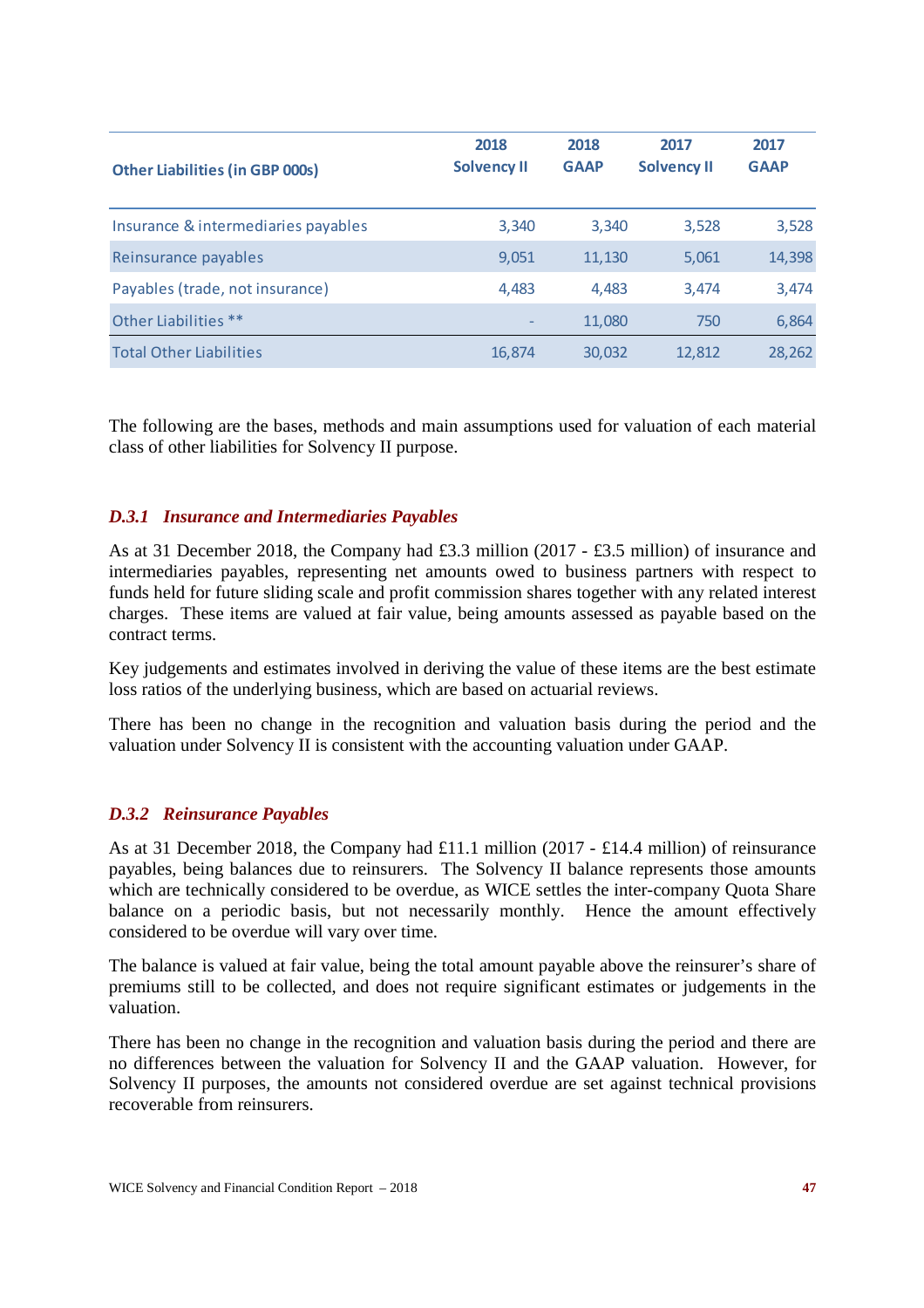#### *D.3.3 Trade Payables*

As at 31 December 2018, the Company had trade payables of £4.5 million (2017 - £3.5 million), comprising IPT, other amounts owed and accrued expenses due post the reporting date. There are no estimations or judgements required for these items.

There has been no change in the recognition and valuation basis during the period and there are no differences between the valuation for Solvency II and the GAAP valuation.

#### *D.3.4 Deferred ceded acquisition costs*

As at 31 December 2018, the Company had deferred ceded acquisition costs of £11.1 million (2017 - £6.9m). In the financial statements ceded acquisition costs which represent commission and other related expenses are deferred over the period in which the related reinsurers' share of premiums are earned. To the extent that ceded acquisition costs are deferred and considered irrecoverable against the related reinsurers' share of unearned premiums, they are written off to net operating expenses as incurred.

The Solvency II balance sheet is prepared based on the best estimate of future cash flow basis. As deferred ceded acquisition costs do not result in future cash flows, these amounts are therefore excluded from the Solvency II balance sheet.

There has been no change in the recognition and valuation basis during the period. The Solvency II balance represents the grossing up of items owed to business MGA partners.

#### **D.4 Alternative methods for valuation**

None.

#### **D.5 Any other information**

No other material information to report as of December 31, 2018.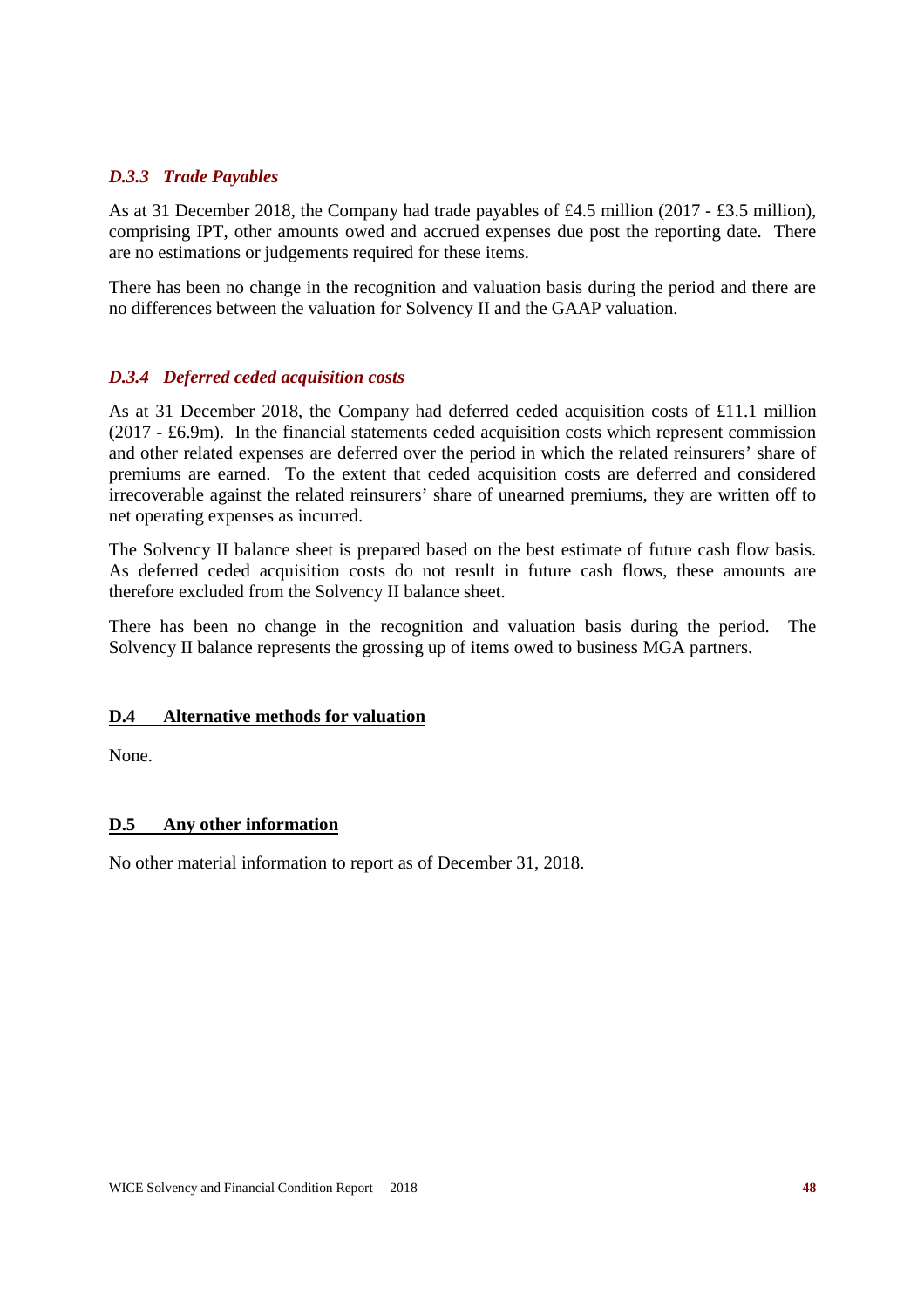## **E.1 Own funds**

## *E.1.1 Management of Own Funds*

The Company has adopted a capital management policy setting out the methodology and procedures to provide oversight of the Company's own funds. The strategic objectives articulated in the capital management policy are (i) to ensure compliance with the Company's regulatory capital requirements, (ii) to manage and allocate capital efficiently to achieve sustainable returns and facilitate growth objectives as articulated in the Company's business plans; and (iii) to ensure access to capital markets on competitive terms, so that the Company's overall cost of capital is minimised. To achieve these objectives, the Company strives to maintain capital levels that are consistent with its risk appetite, corporate strategy and statutory minimum requirements, at both a point in time and on a forward-looking basis. The Company's time horizon for business planning is one year, however the capital planning horizon spans three years.

The Company has adopted a capital management plan which is reviewed annually and sets out the methodology and procedures to provide oversight of the Company's own funds. The capital management plan articulates solvency capital thresholds, corrective actions to be taken if the thresholds are reached and potential sources of capital for the Company and their estimated timeframe of realisation.

High level roles and responsibilities in relation to capital management activities are outlined below.

- Board. Sole responsibility for approving the capital management policy and plan. Overall responsibility for monitoring capital management.
- Audit and Risk Committee. Reviews the capital management policy and plan and makes recommendations to the Board. Responsible for reviewing and monitoring the key capital management metrics and tolerances and presenting key capital management information to the Board as required. Responsible for monitoring the alignment of the investment strategy with the capital management policy and plan, ensuring appropriate levels of capital to meet the Company's obligations
- Finance Function. Responsible for producing the reports necessary for appropriate monitoring that the capital management policy is being followed and monitoring execution of the capital management plan.
- Risk Management Function. Responsible for maintaining and developing the capital management policy and plan. Responsible for maintaining the SCR and MCR calculations.

There have been no material changes to capital management during 2018.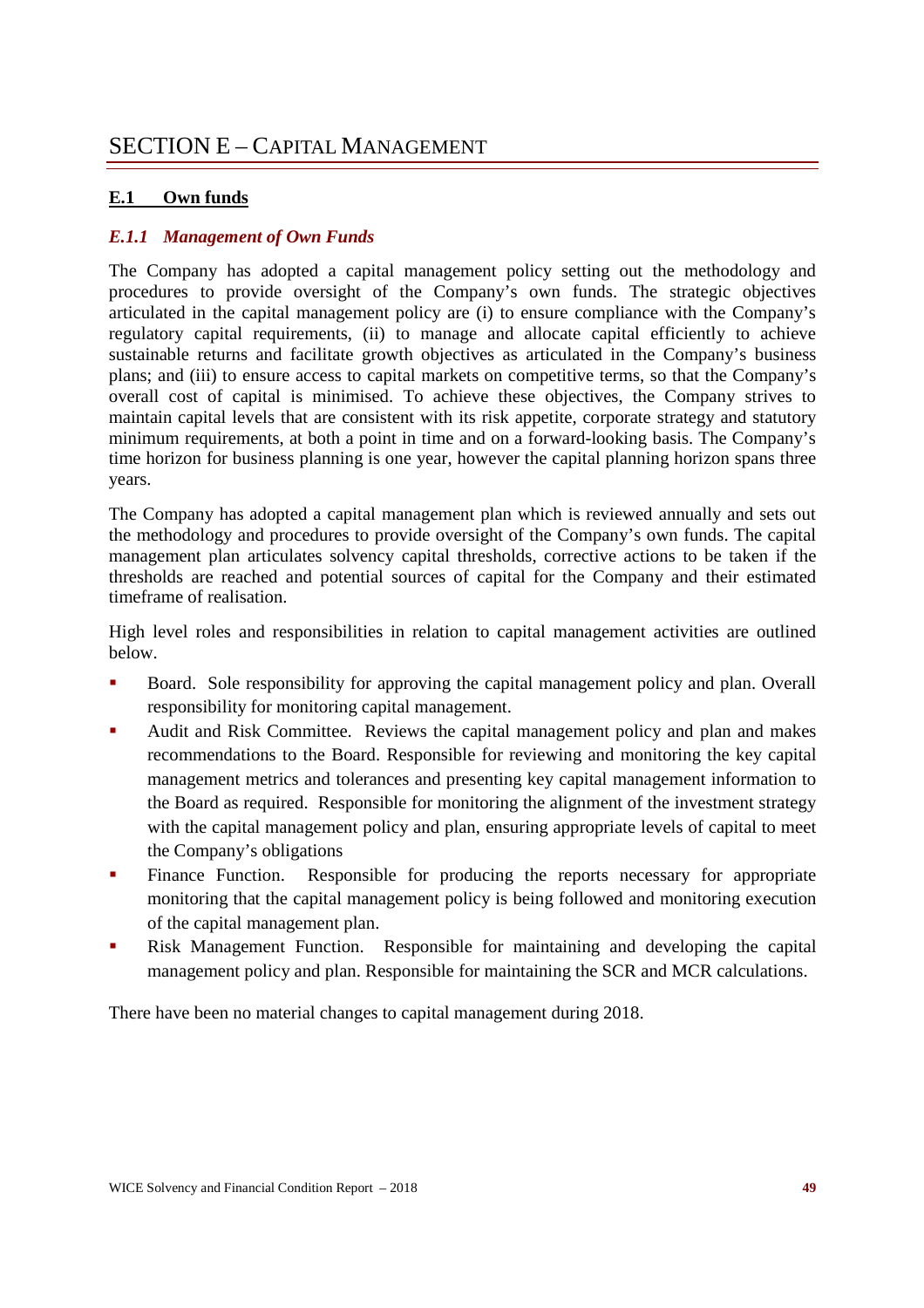### *E.1.2 Classification Own Funds*

The Company's own funds consist mostly of Tier 1 own funds. It is comprised of paid-in ordinary share capital, economic surplus and deferred tax.

| <b>Composition of Own Funds</b>                            |              | <b>Year Ended 31/12/2018</b> |        |              | <b>Year Ended 31/12/2017</b> |        |
|------------------------------------------------------------|--------------|------------------------------|--------|--------------|------------------------------|--------|
| Own Funds (£'000)                                          | <b>Total</b> | Tier 1 Tier 2                | Tier 3 | <b>Total</b> | Tier 1 Tier 2                | Tier 3 |
| Paid-in ordinary share capital                             | 19,851       | 19,851                       |        | 19,851       | 19,851                       |        |
| Share premium account related to ordinary<br>share capital | 0            | 0                            |        | 0            | 0                            |        |
| <b>Reconciliation Reserve:</b>                             | $-1,933$     | $-1,933$                     |        | $-2.694$     | $-2,694$                     |        |
| Net Deferred Tax Assets                                    | 163          |                              | 163    | 192          |                              | 192    |
| <b>Total Own Funds</b>                                     | 18,081       | 17,918<br>$\blacksquare$     | 163    | 17,349       | 17,157                       | 192    |

The reconciliation reserve equals the excess of assets over liabilities less other own funds items as at the reporting date and represents retained earnings less adjustments from GAAP to Solvency II valuation.

There are no foreseeable or planned dividends.

#### *E.1.3 Terms and Conditions of Own Funds*

Own funds do not have any terms or conditions attached, as they comprise solely of ordinary share capital, the reconciliation reserve and deferred tax. As such, the own funds are not redeemable and do not carry any guaranteed dividend or other return and are fully loss absorbing.

#### *E.1.4 Differences in Own Funds between Financial Statements and Solvency II Valuation*

The difference between the equity shown in the Company's financial statements and the excess of the assets over liabilities as calculated for solvency purposes arises due to the valuation of technical provisions, the ineligibility of the deferred acquisition costs and the adjustment to the deferred tax asset.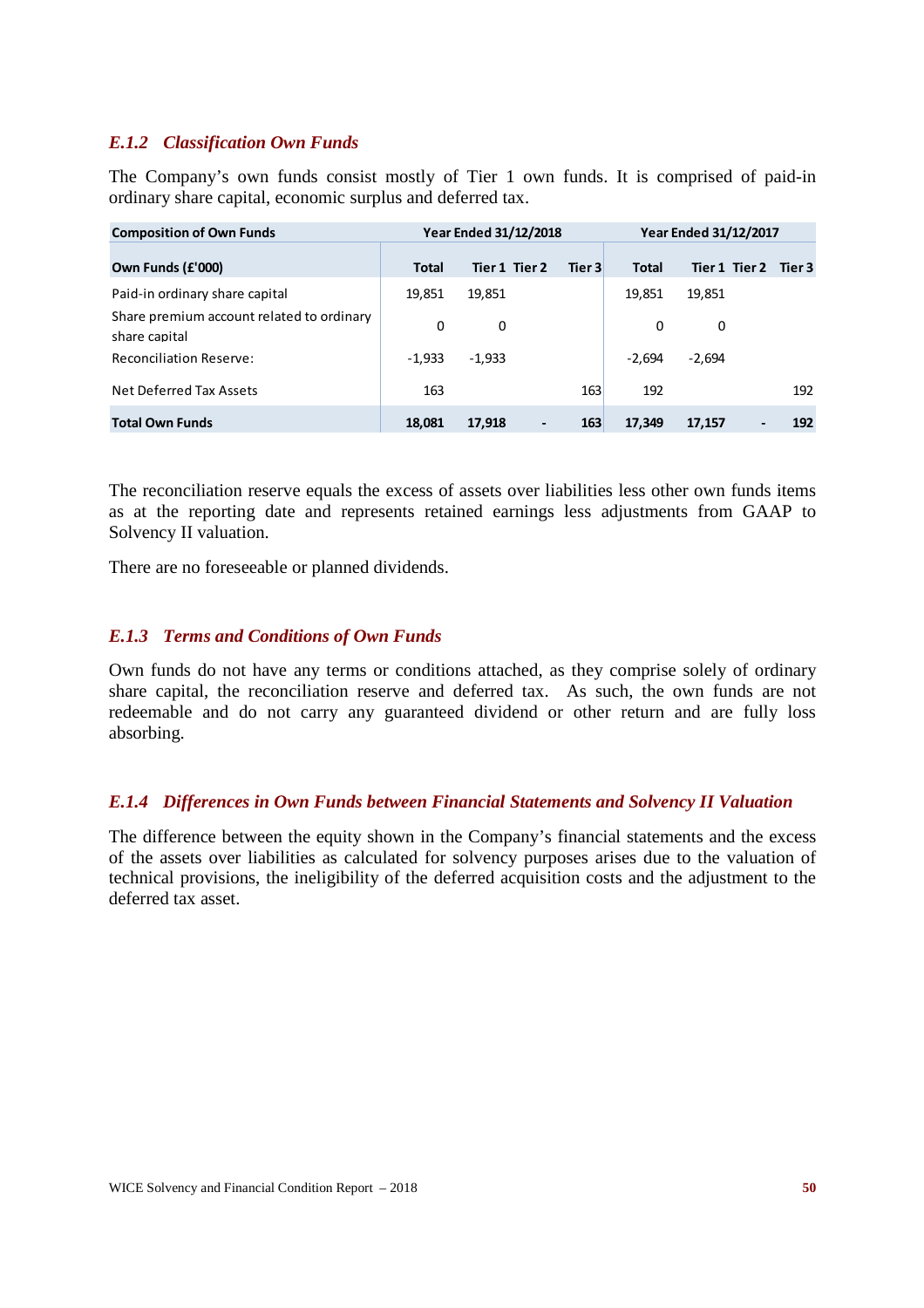| Differences in Own Funds<br>(E'000)                            | <b>Year Ended</b><br>31/12/2018 | <b>Year Ended</b><br>31/12/2017 |
|----------------------------------------------------------------|---------------------------------|---------------------------------|
| Equity shown in Financial Statements                           | 19,546                          | 19,004                          |
| <b>Asset Valuation</b>                                         | 178                             | 102                             |
| <b>Technical Provisions Valuation</b>                          | $-2,742$                        | (921)                           |
| Receivables & Payables                                         | $-206$                          | (683)                           |
| Deferred Tax Asset                                             | 163                             | 192                             |
| Deferred Acquisition Costs Eligibility                         | $-9,738$                        | (6,906)                         |
| Other                                                          | 10,880                          | 6,562                           |
| <b>Excess of Assets over Liabilities for solvency purposes</b> | 18,081                          | 17,349                          |

## **E.2 Solvency Capital Requirement and Minimum Capital Requirement**

#### *E.2.1 Calculation of SCR and MCR*

In respect of the calculation of the SCR and MCR:

- **The Company uses the Standard Formula.**
- **Indertaking-specific parameters are not used.**
- No capital add-ons are applied to the SCR figures.
- The simplifications outlined in Articles 107, 108, 110, 111 and 112 Commission Delegated Regulation (EU) 2015/35 apply to the Counterparty default risk sub-module.
- No simplifications have been used in the other risk sub-modules.
- The MCR is calculated initially based on the calculation of the Linear MCR based on the best estimate technical provisions and the net written premiums in the last 12 months. Then a floor of 25% of the SCR and a cap of 45% of the SCR is applied with an absolute floor of €3.7m also applied to derive the final MCR requirement.

## *E.2.2 Amount of SCR and MCR*

As at 31 December 2018, a breakdown of SCR by risk category is set out in the following table: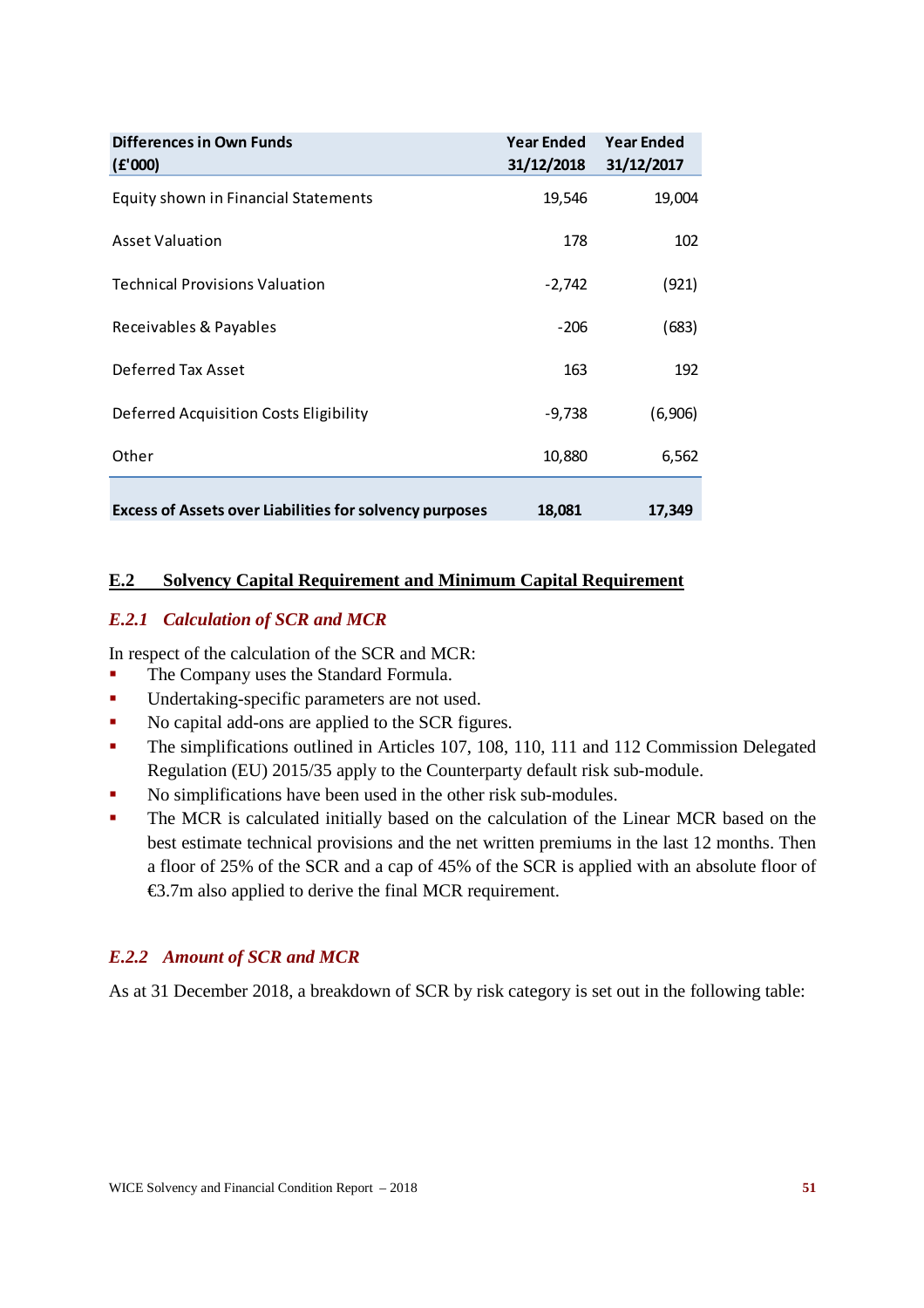|                                           | <b>2018 SCR</b> | <b>2017 SCR</b> |
|-------------------------------------------|-----------------|-----------------|
| <b>Risk Category</b>                      | (E'000)         | (E'000)         |
| Market risk                               | 733             | 332             |
| Counterparty default risk                 | 5,346           | 4,738           |
| Life underwriting risk                    | 0               | 0               |
| Health underwriting risk                  | 0               | 0               |
| Non-life underwriting risk                | 3,681           | 3,285           |
| Diversification                           | (1,658)         | (1, 267)        |
| <b>Basic Solvency Capital Requirement</b> | 8,103           | 7,089           |
| Operational risk                          | 2,431           | 2,127           |
| Loss-absorbing capacity of deferred taxes | 0               | 0               |
| <b>Solvency Capital Requirement</b>       | 10,534          | 9,216           |

WICE's SCR has increased during the period as a result of the additional business volumes written during 2018. The MCR has changed as a result of the change in the official exchange rate during the year.

### *E.2.3 Inputs used to Calculate the MCR*

The following inputs have been used to calculate the MCR:

| <b>MCR Calculation (GBP 000s)</b>  |                           |                             |
|------------------------------------|---------------------------|-----------------------------|
| Year-End 2018                      | <b>Net of Reinsurance</b> | <b>Net written premiums</b> |
| Line of Business                   | <b>Best Estimate TPs</b>  | last 12 months              |
| Motor vehicle liability            | 9,885                     | 6,233                       |
| Other motor                        | 1,278                     | 812                         |
| Fire and other damage to property  | 626                       | 118                         |
| Other liability                    |                           |                             |
| Miscellaneous financial loss       |                           |                             |
|                                    |                           |                             |
| Linear MCR                         |                           | 1,651                       |
| <b>SCR</b>                         |                           | 10,534                      |
| Combined MCR                       |                           | 2,633                       |
| Absolute Floor of the MCR          |                           | 3,288                       |
| <b>Minimum Capital Requirement</b> |                           | 3,288                       |

The comparative for 31 December 2017 was: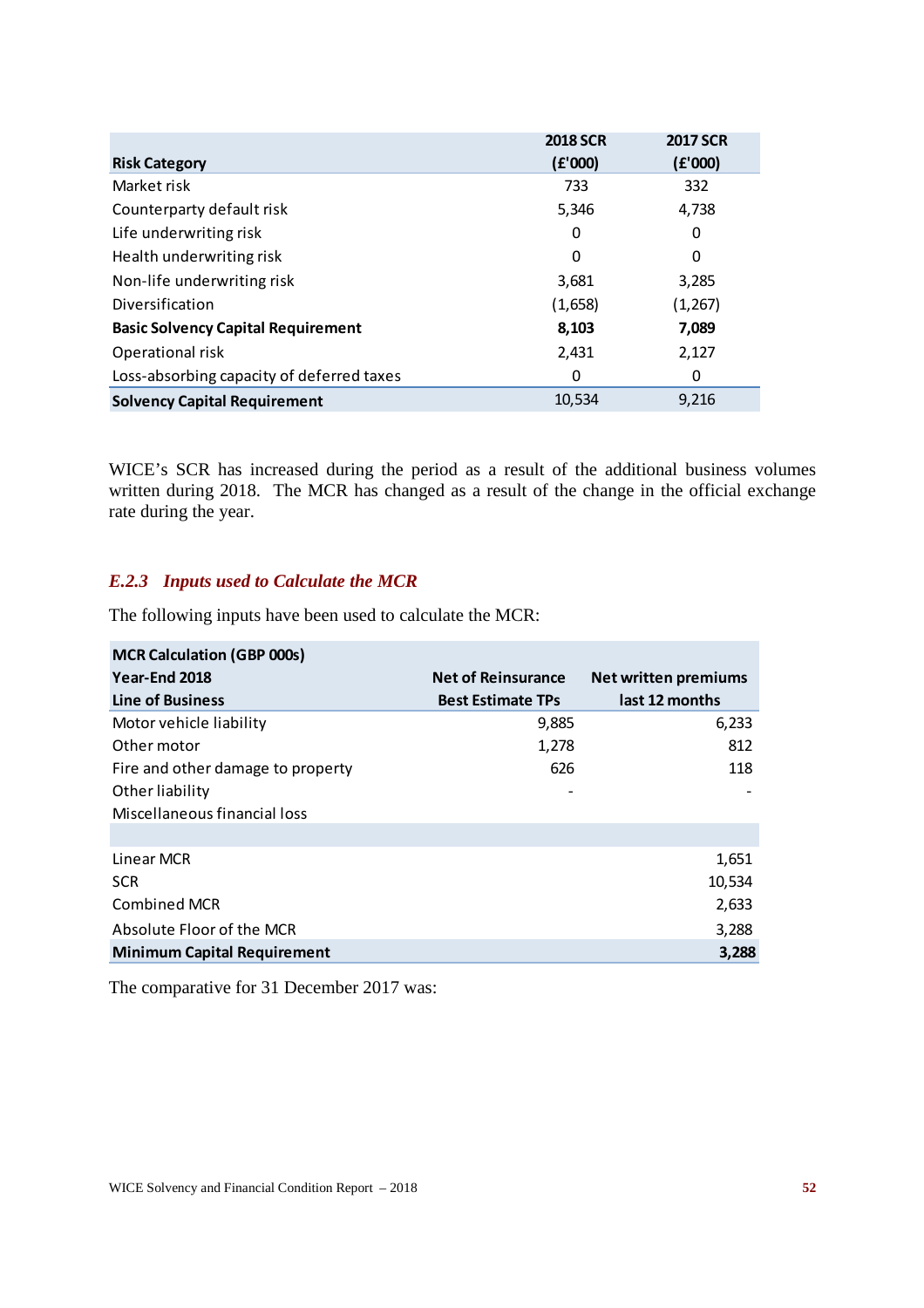| <b>MCR Calculation (GBP 000s)</b><br>Year-End 2017 | <b>Net of Reinsurance</b><br><b>Best Estimate TPs</b> | <b>Net written premiums</b><br>last 12 months |
|----------------------------------------------------|-------------------------------------------------------|-----------------------------------------------|
| Line of Business                                   | (E'000)                                               | (E'000)                                       |
| Motor vehicle liability                            | 8,147                                                 | 8,036                                         |
| Other motor                                        | 920                                                   | 1,031                                         |
| Fire and other damage to property                  | 288                                                   | 37                                            |
| Other liability                                    |                                                       |                                               |
| Miscellaneous financial loss                       |                                                       |                                               |
|                                                    |                                                       |                                               |
| Linear MCR                                         |                                                       | 1,624                                         |
| <b>SCR</b>                                         |                                                       | 9,216                                         |
| Combined MCR                                       |                                                       | 2,304                                         |
| Absolute Floor of the MCR                          |                                                       | 3,251                                         |
| <b>Minimum Capital Requirement</b>                 |                                                       | 3,251                                         |

## *E.2.4 SCR ratio and MCR ratio*

As at 31 December 2018, the ratio of eligible own funds to SCR and MCR is summarized in the following table.

|                                          | 2018    | 2017    |
|------------------------------------------|---------|---------|
| <b>Solvency Coverage</b>                 | (E'000) | (E'000) |
| Total eligible own funds to meet the SCR | 18,081  | 17,349  |
| Total eligible own funds to meet the MCR | 17,918  | 17,157  |
| <b>SCR</b>                               | 10,534  | 9,216   |
| <b>MCR</b>                               | 3,288   | 3,251   |
| Ratio of Eligible own funds to SCR       | 172%    | 188%    |
| Ratio of Eligible own funds to MCR       | 545%    | 528%    |

#### **E.3 Use of the duration-based equity risk sub-module in the calculation of the SCR**

The duration-based equity risk sub-module is not used in the calculation of the SCR.

#### **E.4 Differences between the standard formula and any internal model used**

Not applicable.

#### **E.5 Non-compliance with the MCR and non-compliance with the SCR**

The Company complied with the Solvency Capital Requirement and Minimum Capital Requirement during 2018.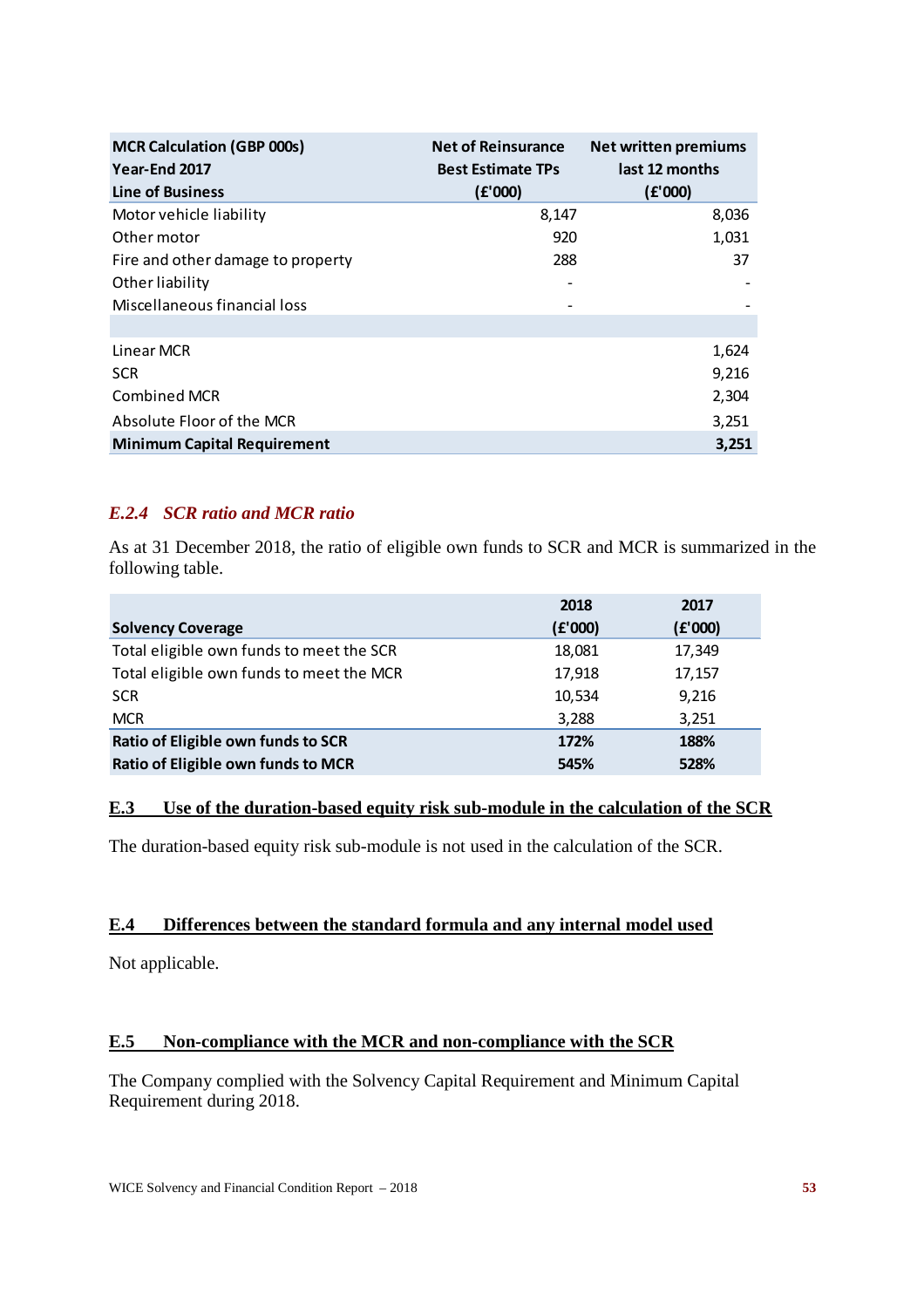## **E.6 Any other information**

No other material information to report as of December 31, 2018.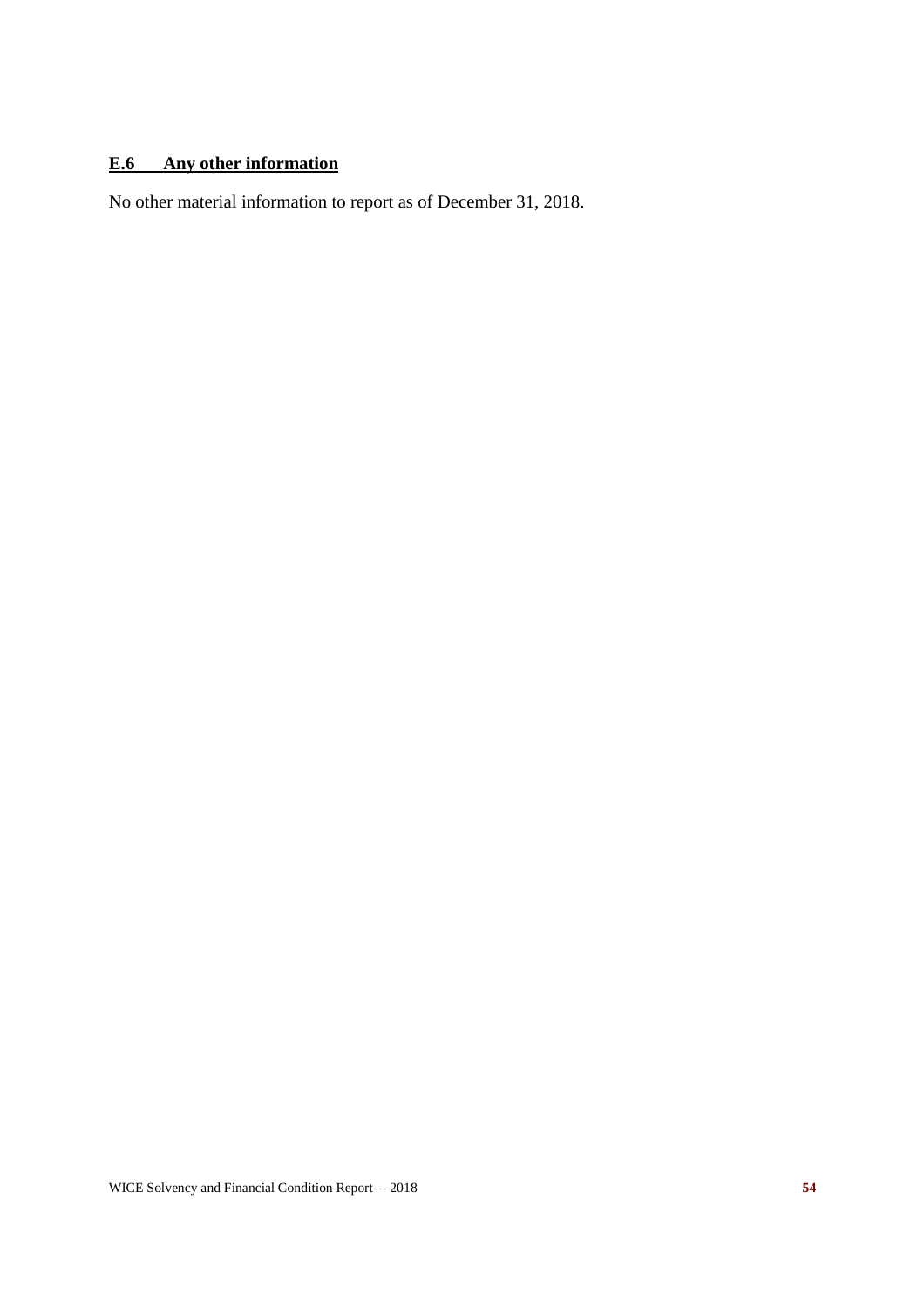WICE Solvency and Financial Condition Report – 2018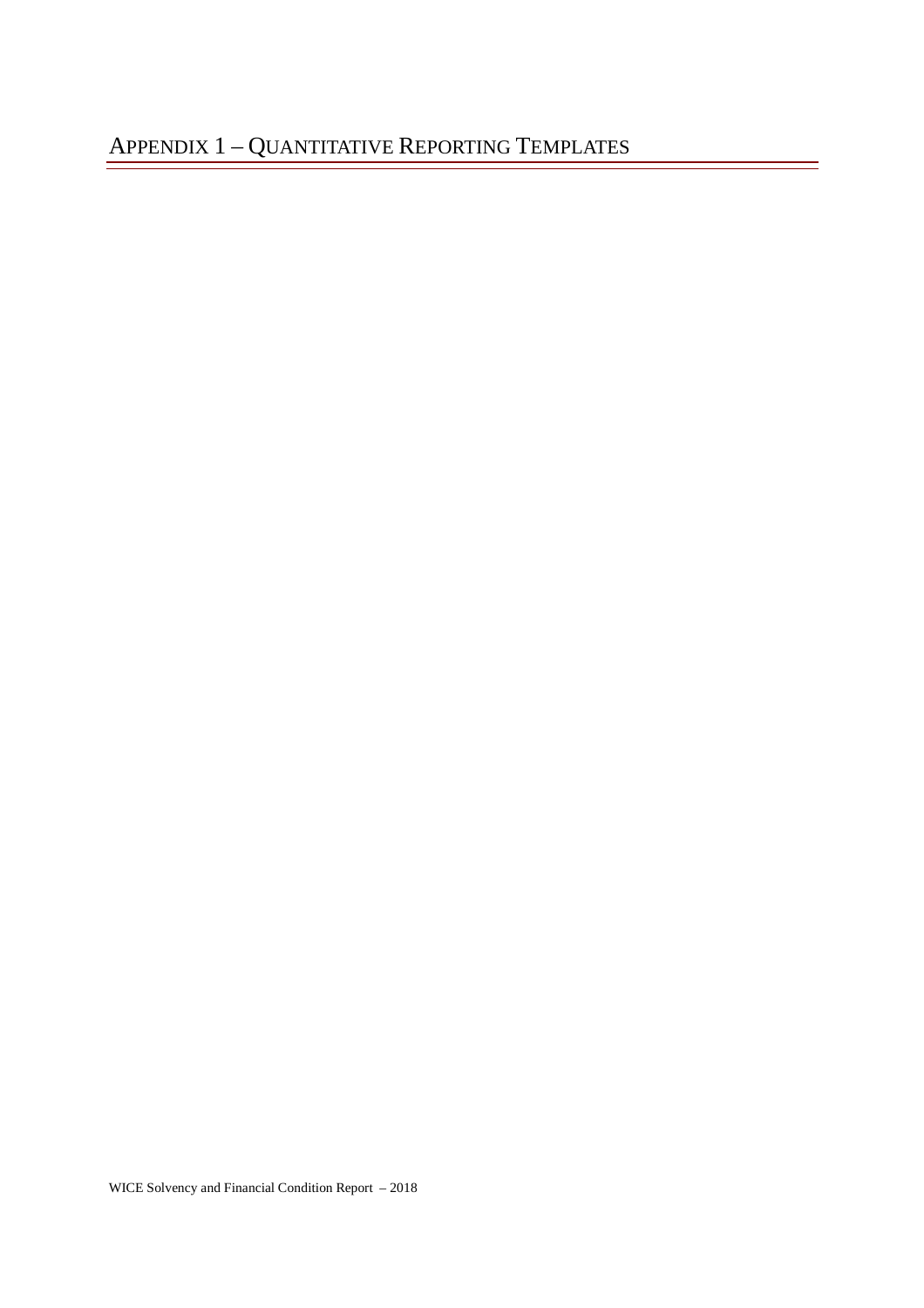| <b>Annex I</b>                                                                     |              |                          |
|------------------------------------------------------------------------------------|--------------|--------------------------|
| S.02.01.02                                                                         |              |                          |
| <b>Balance sheet</b>                                                               |              |                          |
| <b>Amounts in GBP Thousands</b>                                                    |              |                          |
|                                                                                    |              | <b>Solvency II value</b> |
| <b>Assets</b>                                                                      |              | <b>C0010</b>             |
| Intangible assets                                                                  | <b>R0030</b> |                          |
| Deferred tax assets                                                                | <b>R0040</b> | 163                      |
| Pension benefit surplus                                                            | <b>R0050</b> | $\overline{\phantom{a}}$ |
| Property, plant & equipment held for own use                                       | <b>R0060</b> | $\overline{\phantom{0}}$ |
| Investments (other than assets held for index-linked and unit-linked contracts)    | <b>R0070</b> | 22,679                   |
| Property (other than for own use)                                                  | <b>R0080</b> |                          |
| Holdings in related undertakings, including participations                         | <b>R0090</b> | -                        |
| Equities                                                                           | <b>R0100</b> |                          |
| Equities - listed                                                                  | <b>R0110</b> |                          |
| Equities - unlisted                                                                | <b>R0120</b> |                          |
| <b>Bonds</b>                                                                       | <b>R0130</b> | 22,679                   |
| Government Bonds                                                                   | <b>R0140</b> | 22,679                   |
| Corporate Bonds                                                                    | <b>R0150</b> |                          |
| Structured notes                                                                   | <b>R0160</b> |                          |
| Collateralised securities                                                          | <b>R0170</b> |                          |
| Collective Investments Undertakings                                                | <b>R0180</b> |                          |
| <b>Derivatives</b>                                                                 | <b>R0190</b> |                          |
| Deposits other than cash equivalents                                               | <b>R0200</b> |                          |
| Other investments                                                                  | <b>R0210</b> |                          |
| Assets held for index-linked and unit-linked contracts                             | <b>R0220</b> |                          |
| Loans and mortgages                                                                | <b>R0230</b> | $\overline{\phantom{0}}$ |
| Loans on policies                                                                  | <b>R0240</b> | Ξ.                       |
| Loans and mortgages to individuals                                                 | <b>R0250</b> | $\overline{\phantom{a}}$ |
| Other loans and mortgages                                                          | <b>R0260</b> |                          |
| Reinsurance recoverables from:                                                     | <b>R0270</b> | 111,954                  |
| Non-life and health similar to non-life                                            | <b>R0280</b> | 111,954                  |
| Non-life excluding health                                                          | <b>R0290</b> | 111,954                  |
| Health similar to non-life                                                         | <b>R0300</b> |                          |
| Life and health similar to life, excluding health and index-linked and unit-linked | <b>R0310</b> |                          |
| Health similar to life                                                             | <b>R0320</b> |                          |
| Life excluding health and index-linked and unit-linked                             | <b>R0330</b> |                          |
| Life index-linked and unit-linked                                                  | <b>R0340</b> | $\overline{\phantom{0}}$ |
| Deposits to cedants                                                                | <b>R0350</b> | 5,148                    |
| Insurance and intermediaries receivables                                           | <b>R0360</b> | 4,381                    |
| Reinsurance receivables                                                            | <b>R0370</b> |                          |
| Receivables (trade, not insurance)                                                 | <b>R0380</b> |                          |
| Own shares (held directly)                                                         | <b>R0390</b> |                          |
| Amounts due in respect of own fund items or initial fund called up but not yet     | <b>R0400</b> |                          |
| Cash and cash equivalents                                                          | <b>R0410</b> | 15,734                   |
| Any other assets, not elsewhere shown                                              | <b>R0420</b> |                          |
| Total assets                                                                       | <b>R0500</b> | 160,058                  |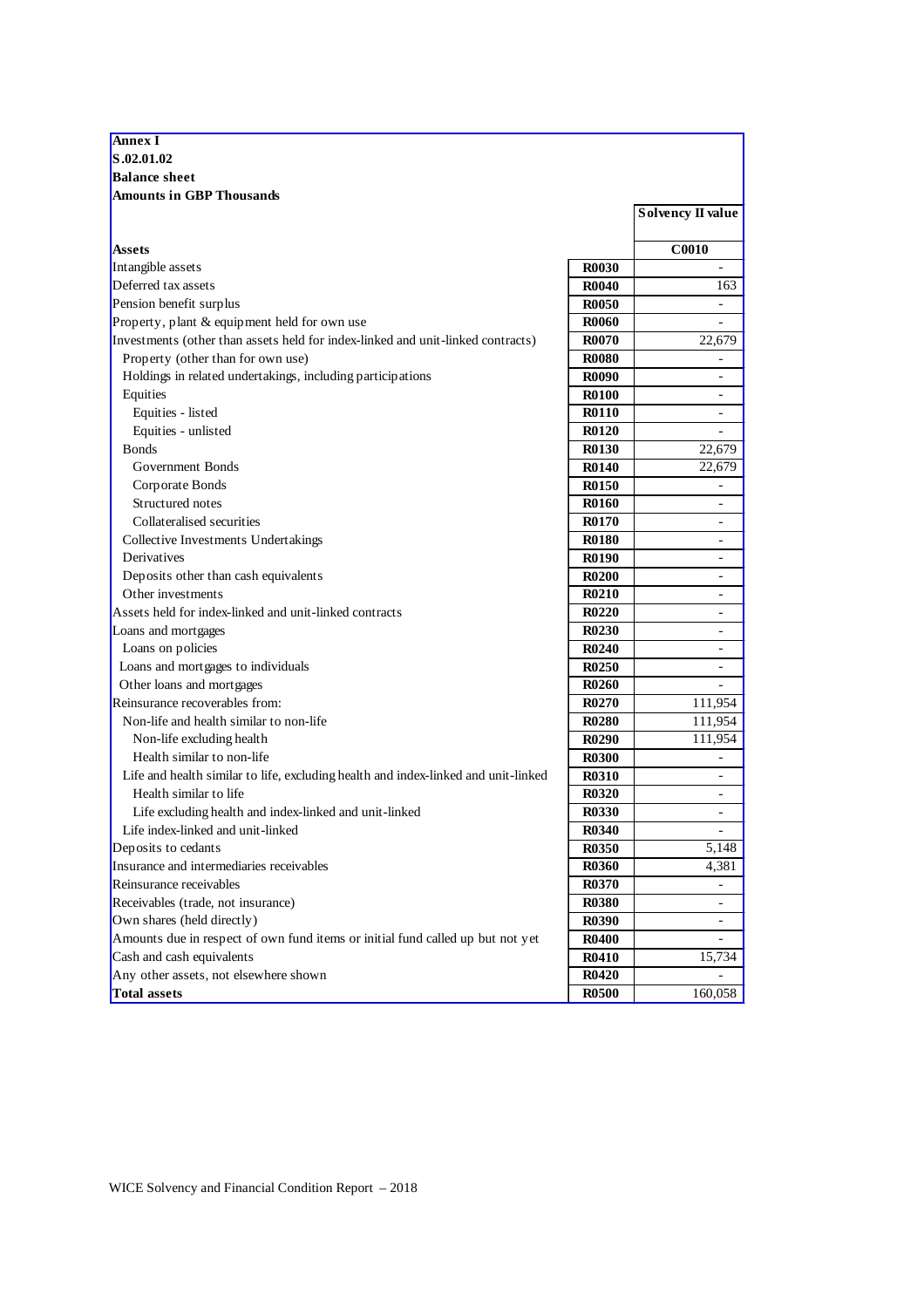|                                                                                 |              | <b>Solvency II value</b> |
|---------------------------------------------------------------------------------|--------------|--------------------------|
|                                                                                 |              |                          |
| Liabilities                                                                     |              | $\overline{C0010}$       |
| Technical provisions - non-life                                                 | <b>R0510</b> | 125,103                  |
| Technical provisions - non-life (excluding health)                              | <b>R0520</b> | 125,103                  |
| TP calculated as a whole                                                        | <b>R0530</b> | ÷                        |
| <b>Best Estimate</b>                                                            | <b>R0540</b> | 123,743                  |
| Risk margin                                                                     | <b>R0550</b> | 1,360                    |
| Technical provisions - health (similar to non-life)                             | <b>R0560</b> |                          |
| TP calculated as a whole                                                        | <b>R0570</b> | $\sim$                   |
| <b>Best Estimate</b>                                                            | <b>R0580</b> |                          |
| Risk margin                                                                     | <b>R0590</b> | $\overline{a}$           |
| Technical provisions - life (excluding index-linked and unit-linked)            | <b>R0600</b> | $\blacksquare$           |
| Technical provisions - health (similar to life)                                 | <b>R0610</b> |                          |
| TP calculated as a whole                                                        | <b>R0620</b> | $\overline{a}$           |
| <b>Best Estimate</b>                                                            | <b>R0630</b> |                          |
| Risk margin                                                                     | R0640        |                          |
| Technical provisions – life (excluding health and index-linked and unit-linked) | <b>R0650</b> | $\blacksquare$           |
| TP calculated as a whole                                                        | <b>R0660</b> |                          |
| <b>Best Estimate</b>                                                            | <b>R0670</b> | $\equiv$                 |
| Risk margin                                                                     | <b>R0680</b> | $\equiv$                 |
| Technical provisions - index-linked and unit-linked                             | <b>R0690</b> | ÷.                       |
| TP calculated as a whole                                                        | <b>R0700</b> | $\equiv$                 |
| <b>Best Estimate</b>                                                            | <b>R0710</b> | ٠                        |
| Risk margin                                                                     | R0720        |                          |
| Contingent liabilities                                                          | R0740        | ÷.                       |
| Provisions other than technical provisions                                      | <b>R0750</b> |                          |
| Pension benefit obligations                                                     | <b>R0760</b> | $\overline{a}$           |
| Deposits from reinsurers                                                        | <b>R0770</b> |                          |
| Deferred tax liabilities                                                        | <b>R0780</b> |                          |
| Derivatives                                                                     | <b>R0790</b> | $\blacksquare$           |
| Debts owed to credit institutions                                               | <b>R0800</b> | $\blacksquare$           |
| Financial liabilities other than debts owed to credit institutions              | <b>R0810</b> | $\blacksquare$           |
| Insurance & intermediaries payables                                             | <b>R0820</b> | 3,340                    |
| Reinsurance pay ables                                                           | <b>R0830</b> | 9,051                    |
| Payables (trade, not insurance)                                                 | <b>R0840</b> | 4,483                    |
| Subordinated liabilities                                                        | <b>R0850</b> |                          |
| Subordinated liabilities not in BOF                                             | <b>R0860</b> |                          |
| Subordinated liabilities in BOF                                                 | <b>R0870</b> | $\blacksquare$           |
| Any other liabilities, not elsewhere shown                                      | <b>R0880</b> |                          |
| <b>Total liabilities</b>                                                        | <b>R0900</b> | 141,977                  |
| <b>Excess of assets over liabilities</b>                                        | <b>R1000</b> | 18,081                   |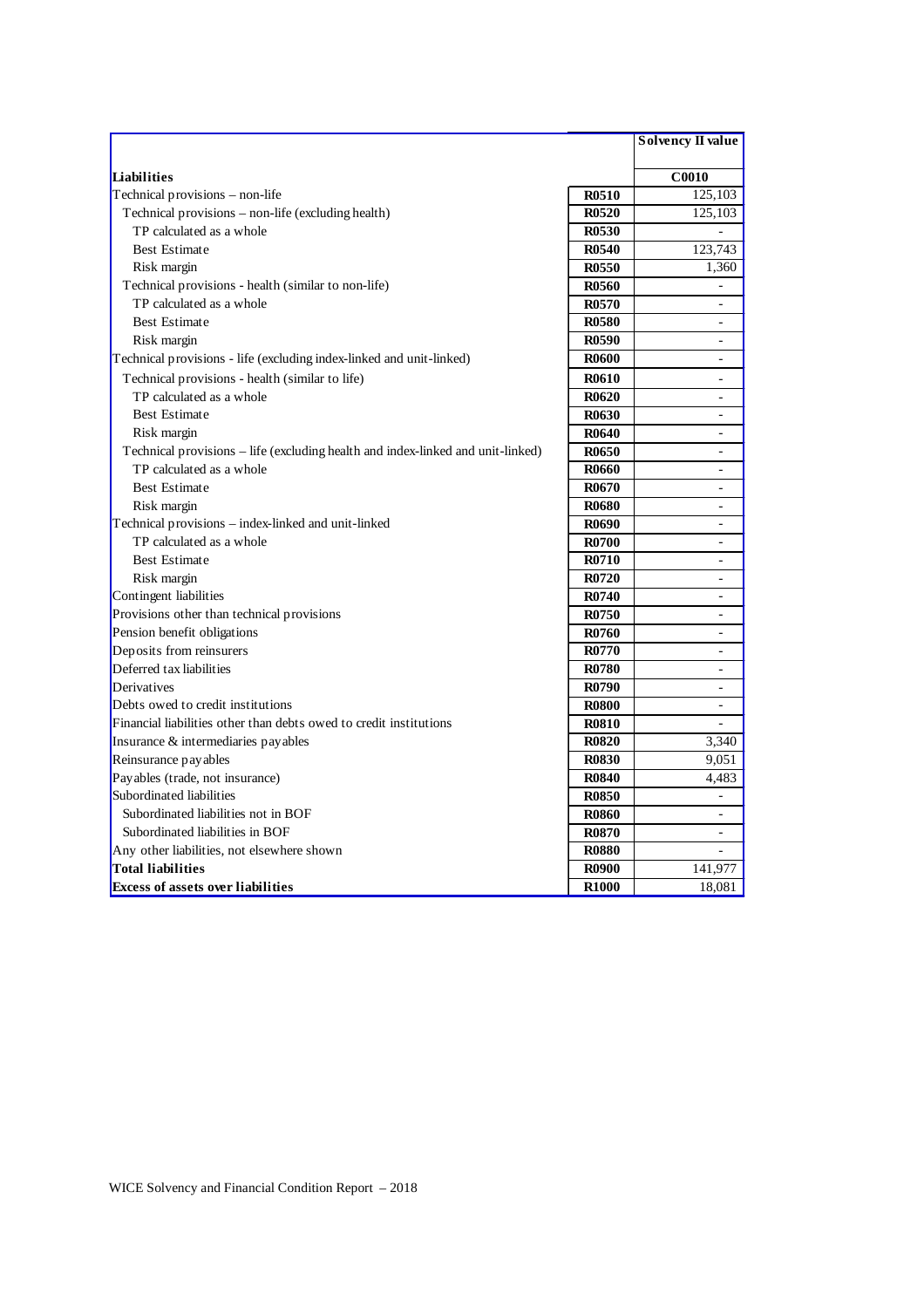#### **Annex I**

#### **S.05.01.02**

**Premiums, claims and expenses by line of business Amounts in GBP Thousands**

|                                                |              | Line of Business for: non-life insurance and reinsurance obligations (direct business and accepted proportional reinsurance) |                                   |                                       |                                      |                          |                                                          |                                      |                                |                                       |
|------------------------------------------------|--------------|------------------------------------------------------------------------------------------------------------------------------|-----------------------------------|---------------------------------------|--------------------------------------|--------------------------|----------------------------------------------------------|--------------------------------------|--------------------------------|---------------------------------------|
|                                                |              | <b>M</b> edical<br>expense<br>insurance                                                                                      | Income<br>protection<br>insurance | Workers'<br>compensation<br>insurance | Motor vehicle<br>liability insurance | Other motor<br>insurance | Marine, aviation and other damage<br>transport insurance | Fire and<br>to property<br>insurance | General liability<br>insurance | Credit and<br>suretyship<br>insurance |
|                                                |              | <b>C0010</b>                                                                                                                 | C0020                             | <b>C0030</b>                          | C0040                                | C0050                    | C0060                                                    | <b>C0070</b>                         | <b>C0080</b>                   | C0090                                 |
| <b>Premiums written</b>                        |              |                                                                                                                              |                                   |                                       |                                      |                          |                                                          |                                      |                                |                                       |
| <b>Gross - Direct Business</b>                 | R0110        | $\overline{\phantom{a}}$                                                                                                     | $\overline{\phantom{a}}$          |                                       | 118,210                              | 13,134                   | $\overline{\phantom{a}}$                                 | 2,605                                | $\overline{\phantom{a}}$       |                                       |
| Gross - Proportional reinsurance accepted      | R0120        |                                                                                                                              |                                   |                                       |                                      |                          |                                                          |                                      |                                |                                       |
| Gross - Non-proportional reinsurance accepted  | R0130        |                                                                                                                              |                                   |                                       |                                      |                          |                                                          |                                      |                                |                                       |
| Reinsurers' share                              | <b>R0140</b> |                                                                                                                              |                                   |                                       | 113,811                              | 10,726                   |                                                          | 2,230                                |                                |                                       |
| Net                                            | <b>R0200</b> |                                                                                                                              | $\overline{a}$                    |                                       | 4,399                                | 2,408                    |                                                          | 375                                  | $\overline{\phantom{a}}$       |                                       |
| <b>Premiums earned</b>                         |              |                                                                                                                              |                                   |                                       |                                      |                          |                                                          |                                      |                                |                                       |
| Gross - Direct Business                        | R0210        |                                                                                                                              | $\overline{a}$                    |                                       | 100,698                              | 11,189                   |                                                          | 1.175                                |                                |                                       |
| Gross - Proportional reinsurance accepted      | R0220        |                                                                                                                              |                                   |                                       |                                      |                          |                                                          |                                      |                                |                                       |
| Gross - Non-proportional reinsurance accepted  | R0230        |                                                                                                                              |                                   |                                       |                                      |                          |                                                          |                                      |                                |                                       |
| Reinsurers' share                              | R0240        |                                                                                                                              |                                   |                                       | 95,145                               | 8,922                    |                                                          | 1,019                                |                                |                                       |
| Net                                            | <b>R0300</b> |                                                                                                                              | $\overline{a}$                    |                                       | 5,553                                | 2,267                    |                                                          | 156                                  |                                |                                       |
| <b>Claims incurred</b>                         |              |                                                                                                                              |                                   |                                       |                                      |                          |                                                          |                                      |                                |                                       |
| <b>Gross - Direct Business</b>                 | <b>R0310</b> |                                                                                                                              | $\overline{a}$                    |                                       | 82,980                               | 9,220                    |                                                          | 1,149                                |                                |                                       |
| Gross - Proportional reinsurance accepted      | <b>R0320</b> |                                                                                                                              |                                   |                                       |                                      |                          |                                                          |                                      |                                |                                       |
| Gross - Non-proportional reinsurance accepted  | R0330        |                                                                                                                              |                                   |                                       |                                      |                          |                                                          |                                      |                                |                                       |
| Reinsurers' share                              | R0340        | $\overline{\phantom{a}}$                                                                                                     | $\overline{\phantom{a}}$          |                                       | 77,854                               | 7.744                    |                                                          | 1,058                                | $\overline{\phantom{a}}$       |                                       |
| Net                                            | <b>R0400</b> |                                                                                                                              | $\overline{a}$                    |                                       | 5,126                                | 1,476                    |                                                          | 91                                   |                                |                                       |
| Changes in other technical provisions          |              |                                                                                                                              |                                   |                                       |                                      |                          |                                                          |                                      |                                |                                       |
| Gross - Direct Business                        | R0410        |                                                                                                                              | $\overline{\phantom{a}}$          |                                       | $\overline{\phantom{a}}$             | $\overline{a}$           |                                                          | $\overline{\phantom{a}}$             | $\overline{\phantom{a}}$       |                                       |
| Gross - Proportional reinsurance accepted      | R0420        |                                                                                                                              | $\overline{a}$                    |                                       | $\overline{a}$                       | $\overline{a}$           |                                                          | $\overline{a}$                       |                                |                                       |
| Gross - Non- proportional reinsurance accepted | R0430        |                                                                                                                              |                                   |                                       |                                      |                          |                                                          |                                      |                                |                                       |
| Reinsurers'share                               | <b>R0440</b> |                                                                                                                              | ÷,                                |                                       |                                      |                          |                                                          |                                      |                                |                                       |
| Net                                            | <b>R0500</b> |                                                                                                                              |                                   |                                       |                                      |                          |                                                          |                                      |                                |                                       |
| <b>Expenses incurred</b>                       | <b>R0550</b> |                                                                                                                              | $\overline{a}$                    |                                       | (185)                                | 1,078                    |                                                          | (77)                                 |                                |                                       |
| Other expenses                                 | R1200        |                                                                                                                              |                                   |                                       |                                      |                          |                                                          |                                      |                                |                                       |
| <b>Total expenses</b>                          | R1300        |                                                                                                                              |                                   |                                       |                                      |                          |                                                          |                                      |                                |                                       |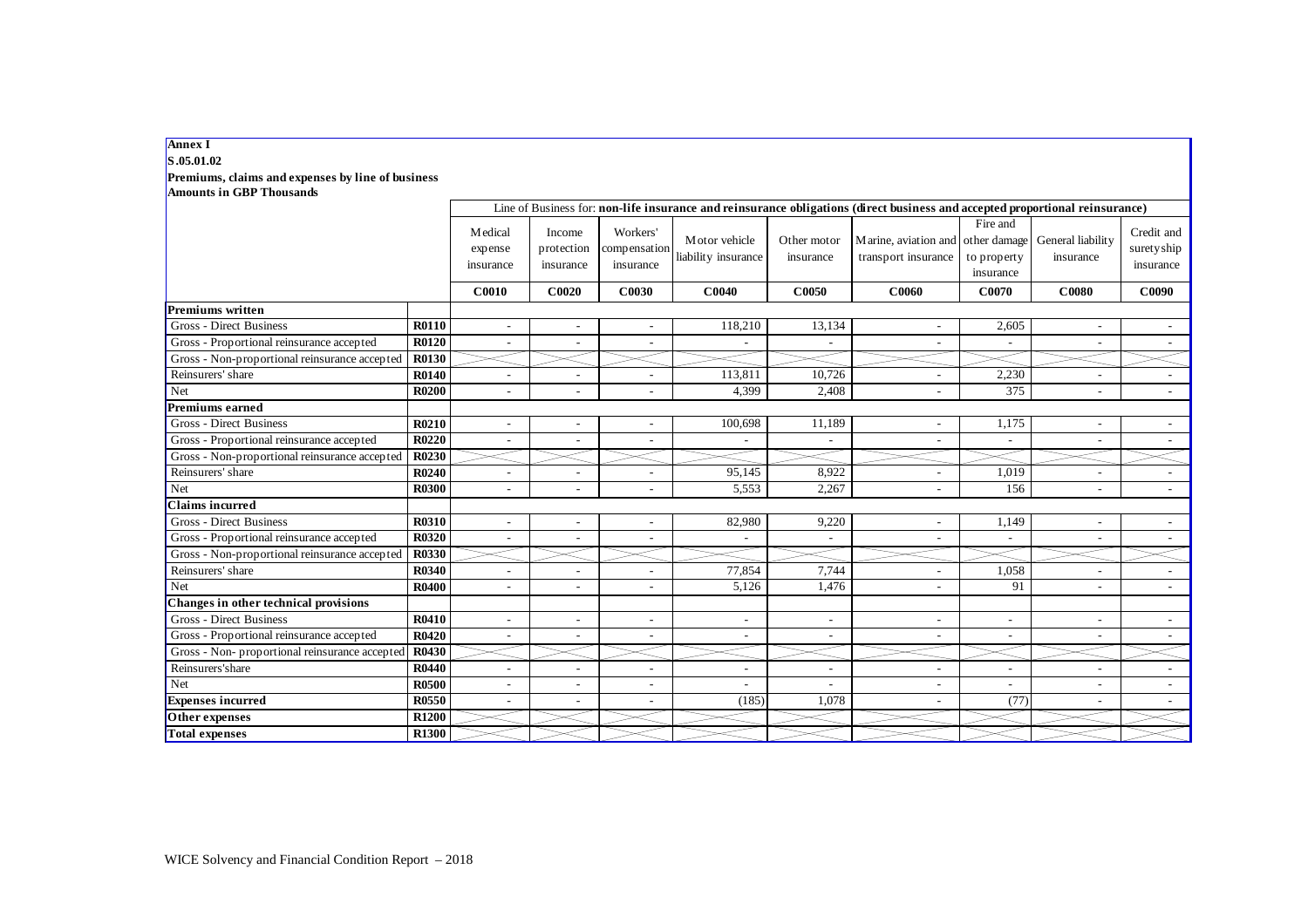|                                                |              | Line of Business for: non-life insurance |                                    |               |        | Line of business for: |                                       |                          |                          |
|------------------------------------------------|--------------|------------------------------------------|------------------------------------|---------------|--------|-----------------------|---------------------------------------|--------------------------|--------------------------|
|                                                |              | and reinsurance obligations (direct      |                                    |               |        |                       |                                       |                          |                          |
|                                                |              |                                          | business and accepted proportional |               |        |                       | accepted non-proportional reinsurance |                          |                          |
|                                                |              |                                          | reinsurance)                       |               |        |                       |                                       |                          | Total                    |
|                                                |              | Legal                                    |                                    | M iscellaneou |        |                       | Marine, aviation,                     |                          |                          |
|                                                |              | expenses                                 | Assistance                         | s financial   | Health | Casualty              | transport                             | Property                 |                          |
|                                                |              | insurance                                |                                    | loss          |        |                       |                                       |                          |                          |
|                                                |              | <b>C0100</b>                             | <b>C0110</b>                       | <b>C0120</b>  | C0130  | <b>C0140</b>          | C0150                                 | C0160                    | C <sub>0200</sub>        |
| <b>Premiums written</b>                        |              |                                          |                                    |               |        |                       |                                       |                          |                          |
| <b>Gross - Direct Business</b>                 | <b>R0110</b> |                                          |                                    |               |        |                       |                                       |                          |                          |
| Gross - Proportional reinsurance accepted      | R0120        |                                          |                                    |               |        |                       |                                       |                          |                          |
| Gross - Non-proportional reinsurance accepted  | <b>R0130</b> |                                          |                                    |               |        | ٠                     |                                       | $\overline{\phantom{a}}$ |                          |
| Reinsurers' share                              | <b>R0140</b> |                                          |                                    |               |        | ٠                     |                                       | $\overline{\phantom{a}}$ | 126,767                  |
| Net                                            | <b>R0200</b> |                                          |                                    |               |        |                       |                                       |                          | 7,182                    |
| <b>Premiums earned</b>                         |              |                                          |                                    |               |        |                       |                                       |                          |                          |
| <b>Gross - Direct Business</b>                 | R0210        |                                          |                                    |               |        |                       |                                       |                          | 113,061                  |
| Gross - Proportional reinsurance accepted      | R0220        |                                          |                                    |               |        |                       |                                       |                          |                          |
| Gross - Non-proportional reinsurance accepted  | <b>R0230</b> |                                          |                                    |               |        |                       |                                       |                          |                          |
| Reinsurers' share                              | R0240        |                                          |                                    |               |        |                       |                                       |                          | 105,085                  |
| Net                                            | <b>R0300</b> |                                          |                                    |               |        |                       |                                       |                          | 7,976                    |
| <b>Claims incurred</b>                         |              |                                          |                                    |               |        |                       |                                       |                          |                          |
| <b>Gross - Direct Business</b>                 | <b>R0310</b> |                                          |                                    |               |        |                       |                                       |                          | 93,349                   |
| Gross - Proportional reinsurance accepted      | <b>R0320</b> |                                          |                                    |               |        |                       |                                       |                          |                          |
| Gross - Non-proportional reinsurance accepted  | <b>R0330</b> |                                          |                                    |               |        |                       |                                       |                          |                          |
| Reinsurers' share                              | R0340        |                                          |                                    |               |        |                       |                                       |                          | 86.655                   |
| Net                                            | <b>R0400</b> |                                          |                                    |               |        | ÷,                    |                                       | $\overline{\phantom{a}}$ | 6,694                    |
| Changes in other technical provisions          |              |                                          |                                    |               |        |                       |                                       |                          |                          |
| <b>Gross - Direct Business</b>                 | <b>R0410</b> |                                          |                                    |               |        |                       |                                       |                          |                          |
| Gross - Proportional reinsurance accepted      | R0420        |                                          |                                    |               |        |                       |                                       |                          | $\overline{\phantom{a}}$ |
| Gross - Non- proportional reinsurance accepted | R0430        |                                          |                                    |               |        |                       |                                       |                          | $\overline{\phantom{a}}$ |
| Reinsurers'share                               | R0440        |                                          |                                    |               |        | ٠                     |                                       |                          | $\overline{\phantom{a}}$ |
| Net                                            | <b>R0500</b> |                                          |                                    |               |        |                       |                                       |                          | $\sim$                   |
| <b>Expenses</b> incurred                       | R0550        |                                          |                                    |               |        |                       |                                       |                          | 816                      |
| Other expenses                                 | <b>R1200</b> |                                          |                                    |               |        |                       |                                       |                          | $\sim$                   |
| <b>Total expenses</b>                          | R1300        |                                          |                                    |               |        |                       |                                       |                          | 816                      |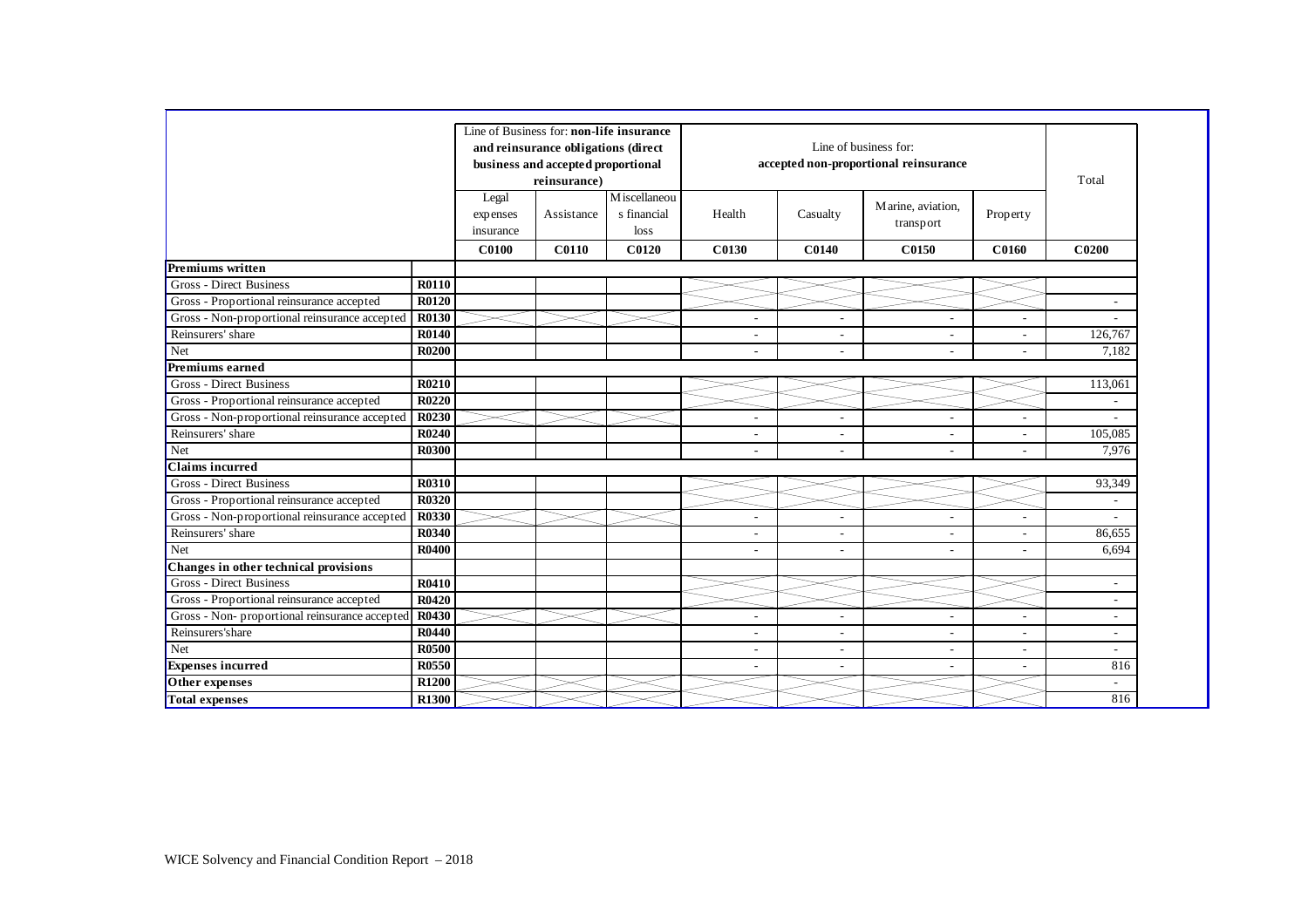|                                       |                   |                     | Line of Business for: life insurance obligations<br>Life reinsurance obligations |                                                  |                         |                                                                                                                        |                                                                                                                                                      |                       |                  |              |
|---------------------------------------|-------------------|---------------------|----------------------------------------------------------------------------------|--------------------------------------------------|-------------------------|------------------------------------------------------------------------------------------------------------------------|------------------------------------------------------------------------------------------------------------------------------------------------------|-----------------------|------------------|--------------|
|                                       |                   | Health<br>insurance | Insurance<br>with profit<br>participation                                        | Index-linked<br>and unit-<br>linked<br>insurance | Other life<br>insurance | Annuities<br>stemming from<br>non-life<br>insurance<br>contracts and<br>relating to<br>health insurance<br>obligations | Annuities stemming<br>from non-life<br>insurance contracts<br>and relating to<br>insurance obligations<br>other than health<br>insurance obligations | Health<br>reinsurance | Life-reinsurance |              |
|                                       |                   | C0210               | <b>C0220</b>                                                                     | C0230                                            | C0240                   | C0250                                                                                                                  | C0260                                                                                                                                                | C0270                 | C0280            | <b>C0300</b> |
| <b>Premiums</b> written               |                   |                     |                                                                                  |                                                  |                         |                                                                                                                        |                                                                                                                                                      |                       |                  |              |
| Gross                                 | <b>R1410</b>      |                     |                                                                                  |                                                  |                         |                                                                                                                        |                                                                                                                                                      |                       |                  |              |
| Reinsurers' share                     | <b>R1420</b>      |                     |                                                                                  |                                                  |                         |                                                                                                                        |                                                                                                                                                      |                       |                  |              |
| Net                                   | <b>R1500</b>      |                     |                                                                                  |                                                  |                         |                                                                                                                        |                                                                                                                                                      |                       |                  |              |
| <b>Premiums earned</b>                |                   |                     |                                                                                  |                                                  |                         |                                                                                                                        |                                                                                                                                                      |                       |                  |              |
| Gross                                 | <b>R1510</b>      |                     |                                                                                  |                                                  |                         |                                                                                                                        |                                                                                                                                                      |                       |                  |              |
| Reinsurers' share                     | <b>R1520</b>      |                     |                                                                                  |                                                  |                         |                                                                                                                        |                                                                                                                                                      |                       |                  |              |
| Net                                   | <b>R1600</b>      |                     |                                                                                  |                                                  |                         |                                                                                                                        |                                                                                                                                                      |                       |                  |              |
| <b>Claims incurred</b>                |                   |                     |                                                                                  |                                                  |                         |                                                                                                                        |                                                                                                                                                      |                       |                  |              |
| Gross                                 | <b>R1610</b>      |                     |                                                                                  |                                                  |                         |                                                                                                                        |                                                                                                                                                      |                       |                  |              |
| Reinsurers' share                     | R <sub>1620</sub> |                     |                                                                                  |                                                  |                         |                                                                                                                        |                                                                                                                                                      |                       |                  |              |
| Net                                   | <b>R1700</b>      |                     |                                                                                  |                                                  |                         |                                                                                                                        |                                                                                                                                                      |                       |                  |              |
| Changes in other technical provisions |                   |                     |                                                                                  |                                                  |                         |                                                                                                                        |                                                                                                                                                      |                       |                  |              |
| Gross                                 | <b>R1710</b>      |                     |                                                                                  |                                                  |                         |                                                                                                                        |                                                                                                                                                      |                       |                  |              |
| Reinsurers' share                     | <b>R1720</b>      |                     |                                                                                  |                                                  |                         |                                                                                                                        |                                                                                                                                                      |                       |                  |              |
| Net                                   | <b>R1800</b>      |                     |                                                                                  |                                                  |                         |                                                                                                                        |                                                                                                                                                      |                       |                  |              |
| <b>Expenses</b> incurred              | <b>R1900</b>      |                     |                                                                                  |                                                  |                         |                                                                                                                        |                                                                                                                                                      |                       |                  |              |
| Other expenses                        | <b>R2500</b>      |                     |                                                                                  |                                                  |                         |                                                                                                                        |                                                                                                                                                      |                       |                  |              |
| <b>Total expenses</b>                 | <b>R2600</b>      |                     |                                                                                  |                                                  |                         |                                                                                                                        |                                                                                                                                                      |                       |                  |              |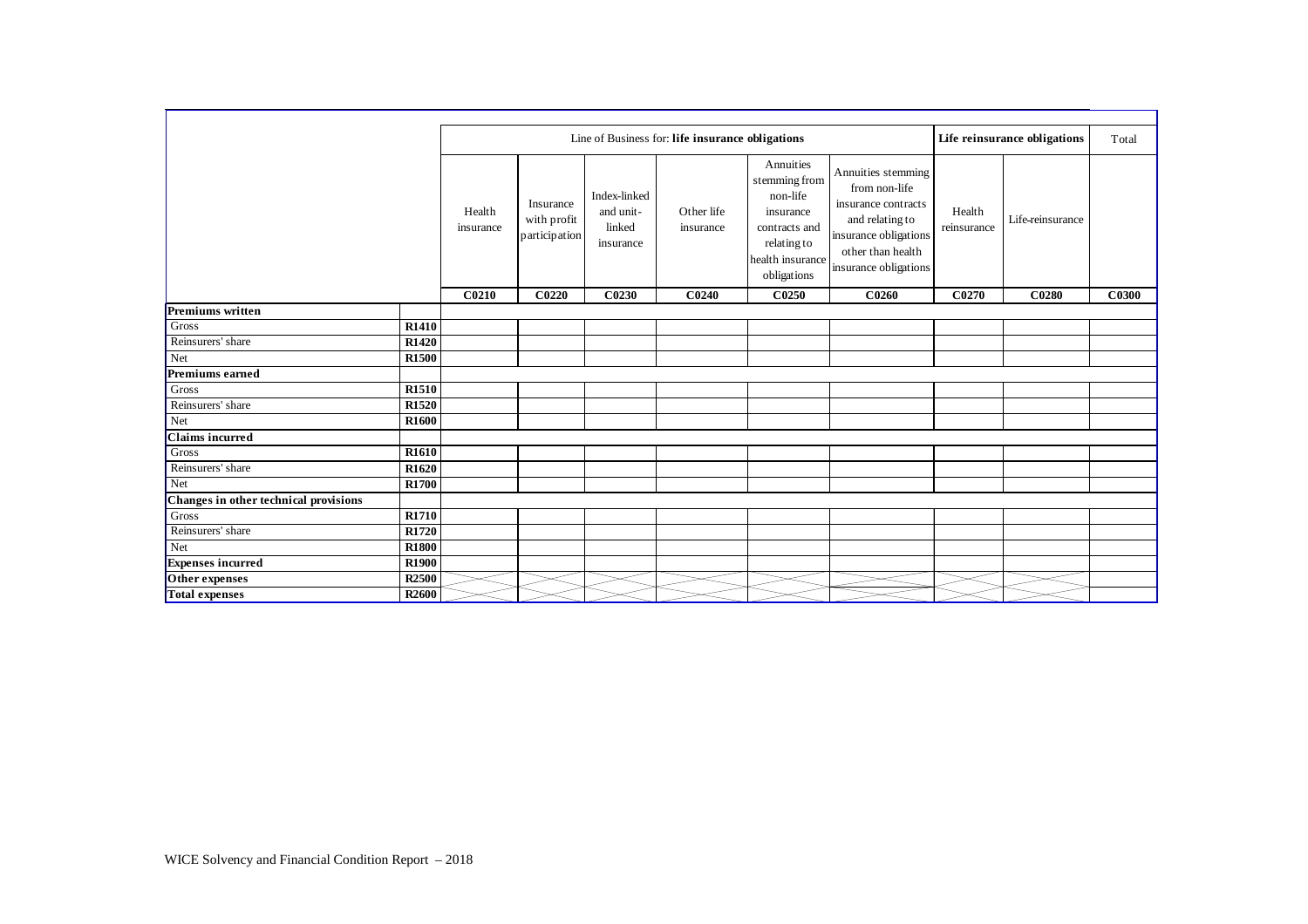#### **Annex I**

**S.05.02.01**

**Premiums, claims and expenses by country**

| <b>Amounts in GBP Thousands</b>                |                   |                          |                          |                                              |                             |                          |                                     |
|------------------------------------------------|-------------------|--------------------------|--------------------------|----------------------------------------------|-----------------------------|--------------------------|-------------------------------------|
|                                                |                   | Home                     |                          | Top 5 countries (by amount of gross premiums |                             |                          | <b>Total Top 5 and home country</b> |
|                                                |                   | Country                  |                          | written) - non-life obligations              |                             |                          |                                     |
|                                                |                   | <b>C0010</b>             |                          |                                              |                             |                          | C0070                               |
|                                                | <b>R0010</b>      |                          | FR                       | IE                                           | <b>RO</b>                   | GB                       |                                     |
|                                                |                   | <b>C0080</b>             |                          |                                              |                             |                          | C0140                               |
| <b>Premiums written</b>                        |                   |                          |                          |                                              |                             |                          |                                     |
| <b>Gross - Direct Business</b>                 | <b>R0110</b>      | $\sim$                   | (0)                      | 24,059                                       | 3569                        | 106,322                  | 133,949                             |
| Gross - Proportional reinsurance accepted      | R0120             |                          |                          |                                              |                             |                          |                                     |
| Gross - Non-proportional reinsurance accepted  | R0130             |                          |                          |                                              |                             |                          |                                     |
| Reinsurers' share                              | R0140             | $\overline{\phantom{a}}$ | (0)                      | 23,280                                       | 3397                        | 100,091                  | 126,767                             |
| Net                                            | <b>R0200</b>      | $\sim$                   | (0)                      | 779                                          | 172                         | 6,231                    | 7,182                               |
| Premiums earned                                |                   |                          |                          |                                              |                             |                          |                                     |
| <b>Gross - Direct Business</b>                 | <b>R0210</b>      | $\sim$                   | 134                      | 21,314                                       | 617                         | 90,997                   | 113,061                             |
| Gross - Proportional reinsurance accepted      | <b>R0220</b>      |                          |                          |                                              |                             |                          |                                     |
|                                                | R0230             |                          |                          |                                              |                             |                          |                                     |
| Gross - Non-proportional reinsurance accepted  |                   |                          |                          |                                              |                             |                          |                                     |
| Reinsurers' share                              | R0240             | $\overline{\phantom{a}}$ | 124                      | 20,704                                       | 587                         | 83,670                   | 105,085                             |
| Net                                            | <b>R0300</b>      | $\sim$                   | 10                       | 610                                          | 29                          | 7,327                    | 7,976                               |
| <b>Claims incurred</b>                         |                   |                          |                          |                                              |                             |                          |                                     |
| <b>Gross - Direct Business</b>                 | <b>R0310</b>      | $\sim$                   | 629                      | 13,659                                       | 403                         | 78,659                   | 93,349                              |
| Gross - Proportional reinsurance accepted      | <b>R0320</b>      |                          |                          |                                              |                             |                          |                                     |
| Gross - Non-proportional reinsurance accepted  | R0330             |                          |                          |                                              |                             |                          |                                     |
| Reinsurers' share                              | R0340             |                          | 582                      | 12,802                                       | 383                         | 72,889                   | 86,655                              |
| Net                                            | <b>R0400</b>      | ä,                       | 47                       | 857                                          | 20                          | 5,770                    | 6,694                               |
| Changes in other technical provisions          |                   |                          |                          |                                              |                             |                          |                                     |
| Gross - Direct Business                        | <b>R0410</b>      | $\overline{\phantom{a}}$ | $\overline{\phantom{a}}$ | $\overline{\phantom{a}}$                     | $\boldsymbol{0}$            | $\overline{\phantom{a}}$ | $\omega$                            |
| Gross - Proportional reinsurance accepted      | <b>R0420</b>      |                          |                          |                                              |                             |                          |                                     |
| Gross - Non- proportional reinsurance accepted | <b>R0430</b>      |                          |                          |                                              |                             |                          |                                     |
| Reinsurers' share                              | R0440             | $\sim$                   | ä,                       | $\sim$                                       | $\boldsymbol{0}$            | $\overline{\phantom{a}}$ | $\overline{\phantom{a}}$            |
| Net                                            | <b>R0500</b>      | $\sim$                   | $\sim$                   | $\overline{a}$                               | $\boldsymbol{0}$            | ÷.                       | ÷.                                  |
| <b>Expenses incurred</b>                       | <b>R0550</b>      |                          | 3                        | (652)                                        | $\overline{2}$              | 1,462                    | 816                                 |
| Other expenses                                 | <b>R1200</b>      |                          |                          |                                              |                             |                          |                                     |
| <b>Total expenses</b>                          | R1300             |                          |                          |                                              |                             |                          | 816                                 |
|                                                |                   |                          |                          |                                              |                             |                          |                                     |
|                                                |                   | Home                     |                          | Top 5 countries (by amount of gross premiums |                             |                          | <b>Total Top 5 and home country</b> |
|                                                |                   | Country                  |                          |                                              | written) - life obligations |                          |                                     |
|                                                |                   |                          |                          |                                              |                             |                          | C0210                               |
|                                                | R1400             |                          | FR                       | IE                                           | <b>RO</b>                   | <b>GB</b>                |                                     |
|                                                |                   |                          |                          |                                              |                             |                          | C0280                               |
| <b>Premiums</b> written                        |                   |                          |                          |                                              |                             |                          |                                     |
| Gross                                          | <b>R1410</b>      |                          |                          |                                              |                             |                          |                                     |
| Reinsurers' share                              | R1420             |                          |                          |                                              |                             |                          |                                     |
| Net                                            | R <sub>1500</sub> |                          |                          |                                              |                             |                          |                                     |
| Premiums earned                                |                   |                          |                          |                                              |                             |                          |                                     |
| Gross                                          | R <sub>1510</sub> |                          |                          |                                              |                             |                          |                                     |
| Reinsurers' share                              | R1520             |                          |                          |                                              |                             |                          |                                     |
| Net                                            | <b>R1600</b>      |                          |                          |                                              |                             |                          |                                     |
| <b>Claims incurred</b>                         |                   |                          |                          |                                              |                             |                          |                                     |
| Gross                                          | R <sub>1610</sub> |                          |                          |                                              |                             |                          |                                     |
| Reinsurers' share                              | R <sub>1620</sub> |                          |                          |                                              |                             |                          |                                     |
| Net                                            | R1700             |                          |                          |                                              |                             |                          |                                     |
| Changes in other technical provisions          |                   |                          |                          |                                              |                             |                          |                                     |
| Gross                                          | R <sub>1710</sub> |                          |                          |                                              |                             |                          |                                     |
| Reinsurers' share                              | R1720             |                          |                          |                                              |                             |                          |                                     |
| Net                                            | R <sub>1800</sub> |                          |                          |                                              |                             |                          |                                     |
| <b>Expenses incurred</b>                       | R <sub>1900</sub> |                          |                          |                                              |                             |                          |                                     |
| Other expenses                                 | R <sub>2500</sub> |                          |                          |                                              |                             |                          |                                     |
| <b>Total expenses</b>                          | R <sub>2600</sub> |                          |                          |                                              |                             |                          |                                     |
|                                                |                   |                          |                          |                                              |                             |                          |                                     |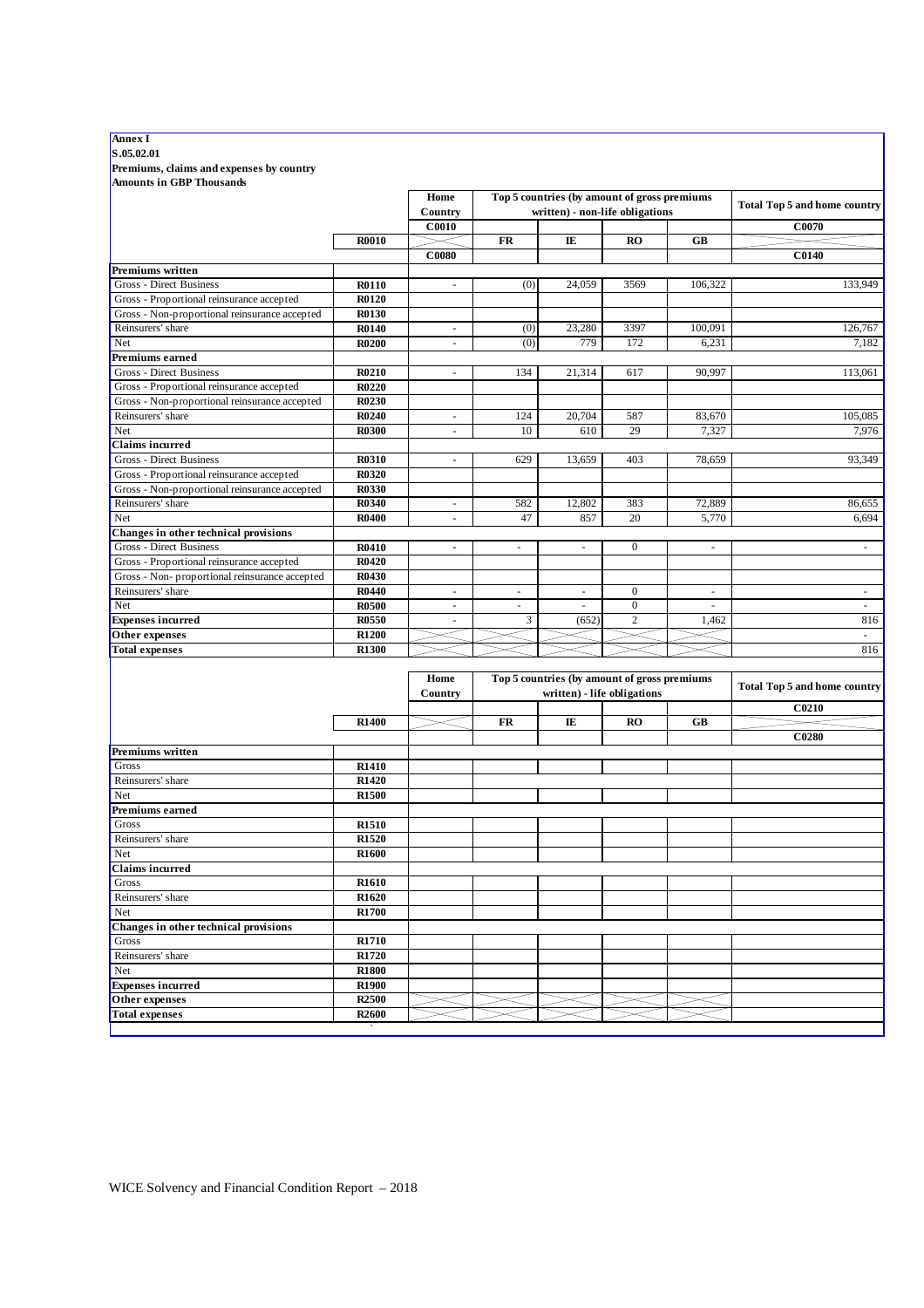| S.17.01.02                                                                                                                                 |              |                              |                                |                                       |                                      |                                                       |                                                |                                                   |                                |                                        |
|--------------------------------------------------------------------------------------------------------------------------------------------|--------------|------------------------------|--------------------------------|---------------------------------------|--------------------------------------|-------------------------------------------------------|------------------------------------------------|---------------------------------------------------|--------------------------------|----------------------------------------|
| <b>Non-life Technical Provisions</b>                                                                                                       |              |                              |                                |                                       |                                      |                                                       |                                                |                                                   |                                |                                        |
| <b>Amounts in GBP Thousands</b>                                                                                                            |              |                              |                                |                                       |                                      |                                                       |                                                |                                                   |                                |                                        |
|                                                                                                                                            |              |                              |                                |                                       |                                      | Direct business and accepted proportional reinsurance |                                                |                                                   |                                |                                        |
|                                                                                                                                            |              | Medical expense<br>insurance | Income protection<br>insurance | Workers'<br>compensation<br>insurance | Motor vehicle<br>liability insurance | Other motor<br>insurance                              | Marine, aviation<br>and transport<br>insurance | Fire and other<br>damage to property<br>insurance | General liability<br>insurance | Credit and<br>surety ship<br>insurance |
|                                                                                                                                            |              | C0020                        | C0030                          | C0040                                 | C0050                                | <b>C0060</b>                                          | C0070                                          | <b>C0080</b>                                      | C0090                          | <b>C0100</b>                           |
| Technical provisions calculated as a whole                                                                                                 | <b>R0010</b> |                              |                                |                                       |                                      |                                                       |                                                |                                                   |                                |                                        |
| Total Recoverables from reinsurance/SPV and Finite Re                                                                                      |              |                              |                                |                                       |                                      |                                                       |                                                |                                                   |                                |                                        |
| after the adjustment for expected losses due to                                                                                            | <b>R0050</b> |                              |                                |                                       |                                      |                                                       |                                                |                                                   |                                |                                        |
| counterparty default associated to TP as a whole                                                                                           |              |                              |                                |                                       |                                      |                                                       |                                                |                                                   |                                |                                        |
| Technical provisions calculated as a sum of BE and                                                                                         |              |                              |                                |                                       |                                      |                                                       |                                                |                                                   |                                |                                        |
| <b>RM</b>                                                                                                                                  |              |                              |                                |                                       |                                      |                                                       |                                                |                                                   |                                |                                        |
| <b>Best estimate</b>                                                                                                                       |              |                              |                                |                                       |                                      |                                                       |                                                |                                                   |                                |                                        |
| Premium provisions                                                                                                                         |              |                              |                                |                                       |                                      |                                                       |                                                |                                                   |                                |                                        |
| Gross                                                                                                                                      | <b>R0060</b> | $\overline{a}$               |                                |                                       | 35.948                               | 4.268                                                 |                                                | 1.264                                             |                                |                                        |
| Total recoverable from reinsurance/SPV and Finite Re after                                                                                 |              |                              |                                |                                       |                                      |                                                       |                                                |                                                   |                                |                                        |
| the adjustment for expected losses due to counterparty<br>default                                                                          | <b>R0140</b> |                              |                                |                                       | 33,510                               | 3,954                                                 |                                                | 661                                               |                                |                                        |
| Net Best Estimate of Premium Provisions                                                                                                    | R0150        |                              |                                |                                       | 2,437                                | 314                                                   |                                                | 603                                               |                                |                                        |
| Claims provisions                                                                                                                          |              |                              |                                |                                       |                                      |                                                       |                                                |                                                   |                                |                                        |
| Gross                                                                                                                                      | <b>R0160</b> | $\blacksquare$               | $\overline{\phantom{a}}$       |                                       | 73,558                               | 8,585                                                 |                                                | 120                                               |                                |                                        |
| Total recoverable from reinsurance/SPV and Finite Re after<br>the adjustment for expected losses due to counterparty<br>default            | R0240        |                              |                                |                                       | 66,110                               | 7,622                                                 | ٠                                              | 97                                                | ÷,                             |                                        |
| Net Best Estimate of Claims Provisions                                                                                                     | R0250        | $\sim$                       | $\sim$                         | $\sim$                                | 7,448                                | 964                                                   | $\sim$                                         | 24                                                | $\sim$                         | $\sim$                                 |
| <b>Total Best estimate - gross</b>                                                                                                         | R0260        | $\overline{a}$               | $\sim$                         | $\overline{\phantom{a}}$              | 109,505                              | 12,854                                                | $\overline{\phantom{a}}$                       | 1,384                                             | $\overline{\phantom{a}}$       | $\sim$                                 |
| Total Best estimate - net                                                                                                                  | R0270        | $\sim$                       | $\sim$                         | $\sim$                                | 9,885                                | 1,278                                                 | $\sim$                                         | 626                                               | $\sim$                         | $\sim$                                 |
| <b>Risk margin</b>                                                                                                                         | <b>R0280</b> | $\overline{a}$               | $\sim$                         | ÷.                                    | 1,204                                | 147                                                   | $\sim$                                         | 10                                                | $\sim$                         | $\sim$                                 |
| <b>Amount of the transitional on Technical Provisions</b>                                                                                  |              |                              |                                |                                       |                                      |                                                       |                                                |                                                   |                                |                                        |
| Technical Provisions calculated as a whole                                                                                                 | R0290        |                              |                                |                                       |                                      |                                                       |                                                |                                                   |                                |                                        |
| Best estimate                                                                                                                              | <b>R0300</b> |                              |                                |                                       |                                      |                                                       |                                                |                                                   |                                |                                        |
| Risk margin                                                                                                                                | <b>R0310</b> |                              |                                |                                       |                                      |                                                       |                                                |                                                   |                                |                                        |
|                                                                                                                                            |              |                              |                                |                                       |                                      | Direct business and accepted proportional reinsurance |                                                |                                                   |                                |                                        |
|                                                                                                                                            |              | Medical expense<br>insurance | Income protection<br>insurance | Workers'<br>compensation<br>insurance | Motor vehicle<br>liability insurance | Other motor<br>insurance                              | Marine, aviation<br>and transport<br>insurance | Fire and other<br>damage to property<br>insurance | General liability<br>insurance | Credit and<br>suretyship<br>insurance  |
|                                                                                                                                            |              | <b>C0020</b>                 | C0030                          | CO040                                 | C0050                                | C0060                                                 | C0070                                          | <b>C0080</b>                                      | C0090                          | <b>C0100</b>                           |
| <b>Technical provisions - total</b>                                                                                                        |              |                              |                                |                                       |                                      |                                                       |                                                |                                                   |                                |                                        |
| Technical provisions - total                                                                                                               | R0320        | ä,                           | $\sim$                         |                                       | 110,709                              | 13,001                                                |                                                | 1.394                                             |                                |                                        |
| Recoverable from reinsurance contract/SPV and Finite Re<br>after the adjustment for expected losses due to<br>counterparty default - total | R0330        |                              |                                |                                       | 99,620                               | 11,576                                                |                                                | 758                                               |                                |                                        |
| Technical provisions minus recoverables from<br>reinsurance/SPV and Finite Re - total                                                      | R0340        |                              |                                |                                       | 11,089                               | 1,424                                                 |                                                | 636                                               |                                |                                        |

┓

**Annex I**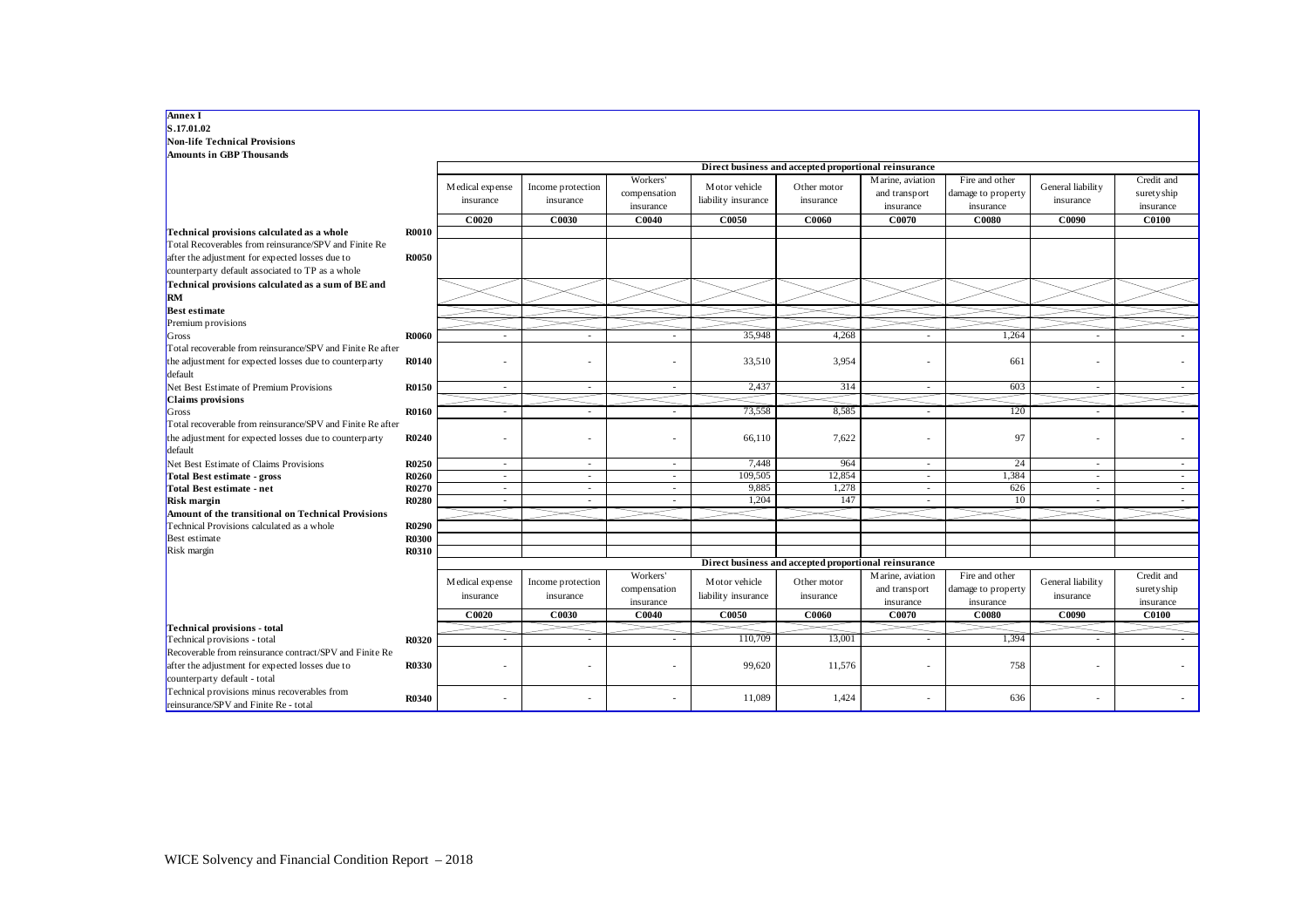|                                                                                                                                                                                        |                             | Direct business and accepted proportional reinsurance |                                   |                                        |                                          |                                                                      |                                             |                              |
|----------------------------------------------------------------------------------------------------------------------------------------------------------------------------------------|-----------------------------|-------------------------------------------------------|-----------------------------------|----------------------------------------|------------------------------------------|----------------------------------------------------------------------|---------------------------------------------|------------------------------|
|                                                                                                                                                                                        | Legal expenses<br>insurance | Assistance                                            | M is cellaneous<br>financial loss | Non-proportional<br>health reinsurance | Non-proportional<br>casualty reinsurance | Non-proportional<br>marine, aviation and<br>transport<br>reinsurance | Non-proportional<br>property<br>reinsurance | Total Non-Life<br>obligation |
|                                                                                                                                                                                        | C <sub>0110</sub>           | C <sub>0120</sub>                                     | C0130                             | C0140                                  | C0150                                    | C0160                                                                | C0170                                       | <b>C0180</b>                 |
| <b>R0010</b><br>Technical provisions calculated as a whole<br>Total Recoverables from reinsurance/SPV and Finite Re<br>after the adjustment for expected losses due to<br><b>R0050</b> |                             |                                                       |                                   |                                        |                                          |                                                                      |                                             |                              |
| counterparty default associated to TP as a whole<br>Technical provisions calculated as a sum of BE and<br><b>RM</b>                                                                    |                             |                                                       |                                   |                                        |                                          |                                                                      |                                             |                              |
| <b>Best estimate</b>                                                                                                                                                                   |                             |                                                       |                                   |                                        |                                          |                                                                      |                                             |                              |
| Premium provisions                                                                                                                                                                     |                             |                                                       |                                   |                                        |                                          |                                                                      |                                             |                              |
| R0060<br>Gross                                                                                                                                                                         |                             |                                                       |                                   |                                        |                                          |                                                                      |                                             | 41,480                       |
| Total recoverable from reinsurance/SPV and Finite Re after<br>the adjustment for expected losses due to counterparty<br><b>R0140</b><br>default                                        |                             |                                                       |                                   |                                        | ٠                                        |                                                                      |                                             | 38,125                       |
| Net Best Estimate of Premium Provisions<br><b>R0150</b>                                                                                                                                |                             |                                                       |                                   | $\sim$                                 | $\sim$                                   | $\sim$                                                               | $\sim$                                      | 3,354                        |
| <b>Claims</b> provisions                                                                                                                                                               |                             |                                                       |                                   |                                        |                                          |                                                                      |                                             |                              |
| R0160<br>Gross                                                                                                                                                                         |                             |                                                       |                                   |                                        | ÷.                                       |                                                                      | $\sim$                                      | 82,263                       |
| Total recoverable from reinsurance/SPV and Finite Re after                                                                                                                             |                             |                                                       |                                   |                                        |                                          |                                                                      |                                             |                              |
| <b>R0240</b><br>the adjustment for expected losses due to counterparty<br>default                                                                                                      |                             |                                                       |                                   | ٠                                      | ٠                                        |                                                                      |                                             | 73,828                       |
| Net Best Estimate of Claims Provisions<br>R0250                                                                                                                                        |                             |                                                       |                                   | $\sim$                                 | ×.                                       | $\sim$                                                               | ×.                                          | 8,435                        |
| <b>Total Best estimate - gross</b><br><b>R0260</b>                                                                                                                                     |                             |                                                       |                                   | $\sim$                                 | $\sim$                                   | $\sim$                                                               | $\sim$                                      | 123,743                      |
| <b>R0270</b><br>Total Best estimate - net                                                                                                                                              |                             |                                                       |                                   | ٠                                      | ٠                                        | $\sim$                                                               | $\sim$                                      | 11,789                       |
| <b>R0280</b><br><b>Risk margin</b>                                                                                                                                                     |                             |                                                       |                                   |                                        |                                          |                                                                      |                                             | 1,360                        |
| Amount of the transitional on Technical Provisions                                                                                                                                     |                             |                                                       |                                   |                                        |                                          |                                                                      |                                             |                              |
| Technical Provisions calculated as a whole<br>R0290                                                                                                                                    |                             |                                                       |                                   |                                        |                                          |                                                                      |                                             |                              |
| <b>R0300</b><br>Best estimate                                                                                                                                                          |                             |                                                       |                                   |                                        |                                          |                                                                      |                                             |                              |
| Risk margin<br>R0310                                                                                                                                                                   |                             |                                                       |                                   |                                        |                                          |                                                                      |                                             |                              |
|                                                                                                                                                                                        |                             | Direct business and accepted proportional reinsurance |                                   |                                        |                                          | Accepted non-proportional reinsurance                                |                                             |                              |
|                                                                                                                                                                                        | Legal expenses<br>insurance | Assistance                                            | M is cellaneous<br>financial loss | Non-proportional<br>health reinsurance | Non-proportional<br>casualty reinsurance | Non-proportional<br>marine, aviation and<br>transport<br>reinsurance | Non-proportional<br>property<br>reinsurance | Total Non-Life<br>obligation |
|                                                                                                                                                                                        | <b>C0110</b>                | C0120                                                 | C0130                             | C0140                                  | C0150                                    | C0160                                                                | C0170                                       | <b>C0180</b>                 |
| <b>Technical provisions - total</b>                                                                                                                                                    |                             |                                                       |                                   |                                        |                                          |                                                                      |                                             |                              |
| Technical provisions - total<br>R0320                                                                                                                                                  |                             |                                                       |                                   |                                        |                                          |                                                                      |                                             | 125,103                      |
| Recoverable from reinsurance contract/SPV and Finite Re                                                                                                                                |                             |                                                       |                                   |                                        |                                          |                                                                      |                                             |                              |
| after the adjustment for expected losses due to<br><b>R0330</b>                                                                                                                        |                             |                                                       |                                   |                                        | ٠                                        |                                                                      |                                             | 111,954                      |
| counterparty default - total                                                                                                                                                           |                             |                                                       |                                   |                                        |                                          |                                                                      |                                             |                              |
| Technical provisions minus recoverables from<br>R0340<br>reinsurance/SPV and Finite Re - total                                                                                         |                             |                                                       |                                   |                                        |                                          |                                                                      |                                             | 13,150                       |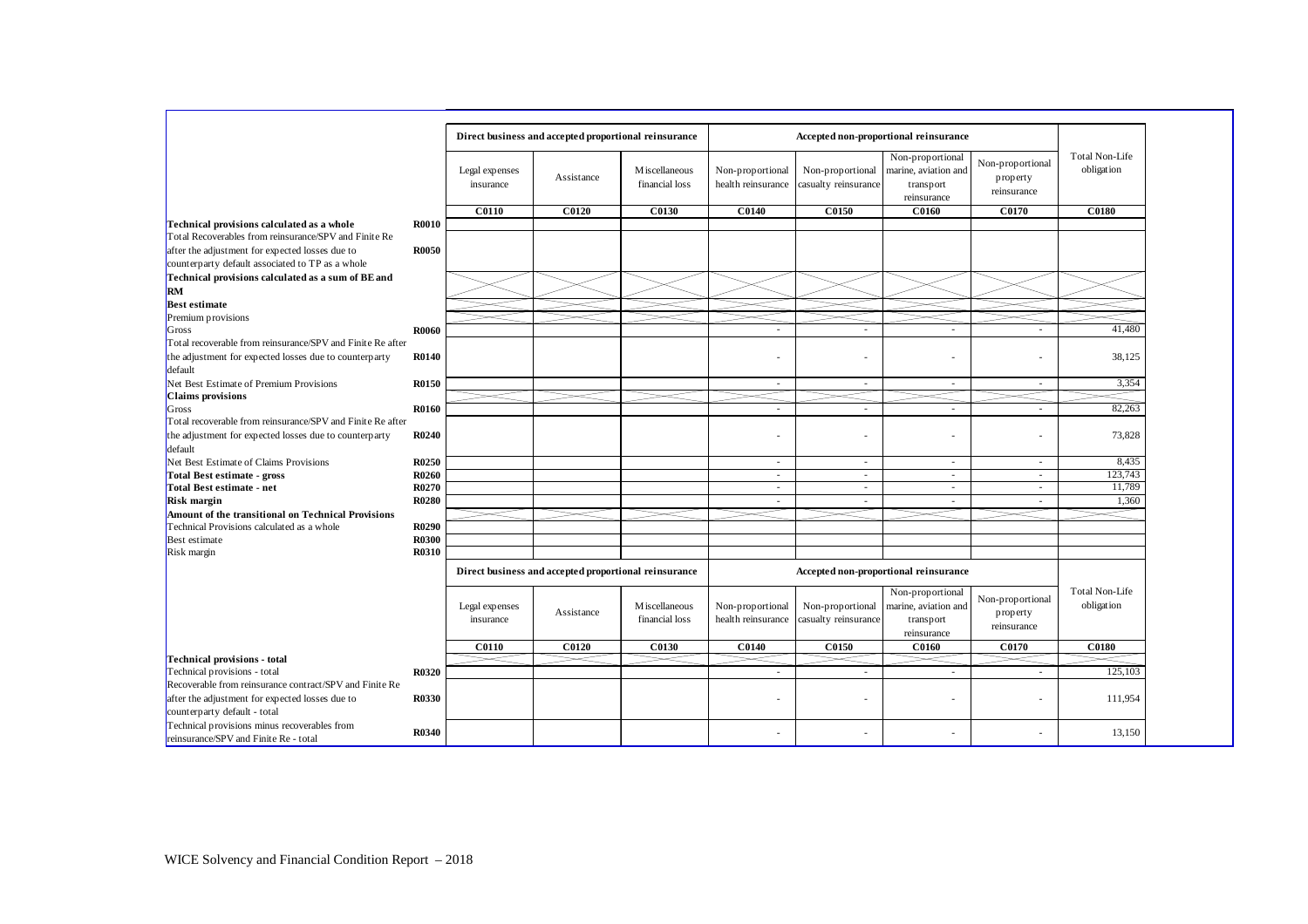| Annex I<br>S.19.01.21 | Amounts in GBP Thousands<br><b>Total Non-Life Business</b><br>Accident year /<br>Underwriting year | Non-life Insurance Claims Information<br><b>Z0010</b> | Underwriting<br>Year                                      |                   |              |                  |                   |              |                   |                   |             |           |              |                 |              |
|-----------------------|----------------------------------------------------------------------------------------------------|-------------------------------------------------------|-----------------------------------------------------------|-------------------|--------------|------------------|-------------------|--------------|-------------------|-------------------|-------------|-----------|--------------|-----------------|--------------|
|                       |                                                                                                    | Gross Claims Paid (non-cumulative)                    |                                                           |                   |              |                  |                   |              |                   |                   |             |           |              |                 |              |
|                       | (absolute amount)                                                                                  |                                                       |                                                           |                   |              |                  |                   |              |                   |                   |             |           |              |                 |              |
|                       |                                                                                                    |                                                       |                                                           |                   |              | Development year |                   |              |                   |                   |             |           |              | In Current year | Sum of years |
|                       | Year                                                                                               | $\bf{0}$                                              | 1                                                         | $\overline{2}$    | 3            | $\overline{4}$   | 5                 | 6            | $\overline{7}$    | 8                 | 9           | $10 \& +$ |              |                 | (cumulative) |
|                       |                                                                                                    | <b>C0010</b>                                          | C0020                                                     | C0030             | <b>C0040</b> | <b>C0050</b>     | C0060             | <b>C0070</b> | <b>C0080</b>      | C0090             | C0100 C0110 |           |              | <b>C0170</b>    | <b>C0180</b> |
| Prior                 | <b>R0100</b>                                                                                       |                                                       |                                                           |                   |              |                  |                   |              |                   |                   |             |           | <b>R0100</b> |                 |              |
| $N-9$                 | <b>R0160</b>                                                                                       |                                                       |                                                           |                   |              |                  |                   |              |                   |                   |             |           | <b>R0160</b> |                 |              |
| $\bf N\text{-}8$      | R0170                                                                                              |                                                       |                                                           |                   |              |                  |                   |              |                   |                   |             |           | R0170        |                 |              |
| $N-7$                 | R0180                                                                                              |                                                       |                                                           |                   |              |                  |                   |              |                   |                   |             |           | <b>R0180</b> |                 |              |
| $N-6$                 | R0190                                                                                              |                                                       |                                                           |                   |              |                  |                   |              |                   |                   |             |           | <b>R0190</b> |                 |              |
| $N-5$                 | <b>R0200</b>                                                                                       |                                                       |                                                           |                   |              |                  |                   |              |                   |                   |             |           | <b>R0200</b> |                 |              |
| $N-4$                 | R0210                                                                                              |                                                       |                                                           |                   |              |                  |                   |              |                   |                   |             |           | <b>R0210</b> |                 |              |
| $N-3$                 | R0220                                                                                              |                                                       |                                                           |                   |              |                  |                   |              |                   |                   |             |           | <b>R0220</b> |                 |              |
| $N-2$                 | R0230                                                                                              | 4,173                                                 | 17,444                                                    | 13,695            |              |                  |                   |              |                   |                   |             |           | <b>R0230</b> | 13,695          | 35,311       |
| $N-1$                 | <b>R0240</b>                                                                                       | 1,833                                                 | 17,386                                                    |                   |              |                  |                   |              |                   |                   |             |           | <b>R0240</b> | 17,386          | 19,219       |
| $\mathbf N$           | R0250                                                                                              | 15,567                                                |                                                           |                   |              |                  |                   |              |                   |                   |             |           | <b>R0250</b> | 15,567          | 15,567       |
|                       |                                                                                                    |                                                       |                                                           |                   |              |                  |                   |              |                   |                   |             |           | Total R0260  | 48,172          | 76,557       |
|                       |                                                                                                    |                                                       | <b>Gross undiscounted Best Estimate Claims Provisions</b> |                   |              |                  |                   |              |                   |                   |             |           |              |                 |              |
|                       | (absolute amount)                                                                                  |                                                       |                                                           |                   |              |                  |                   |              |                   |                   |             |           |              |                 |              |
|                       |                                                                                                    |                                                       |                                                           |                   |              | Development year |                   |              |                   |                   |             |           |              | Year end        |              |
|                       | Year                                                                                               | $\bf{0}$                                              | 1                                                         | $\overline{2}$    | $\mathbf{3}$ | $\overline{4}$   | 5                 | -6           | $\overline{7}$    | 8                 | 9           | $10 & +$  |              | (discounted     |              |
|                       |                                                                                                    | C <sub>0200</sub>                                     | C <sub>0210</sub>                                         | C <sub>0220</sub> | C0230        | C0240            | C <sub>0250</sub> | C0260        | C <sub>0270</sub> | C <sub>0280</sub> | C0290 C0300 |           |              | C0360           |              |
| Prior                 | <b>R0100</b>                                                                                       |                                                       |                                                           |                   |              |                  |                   |              |                   |                   |             |           | <b>R0100</b> |                 |              |
| $N-9$                 | <b>R0160</b>                                                                                       |                                                       |                                                           |                   |              |                  |                   |              |                   |                   |             |           | <b>R0160</b> |                 |              |
| $N-8$                 | <b>R0170</b>                                                                                       |                                                       |                                                           |                   |              |                  |                   |              |                   |                   |             |           | <b>R0170</b> |                 |              |
| $N-7$                 | <b>R0180</b>                                                                                       |                                                       |                                                           |                   |              |                  |                   |              |                   |                   |             |           | <b>R0180</b> |                 |              |
| $N-6$                 | R0190                                                                                              |                                                       |                                                           |                   |              |                  |                   |              |                   |                   |             |           | R0190        |                 |              |
| $N-5$                 | <b>R0200</b>                                                                                       |                                                       |                                                           |                   |              |                  |                   |              |                   |                   |             |           | <b>R0200</b> |                 |              |
| $N-4$                 | <b>R0210</b>                                                                                       |                                                       |                                                           |                   |              |                  |                   |              |                   |                   |             |           | <b>R0210</b> |                 |              |
| $N-3$                 | <b>R0220</b>                                                                                       |                                                       |                                                           |                   |              |                  |                   |              |                   |                   |             |           | <b>R0220</b> |                 |              |
| $N-2$                 | R0230                                                                                              |                                                       | 31,629                                                    | 28,563            |              |                  |                   |              |                   |                   |             |           | R0230        | 27,070          |              |
| $N-1$                 | R0240                                                                                              | 9,643                                                 | 12,511                                                    |                   |              |                  |                   |              |                   |                   |             |           | <b>R0240</b> | 11,965          |              |
| ${\bf N}$             | R0250                                                                                              | 43,422                                                |                                                           |                   |              |                  |                   |              |                   |                   |             |           | R0250        | 41,591          |              |
|                       |                                                                                                    |                                                       |                                                           |                   |              |                  |                   |              |                   |                   |             |           | Total R0260  | 82,263          |              |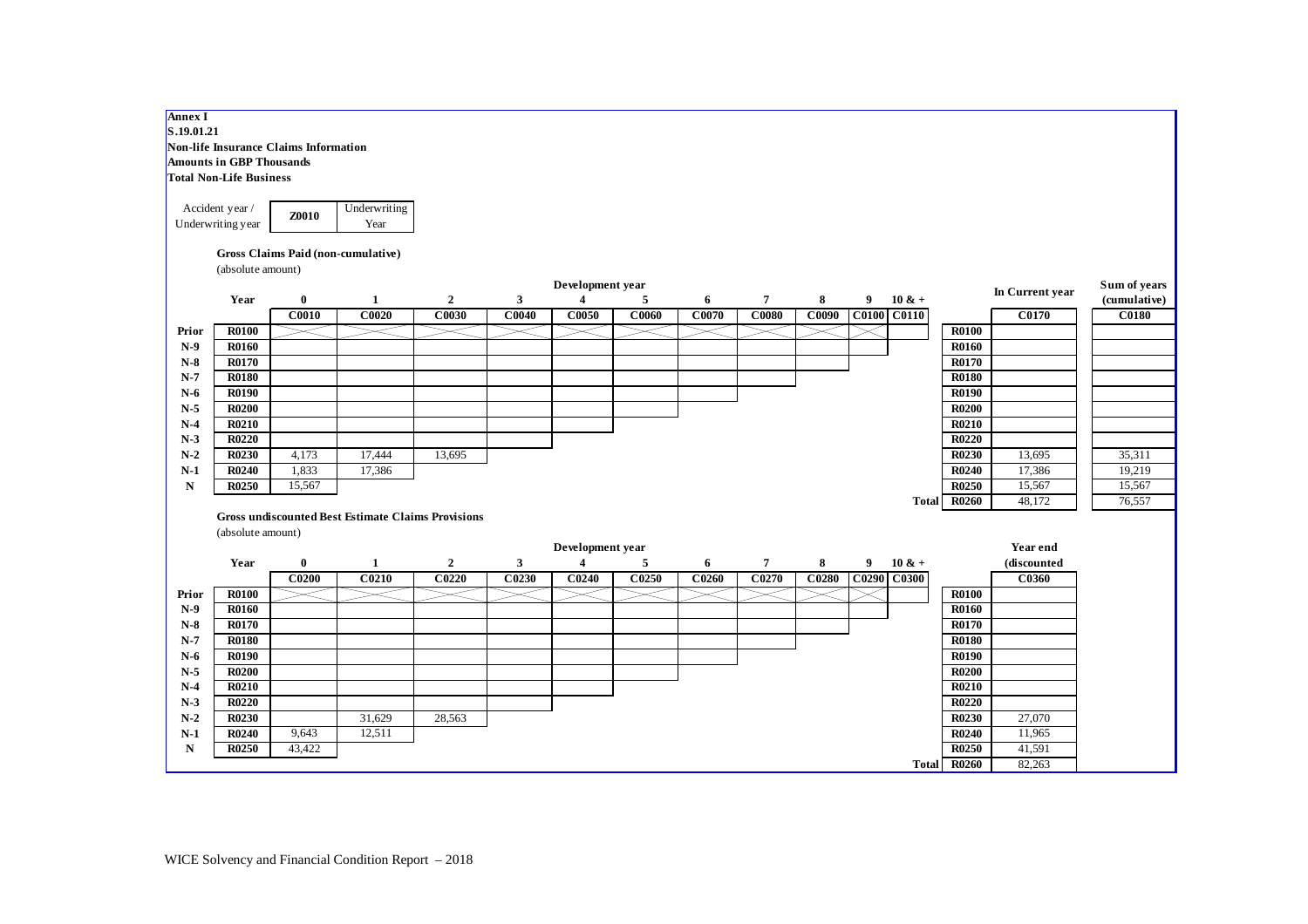**Annex I S.23.01.01 Own funds Amounts in GBP Thousands**

|                                                                                                                                                                  |              | 1 vua        | unrestricted | restricted | 11Cl / |       |
|------------------------------------------------------------------------------------------------------------------------------------------------------------------|--------------|--------------|--------------|------------|--------|-------|
|                                                                                                                                                                  |              | <b>C0010</b> | C0020        | C0030      | C0040  | C0050 |
| Basic own funds before deduction for participations in other financial sector as foreseen in article 68 of<br>Delegated Regulation (EU) 2015/35                  |              |              |              |            |        |       |
| Ordinary share capital (gross of own shares)                                                                                                                     | <b>R0010</b> | 19,851       | 19,851       |            |        |       |
| Share premium account related to ordinary share capital                                                                                                          | R0030        |              |              |            |        |       |
| Imitial funds, members' contributions or the equivalent basic own - fund item for mutual and mutual-type undertakings                                            | R0040        | ä,           |              |            |        |       |
| Subordinated mutual member accounts                                                                                                                              | R0050        |              |              |            |        |       |
| Surplus funds                                                                                                                                                    | <b>R0070</b> | J.           |              |            |        |       |
| Preference shares                                                                                                                                                | R0090        |              |              |            |        |       |
| Share premium account related to preference shares                                                                                                               | <b>R0110</b> |              |              |            |        |       |
| Reconciliation reserve                                                                                                                                           | R0130        | (1, 933)     | (1, 933)     |            |        |       |
| Subordinated liabilities                                                                                                                                         | R0140        |              |              |            |        |       |
| An amount equal to the value of net deferred tax assets                                                                                                          | <b>R0160</b> | 163          |              |            |        | 163   |
| Other own fund items approved by the supervisory authority as basic own funds not specified above                                                                | <b>R0180</b> |              |              |            |        |       |
| Own funds from the financial statements that should not be represented by the reconciliation reserve and do not                                                  |              |              |              |            |        |       |
| meet the criteria to be classified as Solvency II own funds                                                                                                      |              |              |              |            |        |       |
| Own funds from the financial statements that should not be represented by the reconciliation reserve and do not meet the                                         |              |              |              |            |        |       |
| criteria to be classified as Solvency II own funds                                                                                                               | R0220        |              |              |            |        |       |
| Deductions                                                                                                                                                       |              |              |              |            |        |       |
| Deductions for participations in financial and credit institutions                                                                                               | R0230        |              |              |            |        |       |
| Total basic own funds after deductions                                                                                                                           | R0290        | 18,081       | 17,918       |            |        | 163   |
| Ancillary own funds                                                                                                                                              |              |              |              |            |        |       |
| Unpaid and uncalled ordinary share capital callable on demand                                                                                                    | <b>R0300</b> |              |              |            |        |       |
| Unpaid and uncalled initial funds, members' contributions or the equivalent basic own fund item for mutual and mutual - type<br>undertakings, callable on demand | R0310        |              |              |            |        |       |
| Unpaid and uncalled preference shares callable on demand                                                                                                         | R0320        |              |              |            |        |       |
| A legally binding commitment to subscribe and pay for subordinated liabilities on demand                                                                         | R0330        |              |              |            |        |       |
| Letters of credit and guarantees under Article 96(2) of the Directive 2009/138/EC                                                                                | R0340        |              |              |            |        |       |
| Letters of credit and guarantees other than under Article 96(2) of the Directive 2009/138/EC                                                                     | R0350        |              |              |            |        |       |
| Supplementary members calls under first subparagraph of Article 96(3) of the Directive 2009/138/EC                                                               | <b>R0360</b> |              |              |            |        |       |
| Supplementary members calls - other than under first subparagraph of Article 96(3) of the Directive 2009/138/EC                                                  | R0370        |              |              |            |        |       |
| Other ancillary own funds                                                                                                                                        | R0390        |              |              |            |        |       |
| <b>Total ancillary own funds</b>                                                                                                                                 | R0400        |              |              |            |        |       |
| Available and eligible own funds                                                                                                                                 |              |              |              |            |        |       |
| Total available own funds to meet the SCR                                                                                                                        | <b>R0500</b> | 18,081       | 17,918       |            |        | 163   |
| Total available own funds to meet the MCR                                                                                                                        | R0510        | 17,918       | 17,918       | ×.         |        |       |
| Total eligible own funds to meet the SCR                                                                                                                         | R0540        | 18.081       | 17,918       |            |        | 163   |
| Total eligible own funds to meet the MCR                                                                                                                         | R0550        | 17,918       | 17,918       |            |        |       |
| SCR                                                                                                                                                              | <b>R0580</b> | 10.534       |              |            |        |       |
| MCR                                                                                                                                                              | <b>R0600</b> | 3,288        |              |            |        |       |
| Ratio of Eligible own funds to SCR                                                                                                                               | R0620        | 172%         |              |            |        |       |
| Ratio of Eligible own funds to MCR                                                                                                                               | <b>R0640</b> | 545%         |              |            |        |       |
|                                                                                                                                                                  |              | C0060        |              |            |        |       |
| Reconciliation reserve                                                                                                                                           |              |              |              |            |        |       |
|                                                                                                                                                                  | <b>R0700</b> |              |              |            |        |       |
| Excess of assets over liabilities                                                                                                                                |              | 18,081       |              |            |        |       |
| Own shares (held directly and indirectly)                                                                                                                        | R0710        |              |              |            |        |       |
| Foreseeable dividends, distributions and charges                                                                                                                 | R0720        |              |              |            |        |       |
| Other basic own fund items                                                                                                                                       | R0730        | 20,013       |              |            |        |       |
| Adjustment for restricted own fund items in respect of matching adjustment portfolios and ring fenced funds                                                      | R0740        |              |              |            |        |       |
| <b>Reconciliation reserve</b>                                                                                                                                    | R0760        | (1,933)      |              |            |        |       |
| <b>Expected profits</b>                                                                                                                                          |              |              |              |            |        |       |
| Expected profits included in future premiums (EPIFP) - Life business                                                                                             | R0770        |              |              |            |        |       |
| Expected profits included in future premiums (EPIFP) - Non- life business                                                                                        | R0780        | 693          |              |            |        |       |
| Total Expected profits included in future premiums (EPIFP)                                                                                                       | R0790        | 693          |              |            |        |       |
|                                                                                                                                                                  |              |              |              |            |        |       |
|                                                                                                                                                                  |              |              |              |            |        |       |

| <b>Total</b>       | Tier 1 -<br>unrestricted | Tier 1 -<br>restricted | Tier 2 | Tier 3       |
|--------------------|--------------------------|------------------------|--------|--------------|
| <b>C0010</b>       | C0020                    | <b>C0030</b>           | C0040  | <b>C0050</b> |
|                    |                          |                        |        |              |
|                    |                          |                        |        |              |
| 19,851             | 19,851                   |                        |        |              |
| ł,                 |                          |                        |        |              |
| ÷,<br>ä,           |                          |                        |        |              |
| ۰                  |                          |                        |        |              |
| i,                 |                          |                        |        |              |
| i,                 |                          |                        |        |              |
| (1, 933)           | (1, 933)                 |                        |        |              |
| -<br>163           |                          |                        |        | 163          |
| ÷,                 | í,                       | í,                     | ÷,     |              |
|                    |                          |                        |        |              |
|                    |                          |                        |        |              |
|                    |                          |                        |        |              |
|                    |                          |                        |        |              |
|                    |                          |                        |        |              |
| 18,081             | 17,918                   | ä,                     | ÷,     | 163          |
|                    |                          |                        |        |              |
|                    |                          |                        |        |              |
|                    |                          |                        |        |              |
|                    |                          |                        |        |              |
|                    |                          |                        |        |              |
|                    |                          |                        |        |              |
|                    |                          |                        |        |              |
|                    |                          |                        |        |              |
|                    |                          |                        |        |              |
|                    |                          |                        |        |              |
|                    |                          |                        |        |              |
| 18,081             | 17,918                   |                        |        | 163          |
| 17,918             | 17,918                   | ä,                     | ÷,     |              |
| 18,081             | 17,918                   | ٠                      | -      | 163          |
| 17,918             | 17,918                   | í,                     | ÷,     |              |
| 10,534<br>3,288    |                          |                        |        |              |
| 172%               |                          |                        |        |              |
| 545%               |                          |                        |        |              |
|                    |                          |                        |        |              |
| $\overline{C}0060$ |                          |                        |        |              |
|                    |                          |                        |        |              |
| 18,081             |                          |                        |        |              |
| $\frac{1}{2}$      |                          |                        |        |              |
| 20,013             |                          |                        |        |              |
|                    |                          |                        |        |              |
| (1,933)            |                          |                        |        |              |
|                    |                          |                        |        |              |
|                    |                          |                        |        |              |
| 693                |                          |                        |        |              |
| 693                |                          |                        |        |              |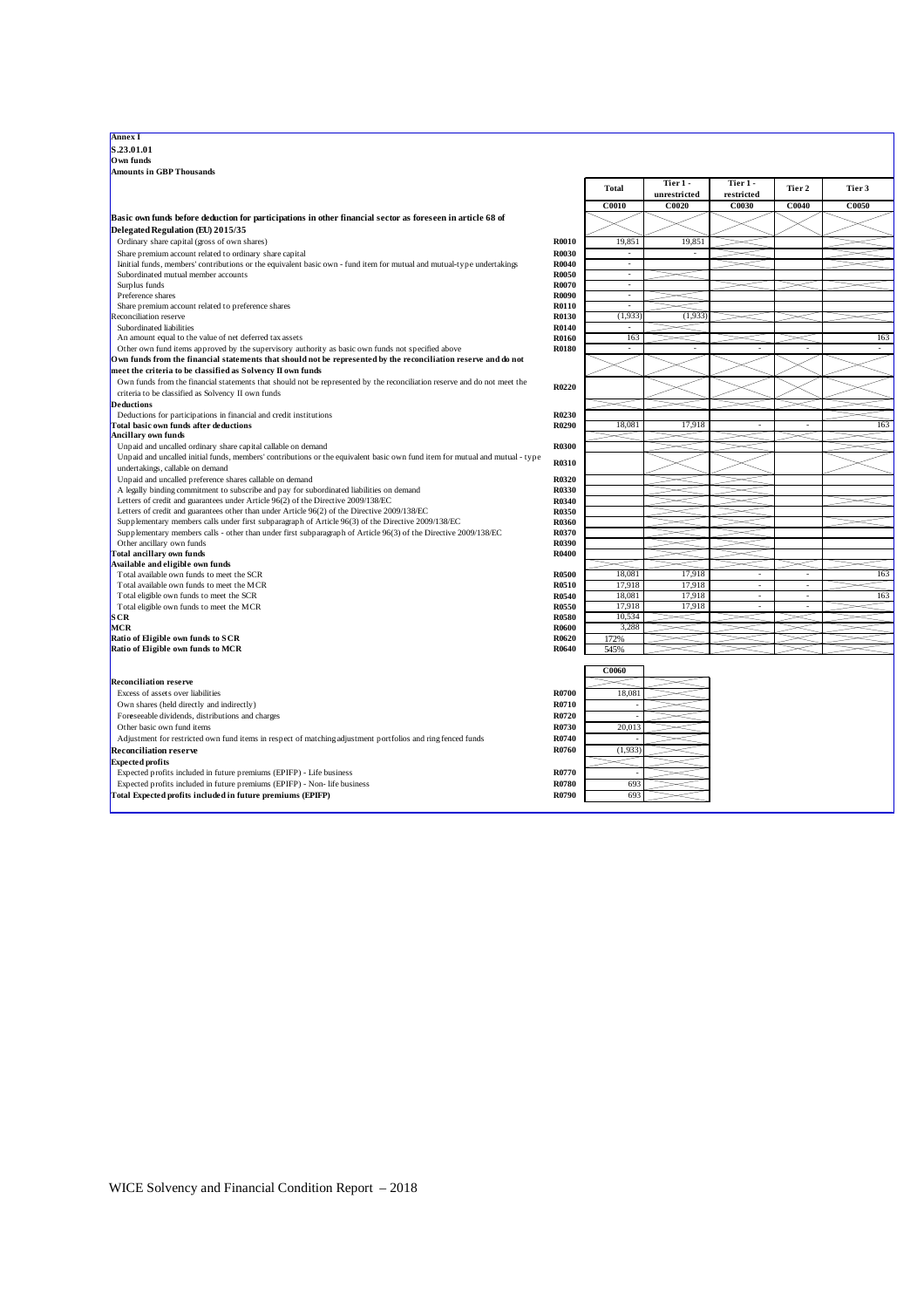| <b>5.45.01.41</b>                                                                                      |              |                                       |            |                        |
|--------------------------------------------------------------------------------------------------------|--------------|---------------------------------------|------------|------------------------|
| Solvency Capital Requirement - for undertakings on Standard Formula<br><b>Amounts in GBP Thousands</b> |              |                                       |            |                        |
|                                                                                                        |              | Gross solvency capital<br>requirement | <b>USP</b> | <b>Simplifications</b> |
|                                                                                                        |              | <b>C0110</b>                          | C0090      | <b>C0100</b>           |
| Market risk                                                                                            | <b>R0010</b> | 733                                   |            |                        |
| Counterparty default risk                                                                              | <b>R0020</b> | 5,346                                 |            |                        |
| Life underwriting risk                                                                                 | <b>R0030</b> |                                       |            |                        |
| Health underwriting risk                                                                               | <b>R0040</b> |                                       |            |                        |
| Non-life underwriting risk                                                                             | <b>R0050</b> | 3,681                                 |            |                        |
| Diversification                                                                                        | <b>R0060</b> | (1,658)                               |            |                        |
| Intangible asset risk                                                                                  | <b>R0070</b> |                                       |            |                        |
| <b>Basic Solvency Capital Requirement</b>                                                              | <b>R0100</b> | 8,103                                 |            |                        |
|                                                                                                        |              |                                       |            |                        |
| Calculation of Solvency Capital Requirement                                                            |              | <b>C0100</b>                          |            |                        |
| Operational risk                                                                                       | <b>R0130</b> | 2,431                                 |            |                        |
| Loss-absorbing capacity of technical provisions                                                        | <b>R0140</b> |                                       |            |                        |
| Loss-absorbing capacity of deferred taxes                                                              | <b>R0150</b> |                                       |            |                        |
| Capital requirement for business operated in accordance with Art. 4 of Directive 2003/41/EC            | <b>R0160</b> |                                       |            |                        |
| Solvency capital requirement excluding capital add-on                                                  | <b>R0200</b> | 10,534                                |            |                        |
| Capital add-on already set                                                                             | <b>R0210</b> |                                       |            |                        |
| Solvency capital requirement                                                                           | <b>R0220</b> | 10,534                                |            |                        |
| <b>Other information on SCR</b>                                                                        |              |                                       |            |                        |
| Capital requirement for duration-based equity risk sub-module                                          | <b>R0400</b> |                                       |            |                        |
| Total amount of Notional Solvency Capital Requirement for remaining part                               | <b>R0410</b> |                                       |            |                        |
| Total amount of Notional Solvency Capital Requirements for ring fenced funds                           | <b>R0420</b> |                                       |            |                        |
| Total amount of Notional Solvency Capital Requirement for matching adjustment portfolios               | <b>R0430</b> |                                       |            |                        |
| Diversification effects due to RFF nSCR aggregation for article 304                                    | <b>R0440</b> |                                       |            |                        |

# **Annex I S.25.01.21**